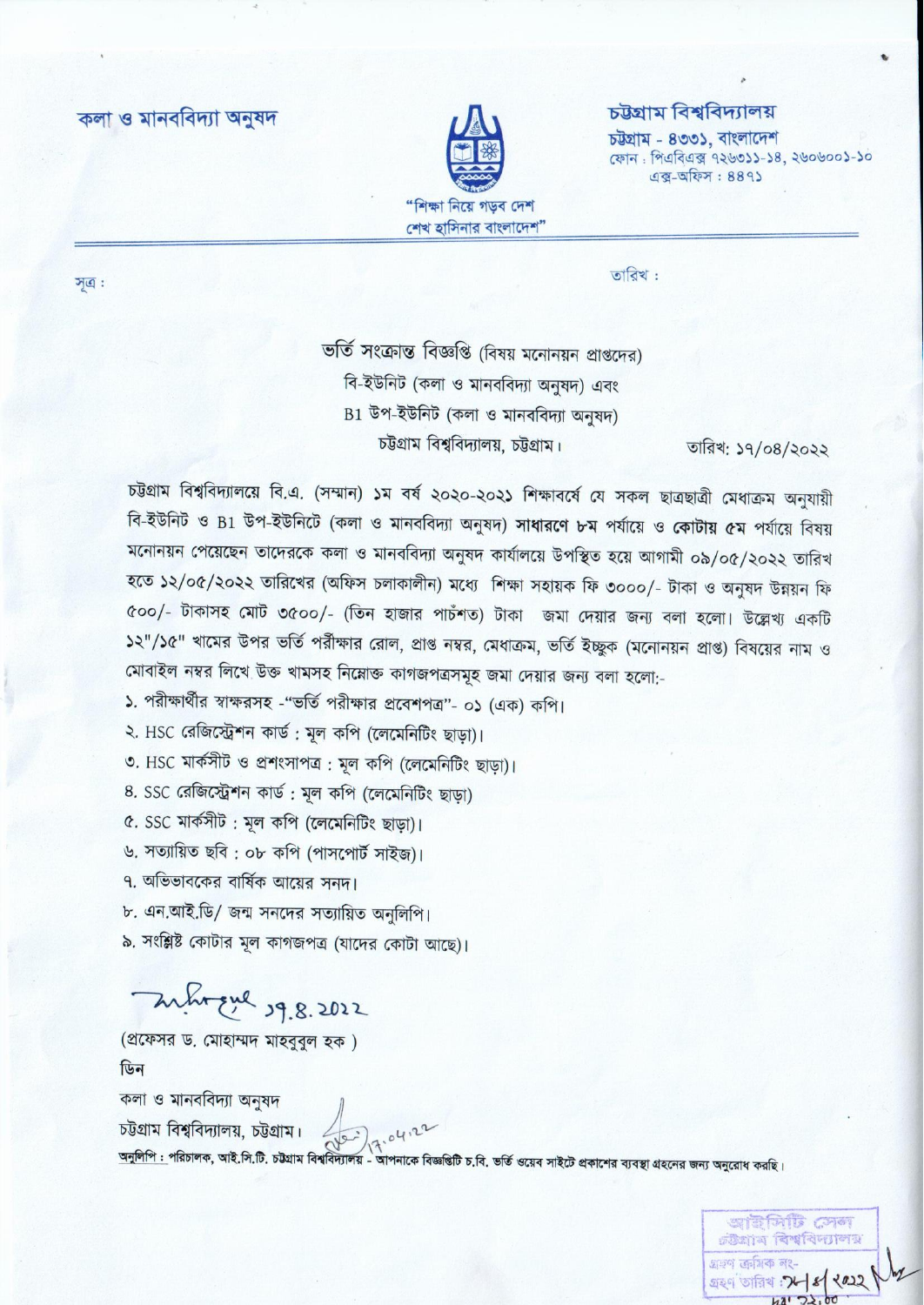| <b>Exam Roll</b> | <b>Name</b>                 | <b>Merit</b> | <b>Department</b>                    | <b>Status</b>  |
|------------------|-----------------------------|--------------|--------------------------------------|----------------|
| 235266           | MD. RADOWAN ISLAM RABBY     | 33           | Dept. of Islamic History and Culture | Admitted (1)   |
| 234188           | <b>MD. RAKIB HOWLADER</b>   | 43           | Dept. of English                     | Admitted (1)   |
| 241858           | <b>FARIHA MUNIR PRITY</b>   | 47           | Dept. of English                     | Admitted (1)   |
| 237162           | <b>MD. MANIK UDDIN</b>      | 50           | Dept. of English                     | Admitted (1)   |
| 233426           | MOHAMMAD SHAHIDUL ISLAM     | 53           | Dept. of History                     | Admitted (1)   |
| 235064           | <b>SADIA SULTANA</b>        | 58           | Dept. of English                     | Admitted (1)   |
| 232255           | <b>SHARMIN AKTER ANYE</b>   | 68           | Dept. of English                     | Admitted (1)   |
| 234186           | MD. SAJJAD HOSSAIN SAJAL    | 71           | Dept. of English                     | Admitted (1)   |
| 239841           | <b>DELWAR HOSSAN</b>        | 83           | Dept. of English                     | Admitted (1)   |
| 229978           | MANJURUL HASAN SHUVO        | 86           | Dept. of English                     | Admitted (1)   |
| 234228           | <b>MD. SAJJAD HOSSEN</b>    | 90           | Dept. of English                     | Admitted (1)   |
| 235867           | MD. ZUBAER RAHMAN HIMEL     | 92           | Dept. of English                     | Admitted (1)   |
| 241498           | SHEIKH TANIMA BINTA SHARIF  | 94           | Dept. of English                     | Admitted (1)   |
| 234751           | <b>SADIA ISHTIAQUE</b>      | 95           | Dept. of English                     | Admitted (1)   |
| 234151           | <b>LAMISA KHOSNOD SAMI</b>  | 104          | Dept. of English                     | Admitted $(1)$ |
| 242412           | <b>MD. NAZMUL HASAN</b>     | 119          | Dept. of English                     | Admitted (1)   |
| 234357           | <b>NURUL AFSAR</b>          | 132          | Dept. of Bangla                      | Admitted (1)   |
| 242392           | MD. SABBIR ABDULLAH         | 136          | Dept. of English                     | Admitted (1)   |
| 239536           | <b>TASRIN SULTANA RUBA</b>  | 139          | Dept. of English                     | Admitted (1)   |
| 227656           | <b>MOHAMMAD SALEH</b>       | 140          | Dept. of English                     | Admitted (1)   |
| 239785           | <b>SABBIR HOSSIN</b>        | 144          | Dept. of English                     | Admitted (1)   |
| 224861           | MD. OMAR FARUK CHOWDHURY    | 147          | Dept. of English                     | Admitted (1)   |
| 232785           | <b>NOURIN SULTANA JERIN</b> | 177          | Dept. of English                     | Admitted $(1)$ |
| 234311           | <b>MAHMODUL HASAN</b>       | 183          | Dept. of History                     | Admitted (1)   |
| 242458           | <b>MD. ALAMIN</b>           | 184          | Dept. of Bangla                      | Admitted (1)   |
| 233726           | <b>MINA KHATUN</b>          | 186          | Dept. of English                     | Admitted $(1)$ |
| 242157           | FERDOUSI ASHRAFI            | 198          | Dept. of English                     | Admitted (1)   |
| 236527           | <b>KAMRAN MAHMUD OHY</b>    | 206          | Dept. of History                     | Admitted (1)   |
| 220884           | NAHRIN JANNAT TUBA          | 208          | Dept. of English                     | Admitted $(1)$ |
| 242582           | <b>SALIM REZA SOIKAT</b>    | 209          | Dept. of English                     | Migrated $(1)$ |
| 236787           | MD. ABDUL KADER MUNNA       | 210          | Dept. of English                     | Migrated $(1)$ |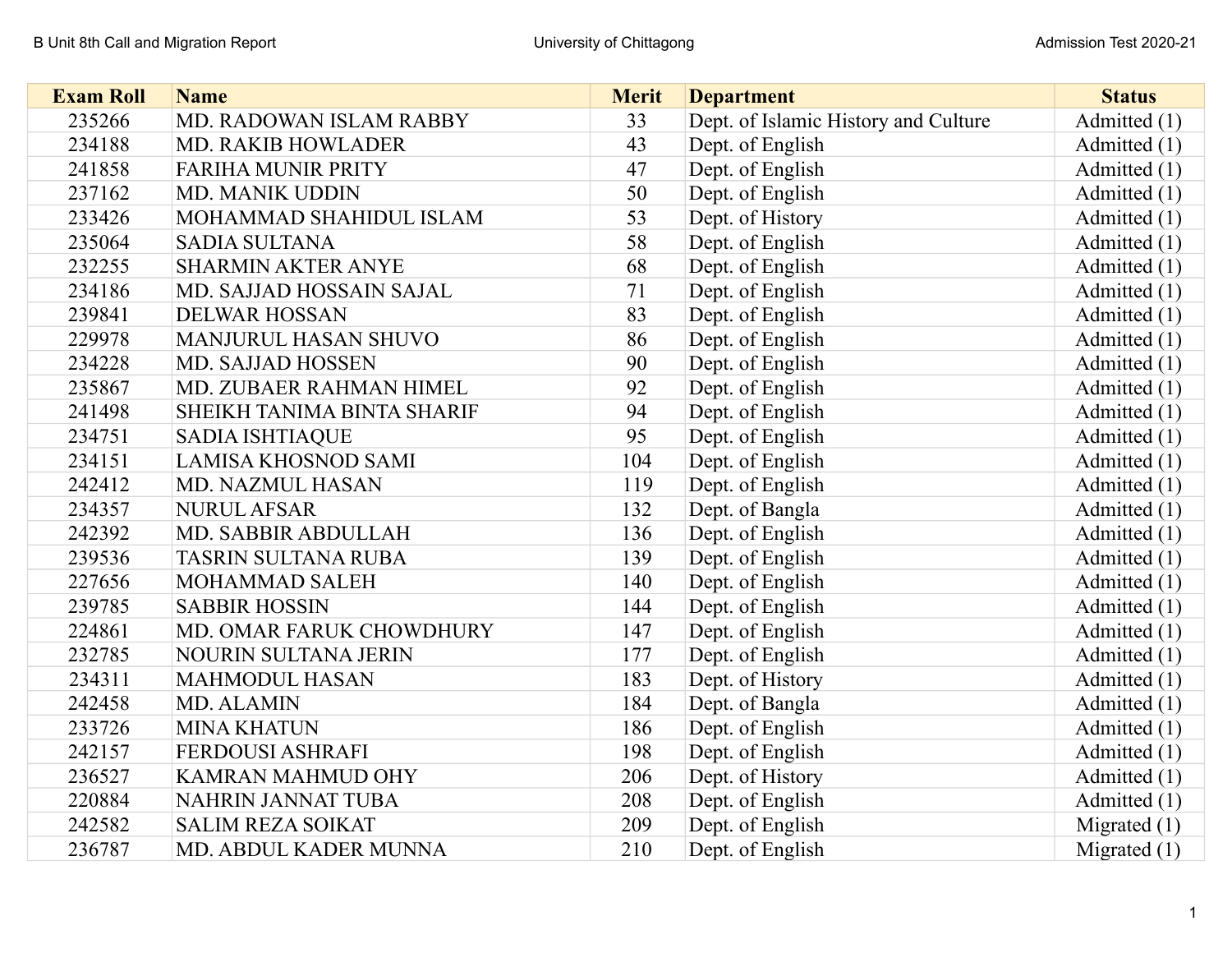| <b>Exam Roll</b> | <b>Name</b>                  | <b>Merit</b> | <b>Department</b>                   | <b>Status</b>  |
|------------------|------------------------------|--------------|-------------------------------------|----------------|
| 238332           | NUR MUHAMMAD MANNA           | 211          | Dept. of English                    | Migrated $(1)$ |
| 233151           | MD. SHAKIL AHMMED            | 214          | Dept. of English                    | Migrated $(1)$ |
| 233584           | <b>MD. TANVIR AHMMED</b>     | 219          | Institute of Education and Research | Admitted (1)   |
| 236903           | PRONAB BALA                  | 220          | Dept. of English                    | Migrated $(1)$ |
| 239458           | <b>TASKINA JAHAN</b>         | 223          | Dept. of English                    | Migrated $(1)$ |
| 230749           | MD. MEJBAUR RAHMAN           | 237          | Dept. of History                    | Admitted (1)   |
| 233443           | MD. TANJIRUL ISLAM KAYES     | 238          | Dept. of Bangla                     | Admitted (1)   |
| 219793           | MOHAMMAD RAIHAN UDDIN        | 241          | Dept. of English                    | Migrated $(1)$ |
| 234816           | <b>SUMAIA AKTER RUMA</b>     | 248          | Dept. of English                    | Migrated $(1)$ |
| 241758           | MAHAMUD KAMAL RISHAD         | 253          | Dept. of History                    | Admitted (1)   |
| 223604           | MOHAMMAD ARAFAT              | 256          | Dept. of Islamic Studies            | Admitted (1)   |
| 232701           | K.M. MUJAHID                 | 266          | Dept. of English                    | Migrated $(1)$ |
| 240816           | <b>MD. AL-MAHMUD SAJIB</b>   | 269          | Dept. of Bangla                     | Admitted (1)   |
| 240984           | <b>TASLIM HASAN</b>          | 270          | Dept. of Bangla                     | Admitted (1)   |
| 229223           | MD. MUSHFIQUR RAHMAN         | 273          | Dept. of Bangla                     | Admitted (1)   |
| 225201           | MD. RAFEYAT HASAN            | 274          | Dept. of English                    | Migrated $(1)$ |
| 235027           | <b>SHAHWALIULLAH</b>         | 284          | Dept. of English                    | Migrated $(1)$ |
| 233141           | MD.MOJAMMAL HAQE             | 285          | Dept. of English                    | Migrated $(1)$ |
| 221826           | <b>MD. RAKIN ABSAR</b>       | 290          | Dept. of Philosophy                 | Admitted (1)   |
| 216945           | <b>MD. TUSHAR MOLLA</b>      | 295          | Dept. of Bangla                     | Admitted (1)   |
| 236267           | <b>SHAJLY SALSABIL RUIAT</b> | 302          | Dept. of English                    | Migrated $(1)$ |
| 239962           | <b>MD. SHAHIN MIA</b>        | 305          | Dept. of Bangla                     | Admitted (1)   |
| 222016           | MOHAMMAD MOKHTER ALAM        | 309          | Dept. of Bangla                     | Admitted (1)   |
| 237612           | SYED MOHAMMAD MINHAZ         | 318          | Dept. of Philosophy                 | Admitted (1)   |
| 238638           | <b>JANNATUL NAYEM</b>        | 320          | Dept. of English                    | Migrated $(1)$ |
| 233747           | MEHER AFROJ BINTE REAZ       | 322          | Dept. of English                    | Migrated $(1)$ |
| 238722           | MD. MAHFUJUL ISLAM           | 324          | Dept. of English                    | Migrated $(1)$ |
| 218165           | MD. SAHARIAR FARUQUE BHUIYAN | 332          | Dept. of English                    | Migrated $(1)$ |
| 229100           | <b>WALID JUMLAT</b>          | 334          | Dept. of English                    | Migrated $(1)$ |
| 232344           | AFSANA ALAMGIR               | 338          | Dept. of English                    | Migrated $(1)$ |
| 238256           | <b>SANJIDA AKTER</b>         | 340          | Dept. of Islamic Studies            | Admitted (1)   |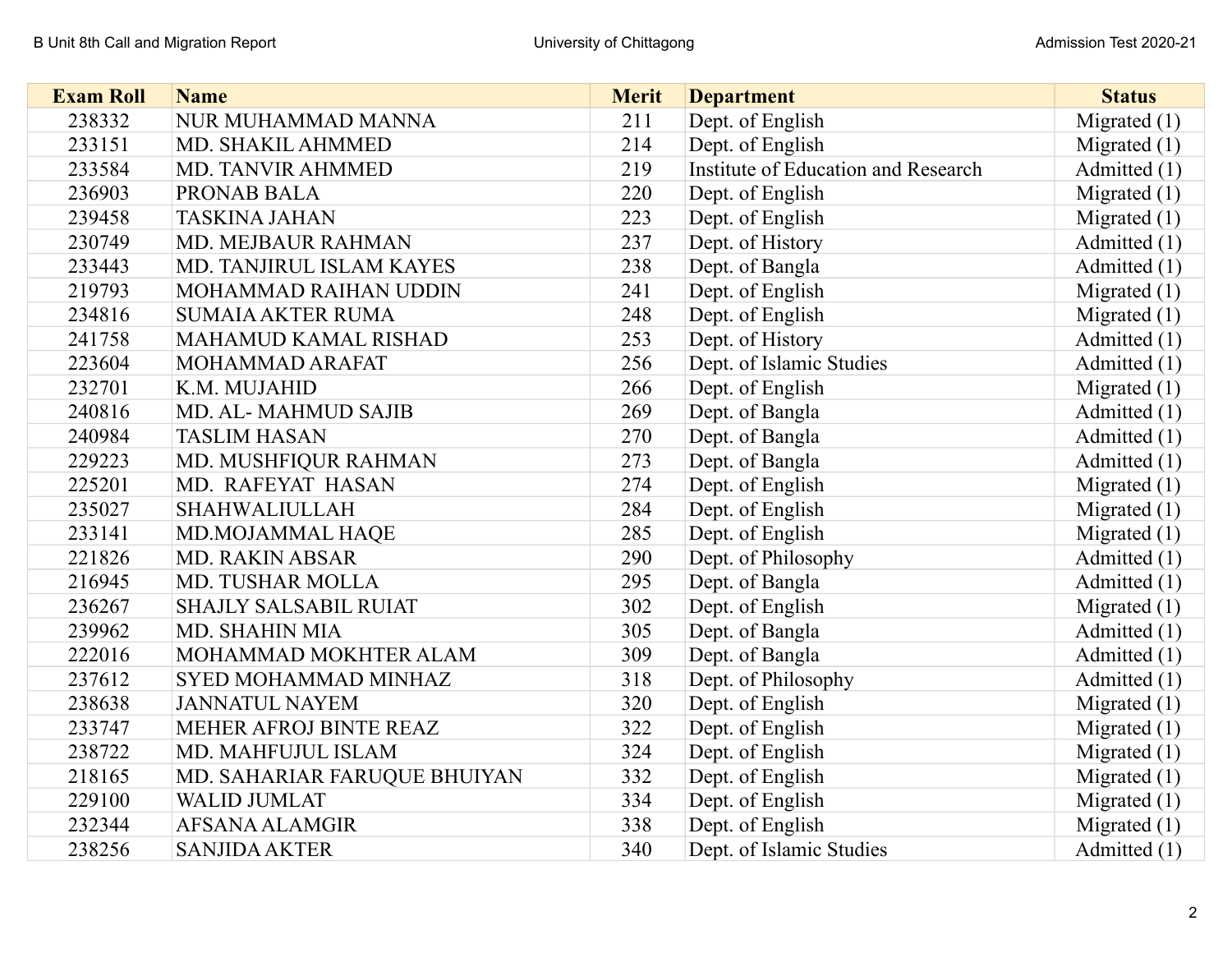| <b>Exam Roll</b> | <b>Name</b>                 | <b>Merit</b> | <b>Department</b>                   | <b>Status</b>  |
|------------------|-----------------------------|--------------|-------------------------------------|----------------|
| 235295           | AL SHAHRIAR ROHAN           | 344          | Dept. of Bangla                     | Admitted (1)   |
| 230354           | <b>MD. MIJAN UDDIN</b>      | 355          | Dept. of English                    | Migrated $(1)$ |
| 231175           | <b>MD. TAYEBUR RAHMAN</b>   | 365          | Dept. of Bangla                     | Admitted (1)   |
| 217341           | <b>ASIF MAHMUD</b>          | 371          | Dept. of English                    | Migrated $(1)$ |
| 236395           | <b>FAHMIDA YASMIN JABA</b>  | 373          | Dept. of English                    | Migrated $(1)$ |
| 219472           | MD. AHAD                    | 375          | Dept. of English                    | Migrated $(1)$ |
| 234615           | <b>SALSABIL</b>             | 394          | Dept. of Bangla                     | Admitted (1)   |
| 217992           | MST. ISRAT JAHAN EMO        | 397          | Dept. of Bangla                     | Admitted (1)   |
| 214549           | <b>ISMAIL HASAN</b>         | 399          | Dept. of Bangla                     | Admitted (1)   |
| 236113           | MD. SABBIR ZAKARIA SHAWN    | 400          | Dept. of Bangla                     | Admitted (1)   |
| 231311           | <b>MD. RABBI MIAH</b>       | 401          | Dept. of Bangla                     | Admitted (1)   |
| 242608           | <b>JANATUN TAJREE.</b>      | 411          | Dept. of Bangla                     | Admitted (1)   |
| 229933           | MOHAMMAD MUDDASIR SAKIB     | 417          | Dept. of Bangla                     | Admitted (1)   |
| 234837           | <b>ABDULLAH AL MAMUN</b>    | 421          | Dept. of History                    | Admitted (1)   |
| 232719           | <b>IKBAL HOSSAIN</b>        | 424          | Dept. of History                    | Admitted (1)   |
| 239496           | <b>SAYMA BENTA AFAZ</b>     | 446          | Dept. of Arabic                     | Admitted (1)   |
| 219673           | <b>SABBIR AHMED</b>         | 450          | Dept. of History                    | Admitted (1)   |
| 235576           | MD. TOFAIL AHMAD NASIM      | 454          | Dept. of English                    | Migrated $(1)$ |
| 230067           | MD. TARIQUL ISLAM           | 456          | Dept. of English                    | Migrated $(1)$ |
| 236750           | MD. ALIF HUSSAIN MAJQURY    | 480          | Institute of Education and Research | Admitted (1)   |
| 220396           | <b>MD. RAHAT HASAN</b>      | 491          | Dept. of Bangla                     | Migrated $(1)$ |
| 234110           | <b>MST. ALIA AKTER LIA</b>  | 499          | Dept. of Bangla                     | Migrated $(1)$ |
| 238146           | <b>MD TAJIM HASAN</b>       | 501          | Dept. of Bangla                     | Migrated $(1)$ |
| 229640           | AHMUDUR RAHMAN PAVEL        | 517          | Dept. of History                    | Admitted (1)   |
| 242469           | <b>MD. GULAM RASUL</b>      | 520          | Dept. of History                    | Admitted (1)   |
| 236888           | <b>MONIRUL ISLAM</b>        | 528          | Dept. of Bangla                     | Migrated $(1)$ |
| 232933           | NOWRIN ATIA NITU            | 533          | Institute of Modern Languages       | Admitted (1)   |
| 232530           | MOHAMMAD HUSSAIN            | 536          | Dept. of History                    | Admitted (1)   |
| 229137           | MD. IBNE WALID SAMRAT       | 540          | Dept. of Bangla                     | Migrated $(1)$ |
| 226136           | RAFIUL ISLAM RONY           | 544          | Dept. of English                    | Migrated $(1)$ |
| 224583           | <b>BAKEDUL ISLAM AKANDA</b> | 552          | Dept. of English                    | Migrated $(1)$ |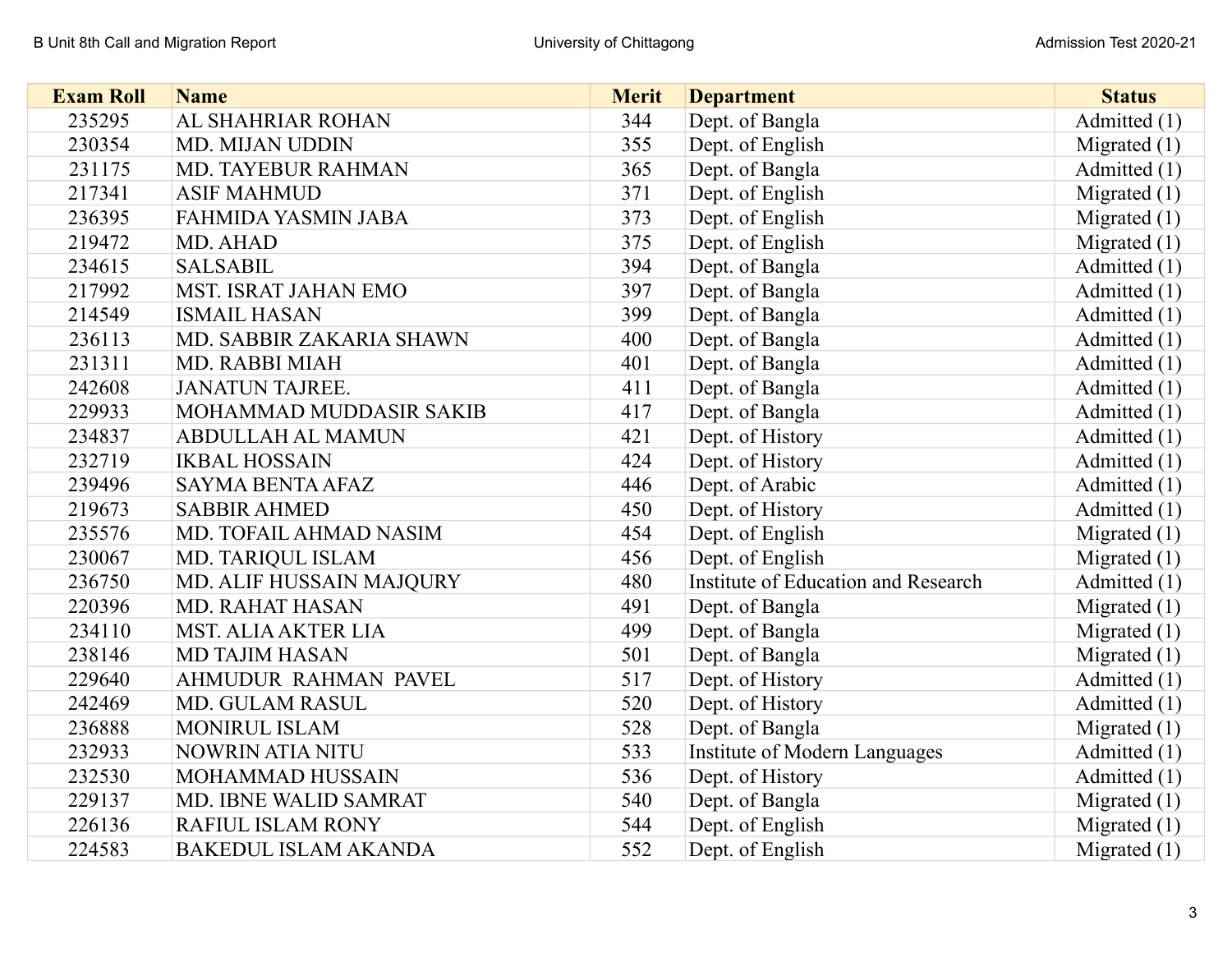| <b>Exam Roll</b> | <b>Name</b>                  | <b>Merit</b> | <b>Department</b>                    | <b>Status</b>  |
|------------------|------------------------------|--------------|--------------------------------------|----------------|
| 236035           | <b>RAKIBUL ISLAM</b>         | 554          | Dept. of History                     | Admitted (1)   |
| 237650           | <b>JAHIDUL ISLAM</b>         | 560          | Dept. of Bangla                      | Migrated $(1)$ |
| 233949           | <b>MD. LEON SARKER</b>       | 568          | Dept. of Bangla                      | Migrated $(1)$ |
| 240903           | <b>MD.SAIMUN ISLAM TUHIN</b> | 569          | Dept. of History                     | Admitted (1)   |
| 230735           | MD. SHAZZADUL ISLAM          | 576          | Dept. of History                     | Admitted (1)   |
| 228832           | <b>MD. NASIR UDDIN</b>       | 578          | Dept. of Bangla                      | Migrated $(1)$ |
| 235386           | <b>HRIDOY MIA</b>            | 579          | Dept. of Bangla                      | Migrated $(1)$ |
| 234256           | MD. KOBIR UDDIN              | 583          | Dept. of Bangla                      | Migrated $(1)$ |
| 229974           | <b>UMME MAHFUJA MUKTA</b>    | 584          | Dept. of Bangla                      | Migrated $(1)$ |
| 214765           | <b>NUR MOHAMMOD SHAON</b>    | 586          | Dept. of English                     | Migrated $(1)$ |
| 218474           | <b>ABDUR RAHAMAN</b>         | 588          | Dept. of English                     | Migrated $(1)$ |
| 241540           | <b>S.M.NAHID</b>             | 590          | Dept. of History                     | Migrated $(1)$ |
| 237900           | <b>MIM AFROSE</b>            | 592          | Dept. of Bangla                      | Migrated $(1)$ |
| 241184           | <b>SAHRIAR SHEJAN</b>        | 597          | Dept. of English                     | Migrated $(1)$ |
| 234890           | <b>JAGONNATH ROY</b>         | 598          | Dept. of Bangla                      | Migrated $(1)$ |
| 214548           | <b>SAIFUL ISLAM ASHRAF</b>   | 599          | Dept. of English                     | Migrated $(1)$ |
| 224023           | <b>NARMIN SULTANA</b>        | 603          | Dept. of Philosophy                  | Admitted (1)   |
| 219663           | MST. REJWANA KARIM           | 606          | Dept. of Bangla                      | Migrated $(1)$ |
| 231498           | NOUSHIN TARANNUM ANANNA      | 612          | Dept. of Bangla                      | Migrated $(1)$ |
| 227319           | RABEYA SULTANA               | 614          | Dept. of History                     | Migrated $(1)$ |
| 235086           | <b>OPAMA AHMED</b>           | 619          | Dept. of History                     | Migrated $(1)$ |
| 234939           | MD. HASIBUL HOSSAIN SANTO    | 620          | Dept. of English                     | Migrated $(1)$ |
| 234830           | <b>ROKY AHMAD</b>            | 623          | Dept. of English                     | Migrated $(1)$ |
| 231516           | MD. RABBIUL HASAN SHANTO     | 624          | Dept. of Bangla                      | Migrated $(1)$ |
| 233185           | <b>MST.BILKIS KHATUN</b>     | 633          | Institute of Education and Research  | Admitted (1)   |
| 242221           | <b>SAMIA AFROSE DINA</b>     | 641          | Dept. of English                     | Migrated $(1)$ |
| 236013           | SHAHRIAR KADER KAJAL         | 644          | Dept. of Islamic History and Culture | Admitted (1)   |
| 239246           | YESIR ARAFAT                 | 645          | Dept. of Bangla                      | Migrated $(1)$ |
| 229428           | <b>MD. ANAMUL HASAN</b>      | 648          | Dept. of English                     | Migrated $(1)$ |
| 234249           | <b>BHUKIL BASHNAB</b>        | 651          | Dept. of Bangla                      | Migrated $(1)$ |
| 241742           | MD. RASEL SHEIKH             | 659          | Dept. of English                     | Migrated $(1)$ |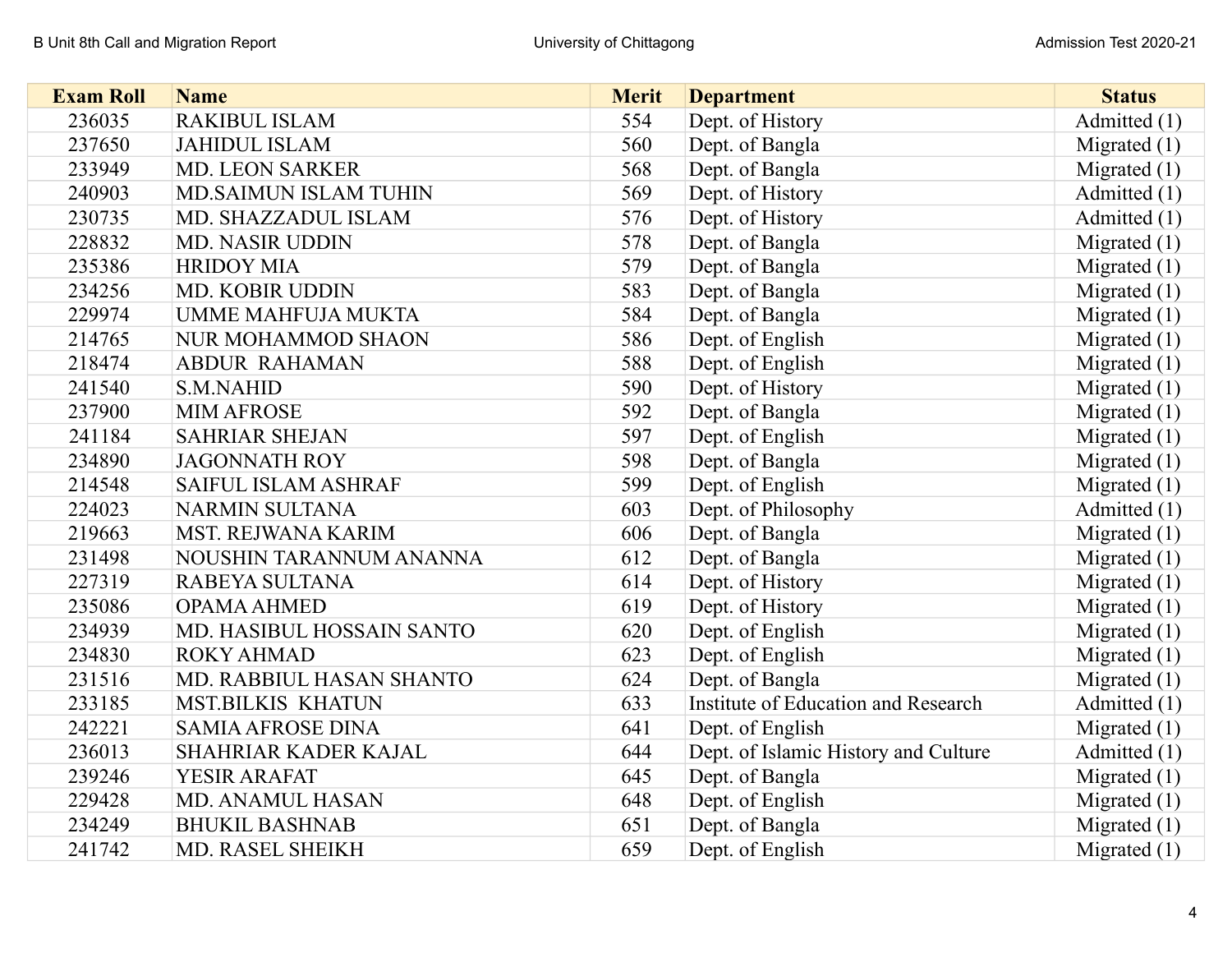| <b>Exam Roll</b> | <b>Name</b>                  | <b>Merit</b> | <b>Department</b>                    | <b>Status</b>  |
|------------------|------------------------------|--------------|--------------------------------------|----------------|
| 231897           | MD. KHAIRUL ISLAM            | 662          | Dept. of History                     | Migrated $(1)$ |
| 240621           | <b>MOFASSIL</b>              | 663          | Dept. of Bangla                      | Migrated $(1)$ |
| 238004           | MD. SHAHIDUL ISLAM           | 666          | Dept. of History                     | Migrated $(1)$ |
| 201089           | <b>SURIYA RAISA</b>          | 670          | Dept. of English                     | Migrated $(1)$ |
| 235303           | <b>UMME SALMA HIME</b>       | 678          | Dept. of History                     | Migrated $(1)$ |
| 233580           | MD. NURUZZAMAN               | 679          | Dept. of Bangla                      | Migrated $(1)$ |
| 230824           | <b>ARNAB BAIRAGI</b>         | 681          | Dept. of Bangla                      | Migrated $(1)$ |
| 231761           | <b>UMMAY SABAH TABASSOOM</b> | 695          | Dept. of English                     | Migrated $(1)$ |
| 236731           | <b>MD. ABIR HOSSAIN</b>      | 703          | Dept. of Islamic History and Culture | Admitted (1)   |
| 241719           | MD SAMIUL ALAM ARMAN         | 705          | Dept. of Bangladesh Studies          | Admitted (1)   |
| 239594           | <b>MSOT. SARMIN AKTER</b>    | 712          | Dept. of Bangla                      | Migrated $(1)$ |
| 238072           | <b>JANNATUL FERDOUS</b>      | 713          | Dept. of English                     | Migrated $(1)$ |
| 235607           | <b>UPAMA MAZUMDER</b>        | 717          | Dept. of English                     | Migrated $(1)$ |
| 229262           | MD. MIJANUR RAHMAN RONI      | 722          | Dept. of Bangla                      | Migrated $(1)$ |
| 235497           | <b>MD.SAKIB</b>              | 724          | Dept. of Bangla                      | Migrated $(1)$ |
| 236987           | <b>MUNSI MAHAR ALAHI</b>     | 728          | Dept. of Bangla                      | Migrated $(1)$ |
| 219568           | <b>MD. IMRAN HOSSAIN</b>     | 730          | Dept. of Bangla                      | Migrated $(1)$ |
| 240973           | <b>SHAKIB MIA</b>            | 732          | Dept. of Bangla                      | Migrated $(1)$ |
| 217961           | <b>JANNATUL KAWSER</b>       | 735          | Dept. of English                     | Migrated $(1)$ |
| 241248           | MOHAMMAD MUAZZAM HOSSEN      | 737          | Dept. of Islamic History and Culture | Admitted (1)   |
| 223287           | <b>ABDULLAH HOSSAIN</b>      | 739          | Dept. of English                     | Migrated $(1)$ |
| 230486           | <b>AFIUN JANNAT ENNI</b>     | 741          | Dept. of Bangladesh Studies          | Admitted (1)   |
| 242169           | PARAG MONDAL                 | 743          | Dept. of Bangla                      | Migrated $(1)$ |
| 230041           | <b>TASNIM AKTER MEEM</b>     | 746          | Dept. of Bangla                      | Migrated $(1)$ |
| 242436           | <b>FORHAD HOSSAIN</b>        | 747          | Dept. of Bangla                      | Migrated $(1)$ |
| 218200           | <b>MONISHA SHIL</b>          | 749          | Dept. of Philosophy                  | Admitted (1)   |
| 241596           | <b>UMME SALMA JARIN</b>      | 757          | Dept. of English                     | Migrated $(1)$ |
| 218647           | <b>MD.SABBIR HOSSEN</b>      | 758          | Dept. of English                     | Migrated $(1)$ |
| 233319           | <b>SHARIKA TABASSUM</b>      | 760          | Dept. of Bangla                      | Migrated $(1)$ |
| 230560           | MD. RAKIBUL HASAN PIASH      | 761          | Dept. of Bangla                      | Migrated $(1)$ |
| 240097           | <b>MD. RAKIB DEWAN</b>       | 762          | Dept. of Bangla                      | Migrated $(1)$ |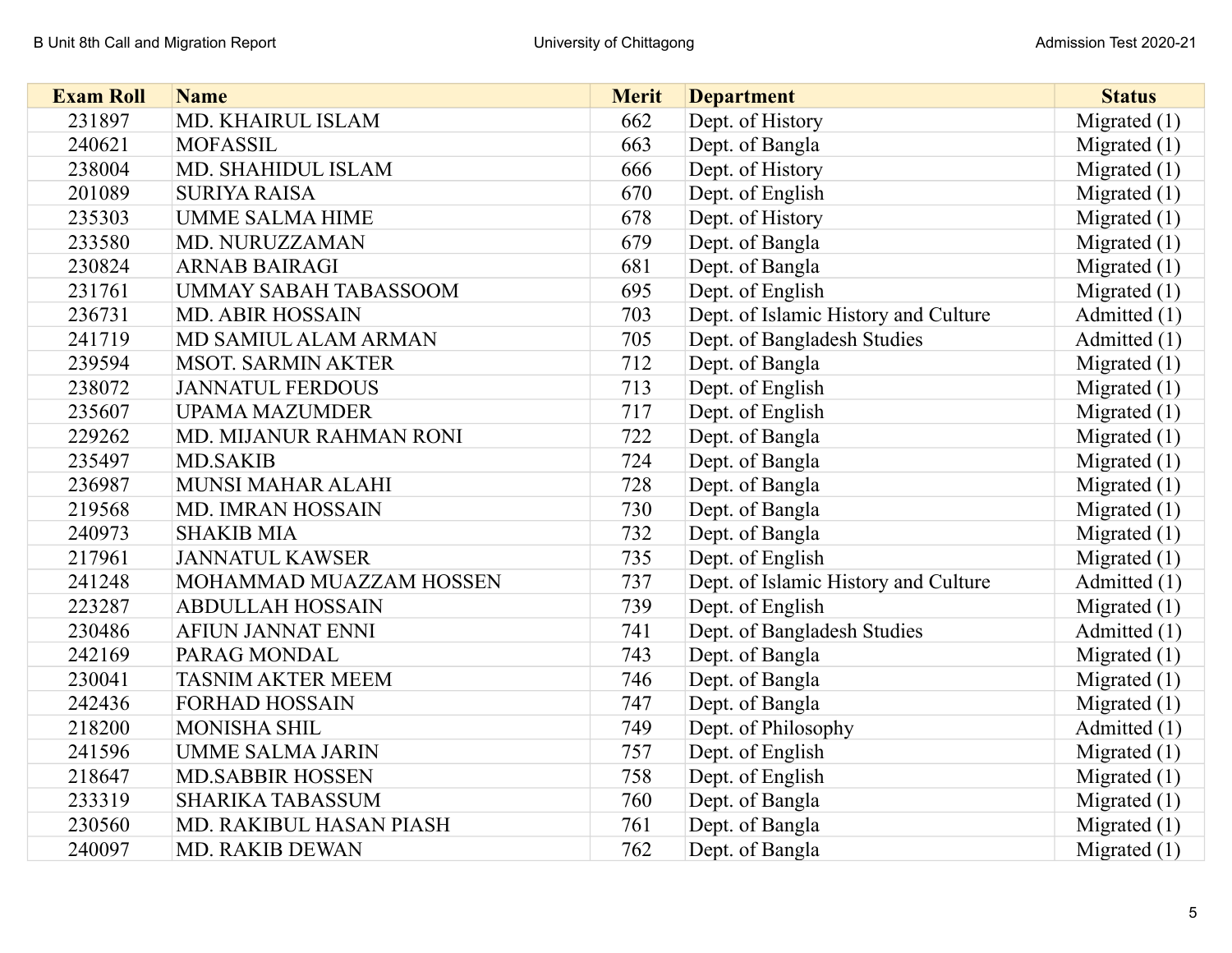| <b>Exam Roll</b> | <b>Name</b>               | <b>Merit</b> | <b>Department</b>                    | <b>Status</b>  |
|------------------|---------------------------|--------------|--------------------------------------|----------------|
| 231400           | DHRUBAJYOTI DEBNATH       | 764          | Institute of Education and Research  | Admitted (1)   |
| 218851           | <b>IQBAL HOSSAIN</b>      | 765          | Dept. of Bangla                      | Migrated $(1)$ |
| 240285           | <b>AKASH MIA</b>          | 774          | Dept. of Bangla                      | Migrated $(1)$ |
| 226975           | <b>AFNAN ABRAR</b>        | 778          | Dept. of English                     | Migrated $(1)$ |
| 240858           | MD. JONAED UDDIN          | 780          | Dept. of History                     | Migrated $(1)$ |
| 227986           | MD. SALMAN ABEDIN         | 782          | Dept. of Islamic History and Culture | Admitted (1)   |
| 219002           | <b>TANIA AKTER</b>        | 786          | Dept. of English                     | Migrated $(1)$ |
| 236404           | MD. AHAD MIA              | 799          | Dept. of Bangla                      | Migrated $(1)$ |
| 225869           | <b>AJMAIN JANNAT</b>      | 802          | Dept. of Philosophy                  | Admitted (1)   |
| 218742           | <b>ANANNA RAHMAN</b>      | 804          | Dept. of Bangla                      | Migrated $(1)$ |
| 235395           | <b>ANIK SARKER</b>        | 805          | Dept. of Bangla                      | Migrated $(1)$ |
| 220135           | <b>TAHMINA KHANAM</b>     | 807          | Dept. of Bangla                      | Migrated $(1)$ |
| 216760           | MD. ZIAUL HOQUE           | 812          | Dept. of Islamic History and Culture | Admitted (1)   |
| 238547           | MD. SHAMIM                | 814          | Dept. of Islamic History and Culture | Admitted (1)   |
| 240006           | MD: FERDAUS.              | 822          | Dept. of Bangla                      | Migrated $(1)$ |
| 242631           | MD. RASHIDUL ISLAM        | 825          | Dept. of Bangla                      | Migrated $(1)$ |
| 242368           | <b>SANZIDA SULTANA</b>    | 827          | Dept. of English                     | Migrated $(1)$ |
| 227090           | MD. RASHEDUL HAQ SUMON    | 835          | Dept. of English                     | Migrated $(1)$ |
| 235979           | <b>UTSHA ROY</b>          | 844          | Dept. of English                     | Migrated $(1)$ |
| 236599           | <b>SHOVA AKTER</b>        | 851          | Dept. of Bangla                      | Migrated $(1)$ |
| 218288           | MD. MAHBUBUL HAQUE        | 853          | Dept. of History                     | Migrated $(1)$ |
| 234578           | NAJNIN NAHAR SHATHY       | 856          | Dept. of English                     | Migrated $(1)$ |
| 239164           | NUR MOHAMMAD SAGOR BADSHA | 857          | Dept. of Bangla                      | Migrated $(1)$ |
| 238353           | <b>TABASSUM BILKIS</b>    | 858          | Dept. of Bangla                      | Migrated $(1)$ |
| 239439           | <b>MD.AJMUN</b>           | 859          | Dept. of Islamic History and Culture | Admitted (1)   |
| 235890           | <b>SOHEL UDDIN</b>        | 860          | Dept. of History                     | Migrated $(1)$ |
| 216878           | <b>SAIDA HASAN</b>        | 867          | Dept. of Bangla                      | Migrated $(1)$ |
| 230767           | MST. JANNATUL FERDOUSI    | 869          | Dept. of Bangla                      | Migrated $(1)$ |
| 236555           | MD. HASAN ALI             | 870          | Dept. of History                     | Migrated $(1)$ |
| 241213           | <b>RUPALI AKTER</b>       | 871          | Dept. of History                     | Migrated $(1)$ |
| 230244           | <b>MD. JUBAIR HOSSAIN</b> | 872          | Dept. of Islamic Studies             | Admitted (1)   |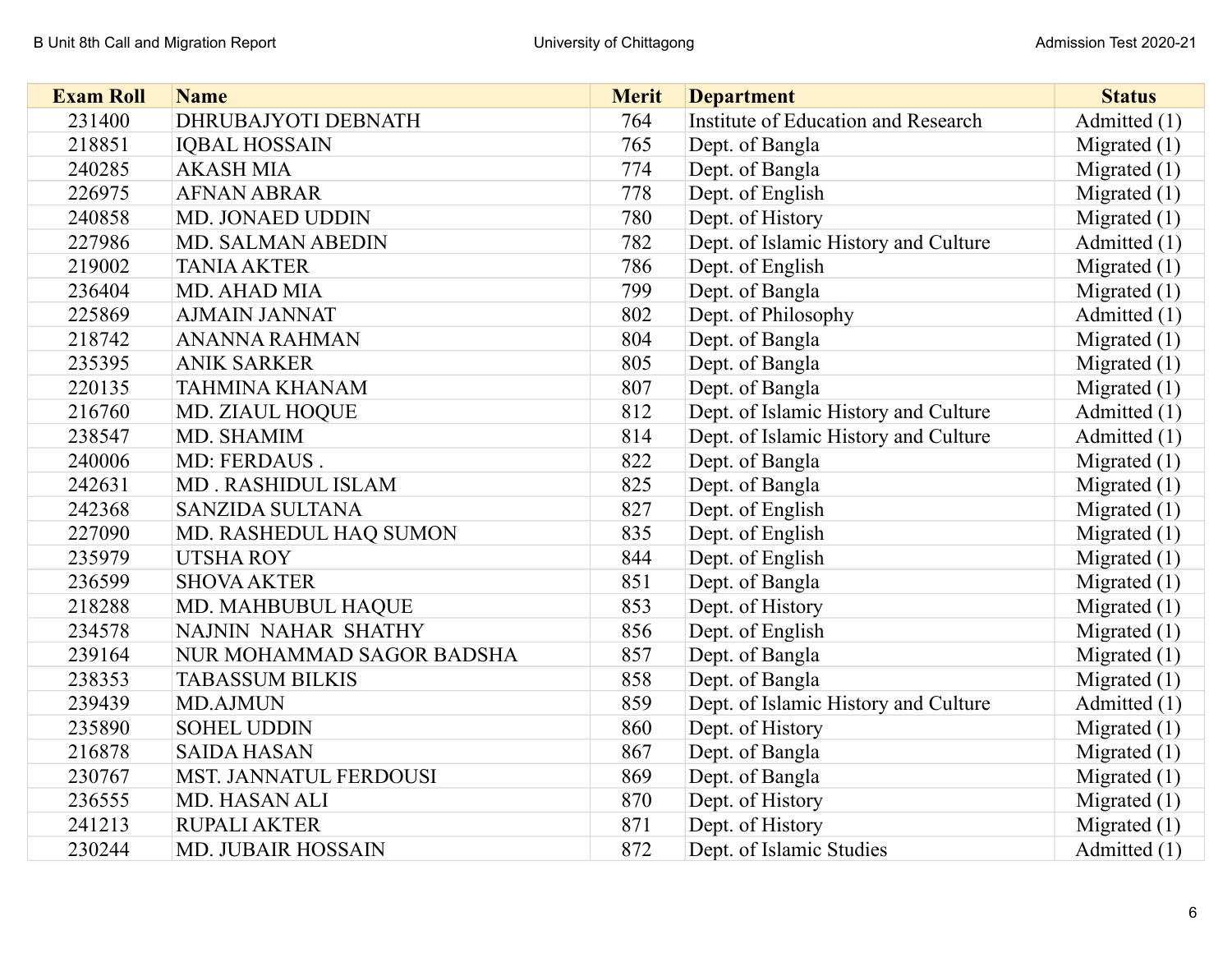| <b>Exam Roll</b> | <b>Name</b>                 | <b>Merit</b> | <b>Department</b>                    | <b>Status</b>  |
|------------------|-----------------------------|--------------|--------------------------------------|----------------|
| 215431           | MD. MAIN UDDIN RABBY        | 875          | Dept. of Bangla                      | Migrated $(1)$ |
| 241599           | MST. NUSRAT JAHAN SUMIYA    | 877          | Dept. of Bangla                      | Migrated $(1)$ |
| 235384           | MOST. ATKIA MUBASSIRA BRITY | 878          | Dept. of Bangla                      | Migrated $(1)$ |
| 237699           | <b>SONIA BEGUM</b>          | 882          | Dept. of Bangla                      | Migrated $(1)$ |
| 233035           | <b>MD. HAKIBUL HASAN</b>    | 884          | Dept. of Bangla                      | Migrated $(1)$ |
| 214863           | MD. HABIBUR RAHMAN          | 886          | Dept. of English                     | Migrated $(1)$ |
| 220357           | MOHAMMAD HABIBUR RAHMAN     | 889          | Dept. of English                     | Migrated $(1)$ |
| 233599           | <b>MORSHEDUL ISLAM</b>      | 890          | Dept. of History                     | Migrated $(1)$ |
| 229476           | MD. RASHADUL HOQUE RAKIB    | 891          | Dept. of Philosophy                  | Admitted (1)   |
| 220676           | TAMANNA JANNAT PRIYA        | 893          | Dept. of History                     | Migrated $(1)$ |
| 214784           | <b>MD. SAIFUL ISLAM</b>     | 900          | Dept. of English                     | Migrated $(1)$ |
| 214383           | MD. SABBIR ALI              | 902          | Dept. of History                     | Migrated $(1)$ |
| 225373           | <b>MAHADI HASAN</b>         | 904          | Dept. of Bangla                      | Migrated $(1)$ |
| 235456           | <b>MARJIYA SARKER</b>       | 906          | Dept. of History                     | Migrated $(1)$ |
| 230360           | MD. BULBUL AHMED            | 909          | Dept. of Islamic History and Culture | Admitted (1)   |
| 216828           | MINHAZUR RAHMAN             | 911          | Dept. of English                     | Migrated $(1)$ |
| 224921           | MOHAMMAD ABDUL KADER        | 913          | Dept. of Arabic                      | Admitted (1)   |
| 215672           | <b>SAMANTA BARUA</b>        | 914          | Dept. of English                     | Migrated $(1)$ |
| 236594           | MD. KABIR MIA               | 917          | Dept. of History                     | Migrated $(1)$ |
| 232651           | EMON CHANDARA BARMAN        | 920          | Dept. of History                     | Migrated $(1)$ |
| 235659           | MD. SOLAYMAN HOSSEN         | 923          | Dept. of History                     | Migrated $(1)$ |
| 224840           | <b>ROUNAK JAHAN</b>         | 928          | Dept. of English                     | Migrated $(1)$ |
| 218072           | MD. SHIHAB                  | 934          | Dept. of English                     | Migrated $(1)$ |
| 240577           | TABAYA TABASSUM JOUTHO      | 937          | Dept. of Bangla                      | Migrated (1)   |
| 239253           | MD. MASHFEQUR RAHMAN        | 941          | Dept. of Bangla                      | Migrated $(1)$ |
| 238098           | <b>MUABBIZ HOSEN</b>        | 947          | Dept. of Bangla                      | Migrated $(1)$ |
| 224414           | MD. JUWEL BABU              | 950          | Dept. of Bangla                      | Migrated $(1)$ |
| 225680           | <b>HASIBUR RAHMAN</b>       | 951          | Dept. of English                     | Migrated $(1)$ |
| 236561           | <b>BITHI DAS</b>            | 954          | Dept. of Bangla                      | Migrated $(1)$ |
| 241648           | <b>JANNATUL FERDOUSI</b>    | 956          | Dept. of Bangla                      | Migrated $(1)$ |
| 241870           | <b>MST.FARJANA AKTER</b>    | 958          | Dept. of History                     | Migrated $(1)$ |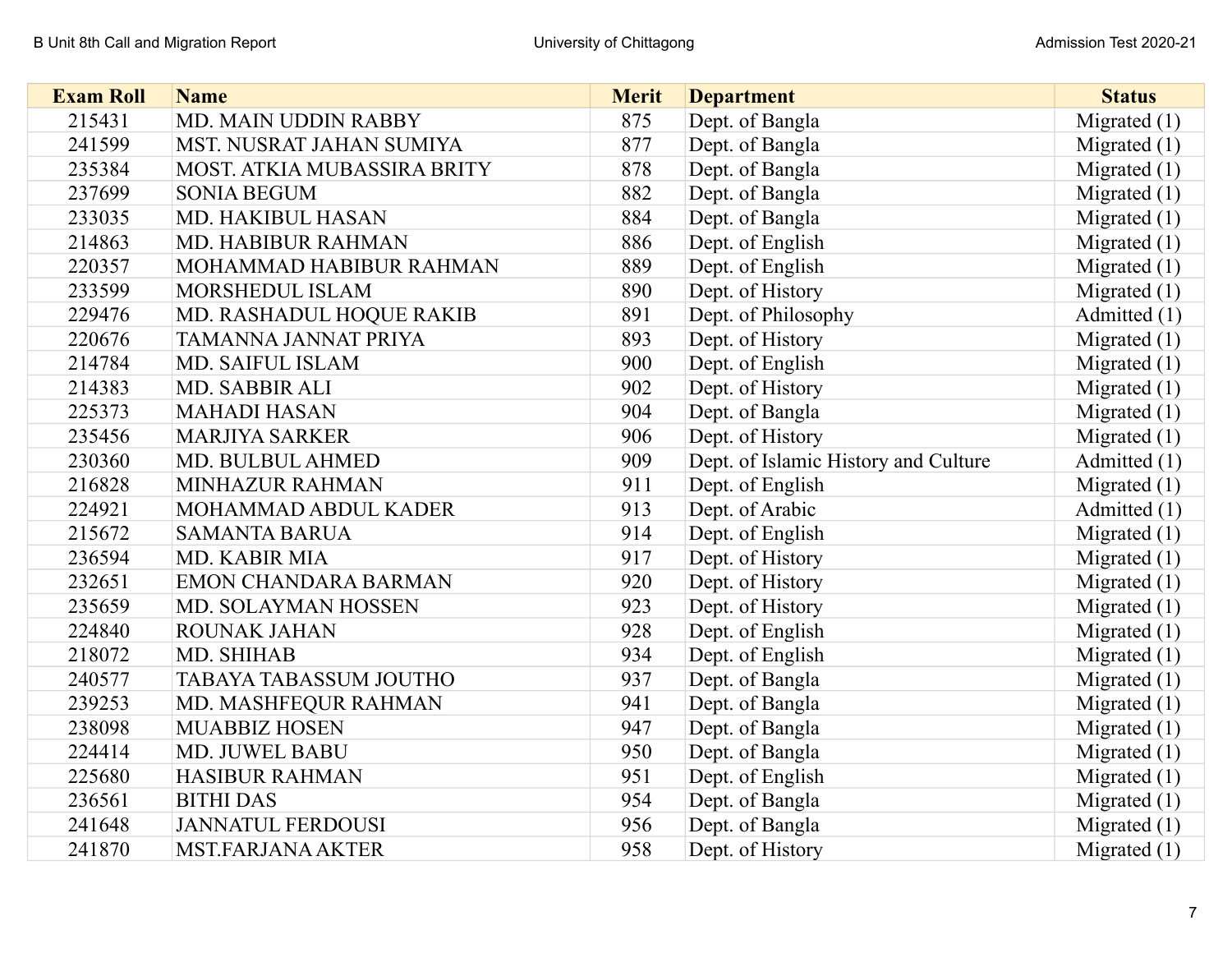| <b>Exam Roll</b> | <b>Name</b>                 | <b>Merit</b> | <b>Department</b>                    | <b>Status</b>  |
|------------------|-----------------------------|--------------|--------------------------------------|----------------|
| 226833           | MD. IMRAN ISLAM             | 960          | Dept. of Bangla                      | Migrated $(1)$ |
| 218116           | S. M. MAHMUDUL HASAN        | 961          | Dept. of English                     | Migrated $(1)$ |
| 232800           | <b>SADIA DILSHAD LATA</b>   | 963          | Dept. of English                     | Migrated $(1)$ |
| 216474           | ORPITA SAMMI LOPA           | 964          | Dept. of English                     | Migrated $(1)$ |
| 216411           | <b>AVISHEK SAHA</b>         | 967          | Dept. of English                     | Migrated $(1)$ |
| 219063           | MD. MERAJUL ISLAM           | 973          | Dept. of English                     | Migrated $(1)$ |
| 215954           | MOST. JANNATUL FERDOUSY ETI | 975          | Institute of Modern Languages        | Admitted (1)   |
| 239273           | <b>ANISUR RAHMAN</b>        | 977          | Dept. of Bangla                      | Migrated $(1)$ |
| 239904           | MD. SHABBIR AHMED           | 978          | Dept. of Bangla                      | Migrated $(1)$ |
| 242056           | MD ABDULLA AL MUBIN         | 979          | Dept. of Bangla                      | Migrated $(1)$ |
| 236061           | <b>MD. RIAZ UDDIN SUMON</b> | 980          | Dept. of Islamic History and Culture | Migrated $(1)$ |
| 238071           | <b>MD. ZISON AHMED</b>      | 981          | Dept. of Bangla                      | Migrated $(1)$ |
| 240845           | <b>SYED FARHAN ISRAK</b>    | 984          | Dept. of History                     | Migrated $(1)$ |
| 214862           | MD. SAKIB MONDAL            | 994          | Dept. of English                     | Migrated $(1)$ |
| 232337           | <b>NAIEM NEWAZ</b>          | 1001         | Dept. of English                     | Migrated $(1)$ |
| 221988           | MD. TALHA BIN RASHID SOUMIK | 1002         | Dept. of History                     | Migrated $(1)$ |
| 218325           | MD. NAIMUR RAHMAN SHAWON    | 1005         | Dept. of History                     | Migrated $(1)$ |
| 219085           | MUHAMMAD ABDUL AZIZ         | 1006         | Dept. of Islamic Studies             | Admitted (1)   |
| 240174           | MD. MAHMUDUL HASAN          | 1007         | Dept. of Bangla                      | Migrated $(1)$ |
| 238000           | <b>MST. RAWNAK JAHAN</b>    | 1008         | Dept. of Bangla                      | Migrated $(1)$ |
| 218018           | <b>MD. PORAN MIA</b>        | 1009         | Dept. of Bangla                      | Migrated $(1)$ |
| 216564           | <b>TRISHA MONDAL</b>        | 1010         | Dept. of Bangla                      | Migrated $(1)$ |
| 233970           | <b>MD. AMINUR ISLAM</b>     | 1014         | Dept. of Bangla                      | Migrated $(1)$ |
| 232504           | <b>MD. SAOKAT HOSEN</b>     | 1016         | Dept. of History                     | Migrated $(1)$ |
| 225749           | MD. JOBAIR AHMAD            | 1018         | Dept. of English                     | Migrated $(1)$ |
| 234864           | MD. ZIAUL HOQUE KHONDAKAR   | 1019         | Dept. of Islamic History and Culture | Migrated $(1)$ |
| 232556           | <b>SOHEL MIA</b>            | 1021         | Dept. of Bangla                      | Migrated $(1)$ |
| 219864           | <b>TANVIR AHMED</b>         | 1022         | Dept. of English                     | Migrated $(1)$ |
| 233162           | <b>HABIBA AKTER JUI</b>     | 1026         | Dept. of Bangla                      | Migrated $(1)$ |
| 232632           | MD. EASIN ARAFAT RAFI       | 1028         | Dept. of Bangla                      | Migrated $(1)$ |
| 215317           | <b>MD. MAMUNUR RASID</b>    | 1030         | Dept. of Bangla                      | Migrated $(1)$ |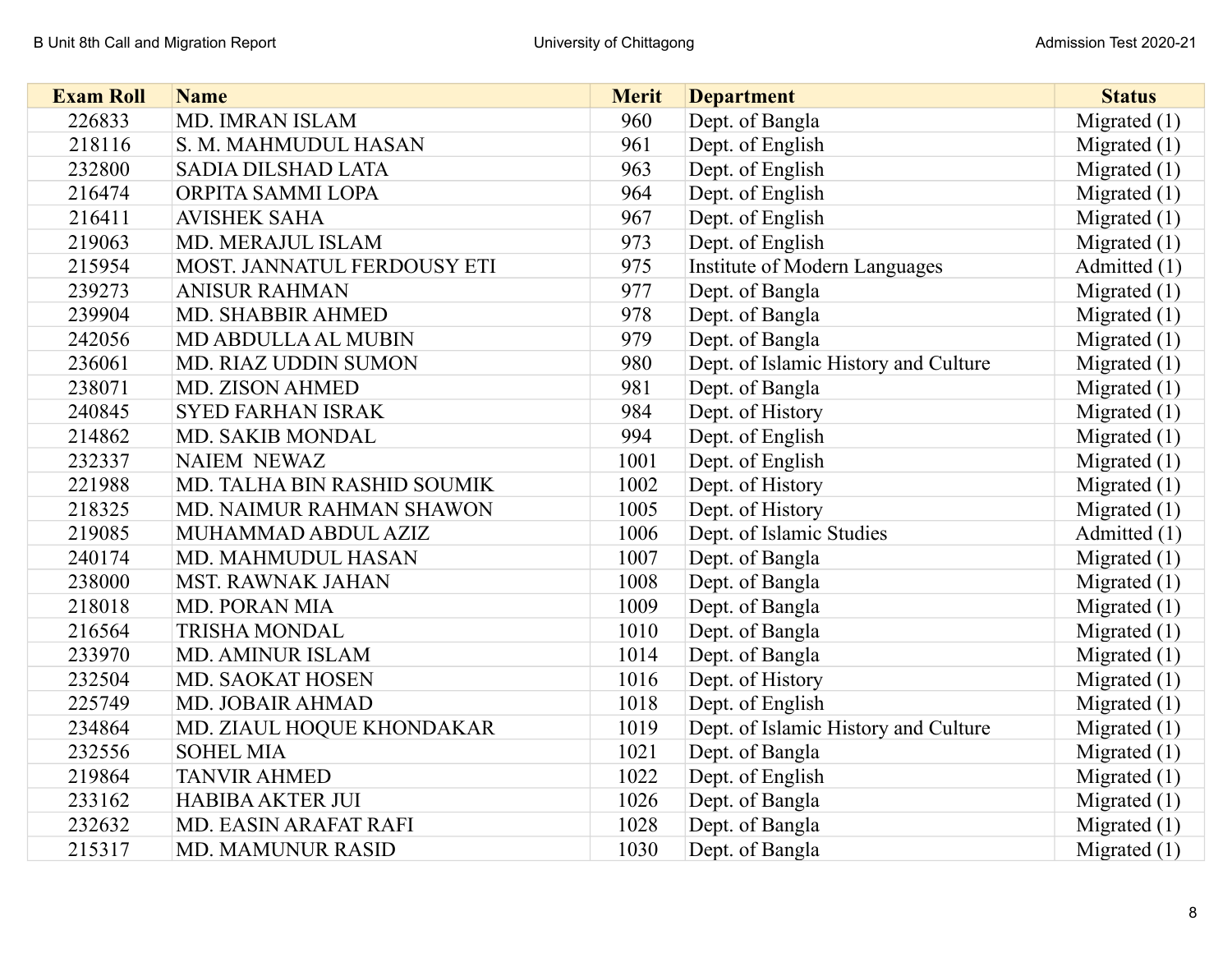| <b>Exam Roll</b> | <b>Name</b>                 | <b>Merit</b> | <b>Department</b>                    | <b>Status</b>  |
|------------------|-----------------------------|--------------|--------------------------------------|----------------|
| 238745           | MD. NOYAN HASAN             | 1033         | Dept. of Bangla                      | Migrated $(2)$ |
| 236017           | <b>SHOHAG</b>               | 1036         | Dept. of Bangla                      | Migrated $(2)$ |
| 211043           | <b>BURHAN UDDIN</b>         | 1037         | Dept. of English                     | Migrated $(1)$ |
| 228518           | MIRAJ AHAMMAD NAYEM         | 1038         | Dept. of Bangla                      | Migrated $(2)$ |
| 228396           | <b>MD. SAKIB SRABAN</b>     | 1044         | Dept. of Bangla                      | Migrated $(2)$ |
| 234921           | <b>UMME HAFSA MIM</b>       | 1047         | Dept. of English                     | Migrated $(1)$ |
| 229064           | <b>TASLIMA AKTER</b>        | 1050         | Dept. of History                     | Migrated $(1)$ |
| 232307           | <b>SHAHADAT HOSEN</b>       | 1052         | Dept. of Bangla                      | Migrated $(2)$ |
| 239821           | <b>MD. ABID SHAHRIAR</b>    | 1053         | Dept. of History                     | Migrated $(1)$ |
| 223435           | MOHAMMAD BELAYET HOSSAIN    | 1054         | Dept. of Pali                        | Migrated $(1)$ |
| 238486           | <b>SYED SHADIA ALIM</b>     | 1056         | Institute of Education and Research  | Migrated $(1)$ |
| 222630           | <b>MD. SAZIB HOSSAIN</b>    | 1057         | Dept. of Bangla                      | Migrated $(2)$ |
| 241628           | <b>RAKIBUL ISLAM</b>        | 1061         | Dept. of English                     | Migrated $(1)$ |
| 237939           | MD. FARIDUL ISLAM HAKIM     | 1065         | Dept. of Bangla                      | Migrated $(2)$ |
| 238009           | <b>HEDAET HOSSAIN</b>       | 1066         | Dept. of Arabic                      | Admitted (1)   |
| 239137           | <b>MOTTAKY</b>              | 1069         | Dept. of Islamic History and Culture | Migrated $(1)$ |
| 230117           | <b>SAGOR CHANDRA SHIL</b>   | 1076         | Dept. of History                     | Migrated $(1)$ |
| 231692           | <b>MD. MASUM BILLAH</b>     | 1085         | Dept. of History                     | Migrated $(1)$ |
| 238336           | <b>ROBIN MIA</b>            | 1092         | Dept. of History                     | Admitted (2)   |
| 203478           | MOHAMMAD ABU MEHERAZ        | 1102         | Dept. of Bangla                      | Migrated $(2)$ |
| 229805           | MD. SHAHINUR RAHMAN ARIF    | 1103         | Dept. of History                     | Admitted (2)   |
| 229210           | YASIR ARAFAT                | 1106         | Dept. of Philosophy                  | Admitted (2)   |
| 224127           | <b>ROMAN HOSEN</b>          | 1109         | Dept. of History                     | Admitted (2)   |
| 239650           | <b>SHAKIL SHAHRIAR KHAN</b> | 1112         | Dept. of Bangla                      | Migrated $(1)$ |
| 239271           | <b>MD. SAMIUL FARDOUS</b>   | 1115         | Dept. of History                     | Admitted (2)   |
| 236174           | MD. IZAZ AHMED              | 1118         | Dept. of History                     | Admitted (2)   |
| 232573           | MD. SOHEL RANA              | 1121         | Dept. of Bangla                      | Migrated $(1)$ |
| 240448           | MOHAMMAD MOSTAFA REZA YASIN | 1122         | Dept. of Islamic History and Culture | Migrated $(1)$ |
| 235251           | <b>SUMAIYA JESMIN KEYA</b>  | 1123         | Dept. of History                     | Admitted (2)   |
| 216326           | <b>SUSMITA AKTER MUNNI</b>  | 1124         | Dept. of History                     | Admitted (2)   |
| 239002           | MD. MESKAT-UL-ABIR          | 1126         | Dept. of Islamic History and Culture | Migrated $(1)$ |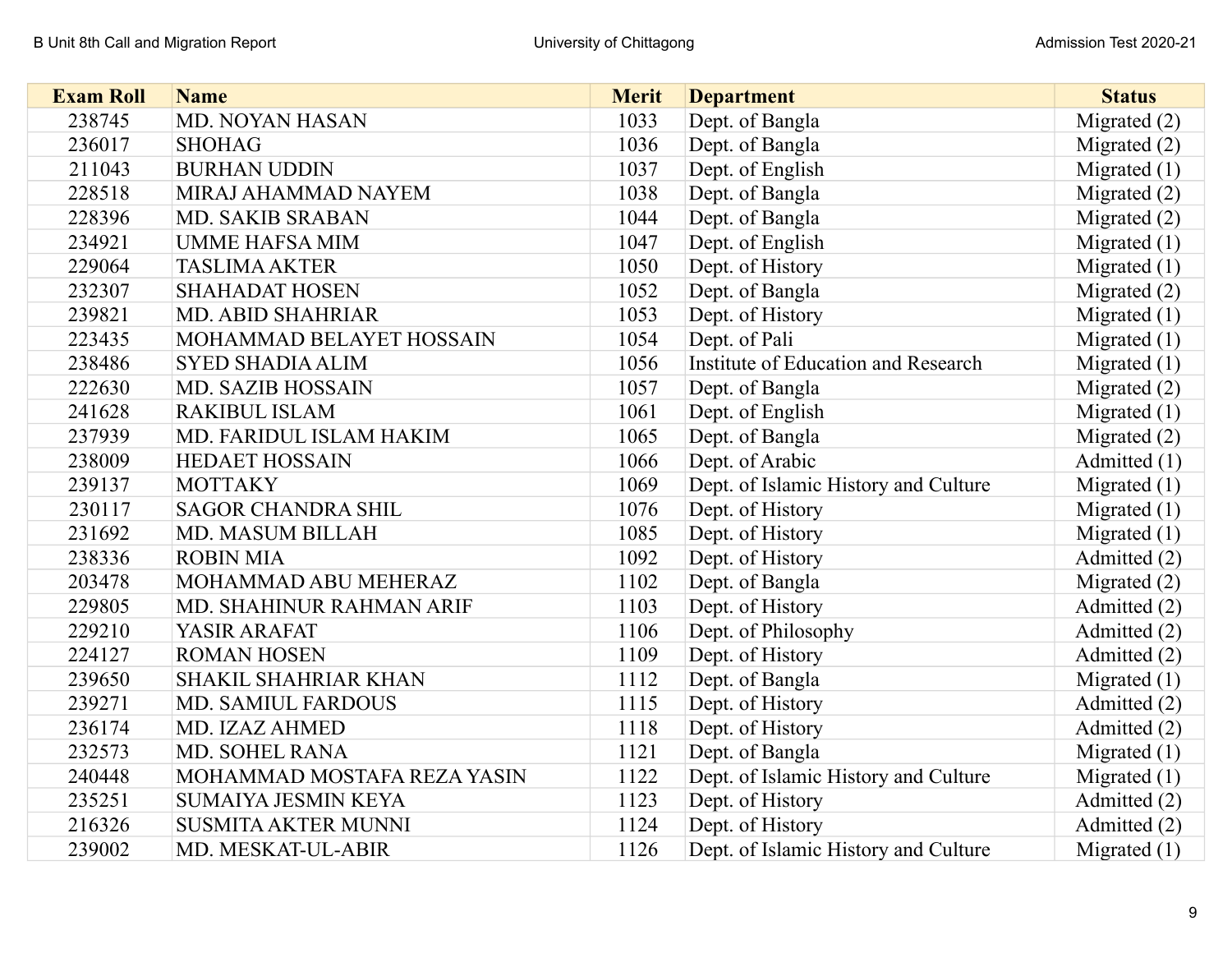| <b>Exam Roll</b> | <b>Name</b>                 | <b>Merit</b> | <b>Department</b>                    | <b>Status</b>  |
|------------------|-----------------------------|--------------|--------------------------------------|----------------|
| 234265           | <b>FAZLE HASAN</b>          | 1127         | Dept. of Bangla                      | Migrated $(1)$ |
| 222171           | <b>ANOWAR HOSSAIN</b>       | 1128         | Dept. of English                     | Migrated $(2)$ |
| 229090           | MUHAMMAD MUKLESUR RAHMAN    | 1131         | Dept. of Bangla                      | Migrated $(2)$ |
| 229041           | <b>HRIDOY KUMAR</b>         | 1133         | Dept. of Bangla                      | Migrated $(2)$ |
| 240231           | MD. OWAKIL MAHMUD           | 1134         | Dept. of History                     | Admitted (2)   |
| 240953           | MD. ROKIBUL ISLAM           | 1136         | Dept. of History                     | Admitted (2)   |
| 240324           | <b>TAHIMON ARAFAT</b>       | 1137         | Dept. of Bangla                      | Migrated $(2)$ |
| 240315           | <b>SAIKAT SHIL</b>          | 1138         | Dept. of English                     | Migrated $(2)$ |
| 237462           | <b>MD. RANA HAMID</b>       | 1139         | Dept. of Bangla                      | Migrated $(1)$ |
| 219962           | <b>UMMA ABRAR</b>           | 1141         | Dept. of History                     | Admitted (2)   |
| 228705           | <b>TAUFIQUE AHMMED</b>      | 1142         | Dept. of Bangla                      | Migrated $(1)$ |
| 231458           | <b>MST. RUPALI AKTER</b>    | 1149         | Dept. of History                     | Admitted (2)   |
| 237257           | <b>LAZINA RAHMAN NISHU</b>  | 1150         | Dept. of English                     | Migrated $(1)$ |
| 220215           | <b>FARHAN SHAHRIAR</b>      | 1153         | Dept. of English                     | Migrated $(1)$ |
| 217638           | <b>SABBIR HOSSAIN</b>       | 1162         | Dept. of History                     | Admitted (2)   |
| 232400           | <b>NOOR HOSSEN BELAL</b>    | 1164         | Dept. of Bangla                      | Migrated $(1)$ |
| 230109           | PIASH ROY                   | 1169         | Dept. of Bangla                      | Migrated (3)   |
| 242262           | <b>UMME SAIMA</b>           | 1170         | Dept. of History                     | Migrated $(1)$ |
| 234513           | <b>IMRAN HOSSEN</b>         | 1173         | Dept. of History                     | Migrated $(1)$ |
| 232050           | <b>MD. HARUN OR RASHID</b>  | 1176         | Dept. of Islamic Studies             | Admitted (2)   |
| 235102           | <b>NARGIS FATEMA</b>        | 1178         | Dept. of History                     | Migrated $(1)$ |
| 239356           | <b>NAHIN AHMED</b>          | 1179         | Dept. of Bangla                      | Migrated $(2)$ |
| 232625           | <b>MONIR ISLAM</b>          | 1183         | Dept. of Bangla                      | Migrated $(2)$ |
| 224759           | MONJURUL ISLAM              | 1189         | Dept. of Islamic History and Culture | Migrated $(1)$ |
| 230888           | <b>TOWKIR AHAMMED</b>       | 1194         | Dept. of Philosophy                  | Admitted (2)   |
| 241677           | <b>ASHIKUR RAHMAN ASIF</b>  | 1195         | Dept. of History                     | Migrated $(1)$ |
| 216523           | <b>TITHI MAZUMDER</b>       | 1199         | Dept. of English                     | Migrated $(2)$ |
| 225231           | <b>ANIKA HASAN</b>          | 1200         | Institute of Education and Research  | Admitted (1)   |
| 220322           | <b>MARIA AZIM</b>           | 1204         | Dept. of Islamic History and Culture | Admitted (2)   |
| 225832           | <b>MD. MAHEDI HASAN</b>     | 1207         | Dept. of History                     | Migrated $(1)$ |
| 226171           | <b>HRIDOY CHANDRA TARUA</b> | 1211         | Dept. of History                     | Migrated $(2)$ |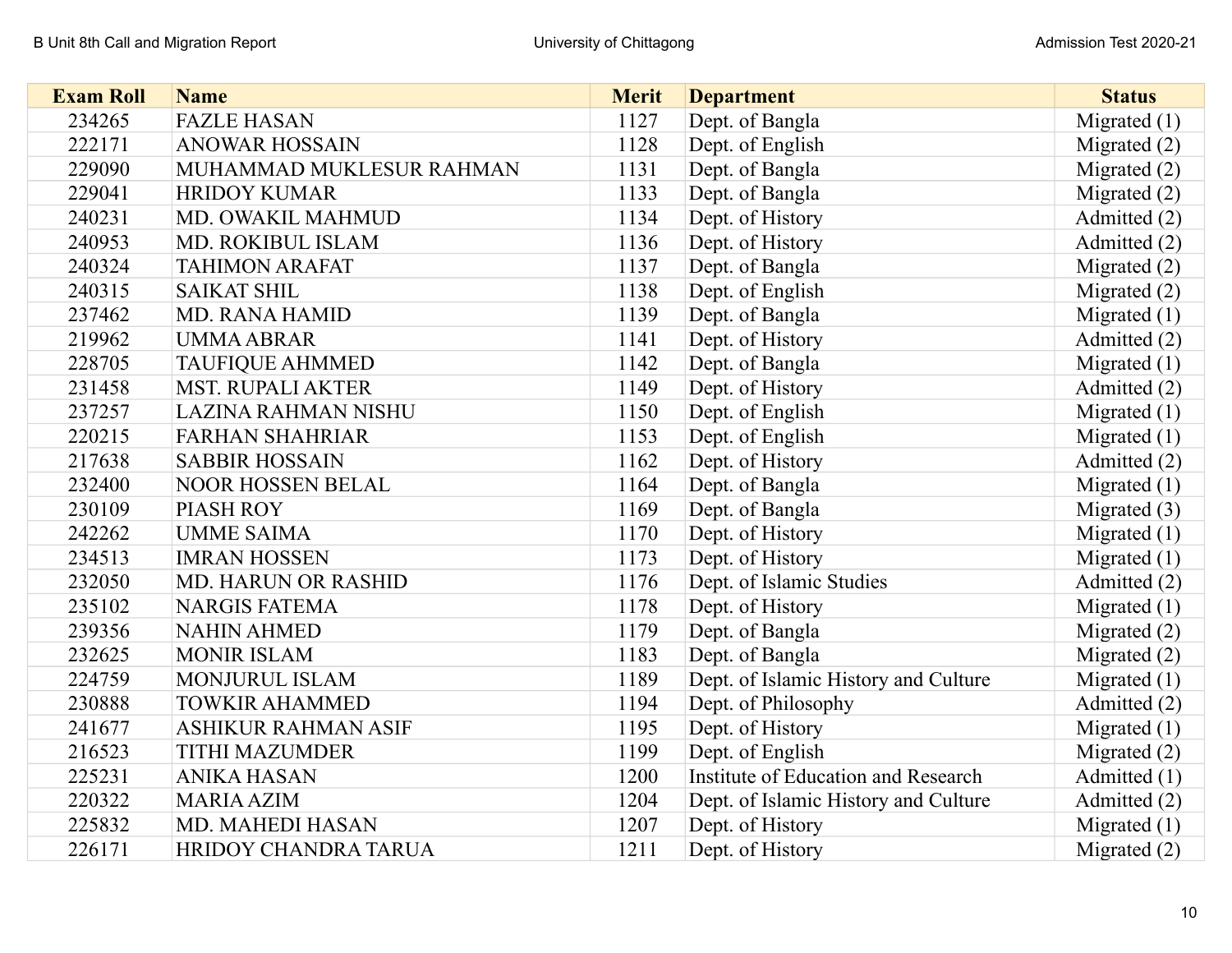| <b>Exam Roll</b> | <b>Name</b>                 | <b>Merit</b> | <b>Department</b>                    | <b>Status</b>  |
|------------------|-----------------------------|--------------|--------------------------------------|----------------|
| 240859           | MD. ABUSUFIAN RAJU          | 1212         | Dept. of History                     | Migrated $(1)$ |
| 223239           | DILROBA GOOLSHAN BHUYAN     | 1215         | Dept. of Islamic History and Culture | Admitted (2)   |
| 230702           | MD. ROKONUJJAMAN TUHIN      | 1216         | Dept. of History                     | Migrated $(1)$ |
| 236598           | <b>JANNATUL NAYEM</b>       | 1219         | Institute of Education and Research  | Admitted (2)   |
| 218726           | MD. SUMAN ALI               | 1221         | Dept. of History                     | Migrated $(1)$ |
| 225746           | MD. MONIRUZZAMAN            | 1222         | Dept. of Bangladesh Studies          | Admitted (2)   |
| 240447           | NAIMA JANNAT                | 1224         | Dept. of History                     | Migrated (2)   |
| 231109           | MD. SAFIAN                  | 1226         | Dept. of History                     | Migrated $(1)$ |
| 217808           | <b>ANAMUL HOQUE</b>         | 1228         | Dept. of History                     | Migrated $(2)$ |
| 229910           | MD. SAMIUL ISLAM            | 1229         | Dept. of Islamic History and Culture | Admitted (2)   |
| 238973           | <b>SHARIA AKTER</b>         | 1235         | Dept. of English                     | Migrated $(1)$ |
| 239695           | <b>MARIA AKTER</b>          | 1236         | Dept. of History                     | Migrated $(1)$ |
| 210342           | <b>MARUF AHAMMED MUKHOR</b> | 1244         | Dept. of English                     | Migrated (2)   |
| 214430           | <b>MORIAM BEGUM</b>         | 1247         | Dept. of English                     | Migrated $(3)$ |
| 221401           | <b>SAYEDA UMME HADISA</b>   | 1248         | Dept. of History                     | Migrated (2)   |
| 236768           | <b>MD. NAZMUL HASAN</b>     | 1253         | Dept. of Islamic History and Culture | Admitted (2)   |
| 229030           | MD. RAMJAN ALI              | 1256         | Dept. of History                     | Migrated $(1)$ |
| 237180           | <b>NOURIN HOQUE</b>         | 1263         | Dept. of English                     | Migrated $(2)$ |
| 239306           | MD. SHAKIL AHMED            | 1264         | Dept. of History                     | Migrated $(1)$ |
| 227632           | <b>MD. MAMUN HAQUE</b>      | 1265         | Dept. of History                     | Migrated $(1)$ |
| 233396           | <b>SAIMA AKTER</b>          | 1268         | Dept. of History                     | Migrated $(1)$ |
| 219570           | <b>ANANDO KUMAR PAUL</b>    | 1269         | Dept. of History                     | Migrated $(2)$ |
| 235942           | <b>MD. TAHMID HASAN</b>     | 1271         | Dept. of History                     | Migrated $(1)$ |
| 232663           | MD. MEHEDI HASAN BADHON     | 1275         | Dept. of History                     | Migrated $(1)$ |
| 230376           | <b>MD. MINARUL ISLAM</b>    | 1277         | Dept. of History                     | Migrated (2)   |
| 217732           | <b>RIPON MISTRY</b>         | 1278         | Dept. of History                     | Migrated $(2)$ |
| 233623           | <b>JUHANA JANNAT</b>        | 1279         | Dept. of Philosophy                  | Admitted (2)   |
| 224490           | <b>MD. SAMIN YASIR</b>      | 1283         | Dept. of English                     | Migrated $(3)$ |
| 235239           | MOSRAFUL HAQUE RAKIB        | 1284         | Dept. of English                     | Migrated $(1)$ |
| 234281           | NAZIA NOURIN PROKRITY       | 1285         | Dept. of English                     | Migrated $(2)$ |
| 235126           | MD. MOSTUCK HASHANAT        | 1292         | Dept. of History                     | Migrated $(1)$ |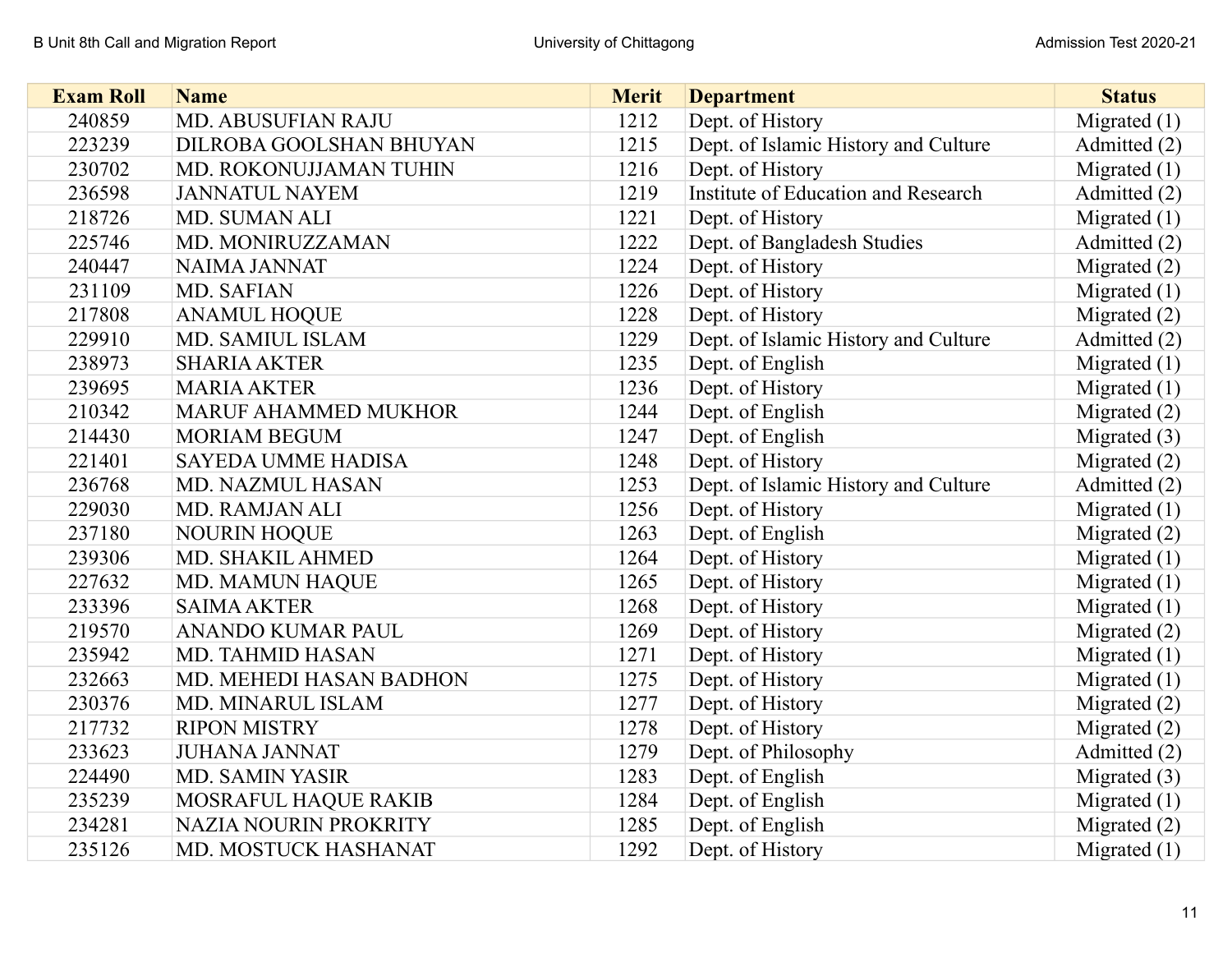| <b>Exam Roll</b> | <b>Name</b>                  | <b>Merit</b> | <b>Department</b>                    | <b>Status</b>  |
|------------------|------------------------------|--------------|--------------------------------------|----------------|
| 232346           | <b>ARIFUL ISLAM ARIF</b>     | 1293         | Dept. of History                     | Migrated $(1)$ |
| 240999           | <b>SAMIRA ABEDIN SWARNA</b>  | 1294         | Dept. of History                     | Migrated $(1)$ |
| 237139           | MD. HARUN-OR-RASHID          | 1295         | Dept. of History                     | Migrated $(1)$ |
| 219239           | MD. KHALED SIFFULLAH BADHON  | 1296         | Dept. of English                     | Migrated $(2)$ |
| 216448           | <b>KEFAYET ULLAH</b>         | 1298         | Institute of Education and Research  | Admitted (2)   |
| 238040           | MD. MOJIBUR RAHMAN           | 1299         | Dept. of History                     | Migrated $(1)$ |
| 237448           | <b>HAFIZUR RAHMAN</b>        | 1302         | Dept. of History                     | Migrated $(1)$ |
| 238699           | <b>MD ABIR HASAN</b>         | 1303         | Dept. of History                     | Migrated $(1)$ |
| 241077           | <b>TANIA SULTANA ETY</b>     | 1308         | Dept. of History                     | Migrated $(1)$ |
| 223756           | <b>ASHRAFUL ISLAM</b>        | 1310         | Dept. of History                     | Migrated $(2)$ |
| 239141           | <b>MD. SAKIB HASAN NILOY</b> | 1311         | Dept. of History                     | Migrated $(1)$ |
| 230874           | MD. RAFIUL ISLAM HASIB       | 1313         | Dept. of English                     | Migrated $(3)$ |
| 232168           | <b>MST. AFNAN AKTER</b>      | 1314         | Dept. of History                     | Migrated $(1)$ |
| 241055           | MD. SHAHABUL                 | 1318         | Dept. of History                     | Migrated $(1)$ |
| 222401           | <b>SUMAIYA JAHAN JARIN</b>   | 1321         | Dept. of English                     | Migrated $(1)$ |
| 237912           | MD. MEHEDI HASAN             | 1323         | Dept. of History                     | Migrated $(1)$ |
| 224087           | <b>AHMAD AL FARABI</b>       | 1327         | Dept. of English                     | Migrated $(1)$ |
| 237224           | <b>AREFIN SAIF KONA</b>      | 1328         | Dept. of History                     | Migrated $(1)$ |
| 229600           | <b>ZARIN NUDAR</b>           | 1332         | Dept. of Philosophy                  | Admitted (2)   |
| 225429           | <b>ABDULLAH AL NOMAN</b>     | 1333         | Dept. of History                     | Migrated $(2)$ |
| 231249           | MOHAMMAD HASIBUL ISLAM       | 1339         | Dept. of Islamic History and Culture | Admitted (2)   |
| 234909           | <b>MST. HABIBA KHATUN</b>    | 1340         | Dept. of History                     | Migrated $(1)$ |
| 216309           | <b>RASEL AHMAD</b>           | 1343         | Dept. of History                     | Migrated $(1)$ |
| 222066           | <b>IQBAL HOSSAIN</b>         | 1345         | Dept. of Philosophy                  | Migrated $(1)$ |
| 240515           | MD. LABIB MIA                | 1346         | Dept. of History                     | Migrated $(1)$ |
| 226518           | <b>RUMA AKTER</b>            | 1348         | Dept. of History                     | Migrated $(1)$ |
| 235821           | <b>ALI AHSAN SOBUS</b>       | 1350         | Dept. of History                     | Migrated $(1)$ |
| 228601           | <b>JAKA TASNIM</b>           | 1352         | Dept. of History                     | Migrated $(1)$ |
| 241522           | <b>MD. BAYAZID MIAH</b>      | 1353         | Dept. of History                     | Migrated $(1)$ |
| 235804           | <b>SAYEED ANWAR SAYEED</b>   | 1354         | Dept. of History                     | Migrated $(1)$ |
| 218744           | <b>ISMAYL HOSSAIN</b>        | 1355         | Dept. of History                     | Migrated $(2)$ |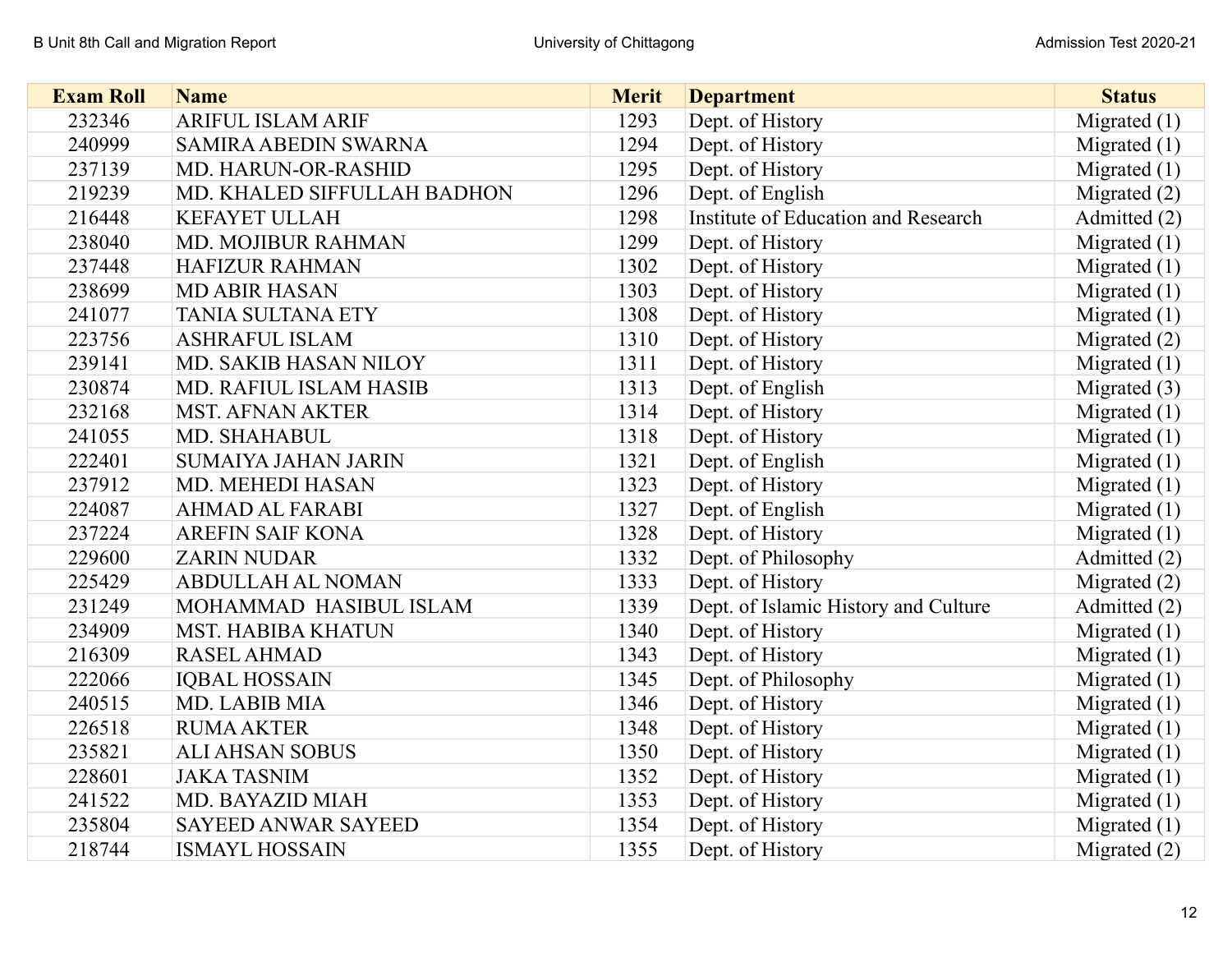| <b>Exam Roll</b> | <b>Name</b>                   | <b>Merit</b> | <b>Department</b>                    | <b>Status</b>  |
|------------------|-------------------------------|--------------|--------------------------------------|----------------|
| 221974           | <b>SAYADA SORAIA AFRIN</b>    | 1356         | Dept. of History                     | Migrated $(1)$ |
| 236268           | <b>MD. NADIM HOSSAIN</b>      | 1357         | Dept. of History                     | Migrated $(1)$ |
| 235257           | <b>JANNATUL FERDOES PRIYA</b> | 1364         | Dept. of History                     | Migrated $(1)$ |
| 231258           | <b>NADIA SULTANA</b>          | 1367         | Dept. of English                     | Migrated $(2)$ |
| 219717           | <b>SRABON BARUA</b>           | 1369         | Dept. of Bangladesh Studies          | Migrated $(1)$ |
| 236246           | <b>TASNUBA SHARIF</b>         | 1374         | Institute of Education and Research  | Admitted (1)   |
| 242649           | PRETOM ROY                    | 1380         | Dept. of History                     | Migrated $(2)$ |
| 230792           | <b>JAMIL HOSSAIN</b>          | 1382         | Dept. of History                     | Migrated $(1)$ |
| 231289           | <b>RAZIA SULTANA</b>          | 1383         | Dept. of History                     | Migrated $(1)$ |
| 235690           | MD. SAZZADUL ISLAM            | 1388         | Dept. of History                     | Migrated $(2)$ |
| 237551           | YEASMIN AKTER                 | 1390         | Dept. of Islamic History and Culture | Migrated $(1)$ |
| 230091           | SIDRATUL MONTAHA ISRA         | 1391         | Dept. of Islamic History and Culture | Migrated (1)   |
| 234198           | <b>ABIDUR RAHMAN MAHIM</b>    | 1394         | Dept. of History                     | Migrated $(1)$ |
| 218651           | MD. MONIRUGGAMAN SARKER       | 1395         | Dept. of History                     | Migrated $(1)$ |
| 222199           | <b>MD. MEHEDI HASAN</b>       | 1402         | Dept. of Philosophy                  | Admitted (2)   |
| 239905           | <b>ABU SAYEM</b>              | 1405         | Institute of Education and Research  | Admitted (2)   |
| 242571           | <b>RIZIA PARVIN</b>           | 1408         | Dept. of History                     | Migrated $(1)$ |
| 235773           | <b>SAGAR SUTRADHAR</b>        | 1409         | Dept. of History                     | Migrated (2)   |
| 230539           | MOSADDEKA SULTANA             | 1411         | Dept. of History                     | Migrated $(1)$ |
| 240600           | <b>MAHMUD HASAN ROMAN</b>     | 1415         | Institute of Education and Research  | Admitted (2)   |
| 241468           | MD. ZUWEL RANA                | 1419         | Dept. of Islamic History and Culture | Migrated $(1)$ |
| 234940           | MD. NAYEM                     | 1420         | Dept. of History                     | Migrated $(1)$ |
| 232490           | YUTHIKA DEY                   | 1426         | Dept. of History                     | Migrated $(2)$ |
| 234997           | <b>SADIA MUBASSIRA</b>        | 1433         | Institute of Education and Research  | Admitted (2)   |
| 219975           | MD. TOUFIQ ALAHI PATOARY MOON | 1436         | Dept. of History                     | Migrated $(1)$ |
| 231777           | <b>RASHED BIN ALAMGIR</b>     | 1438         | Dept. of Islamic History and Culture | Admitted (2)   |
| 235872           | MD. MEHEDI HASAN              | 1439         | Dept. of Islamic History and Culture | Admitted (2)   |
| 217099           | MD. TOUHID IQBAL RIYAD        | 1440         | Dept. of History                     | Migrated $(1)$ |
| 238599           | <b>FARUK MIA</b>              | 1442         | Dept. of History                     | Migrated $(2)$ |
| 236340           | MD. OALIULLAH                 | 1444         | Dept. of Islamic History and Culture | Migrated $(1)$ |
| 236891           | <b>RISHA PARVIN RIDY</b>      | 1446         | Dept. of Islamic History and Culture | Admitted (2)   |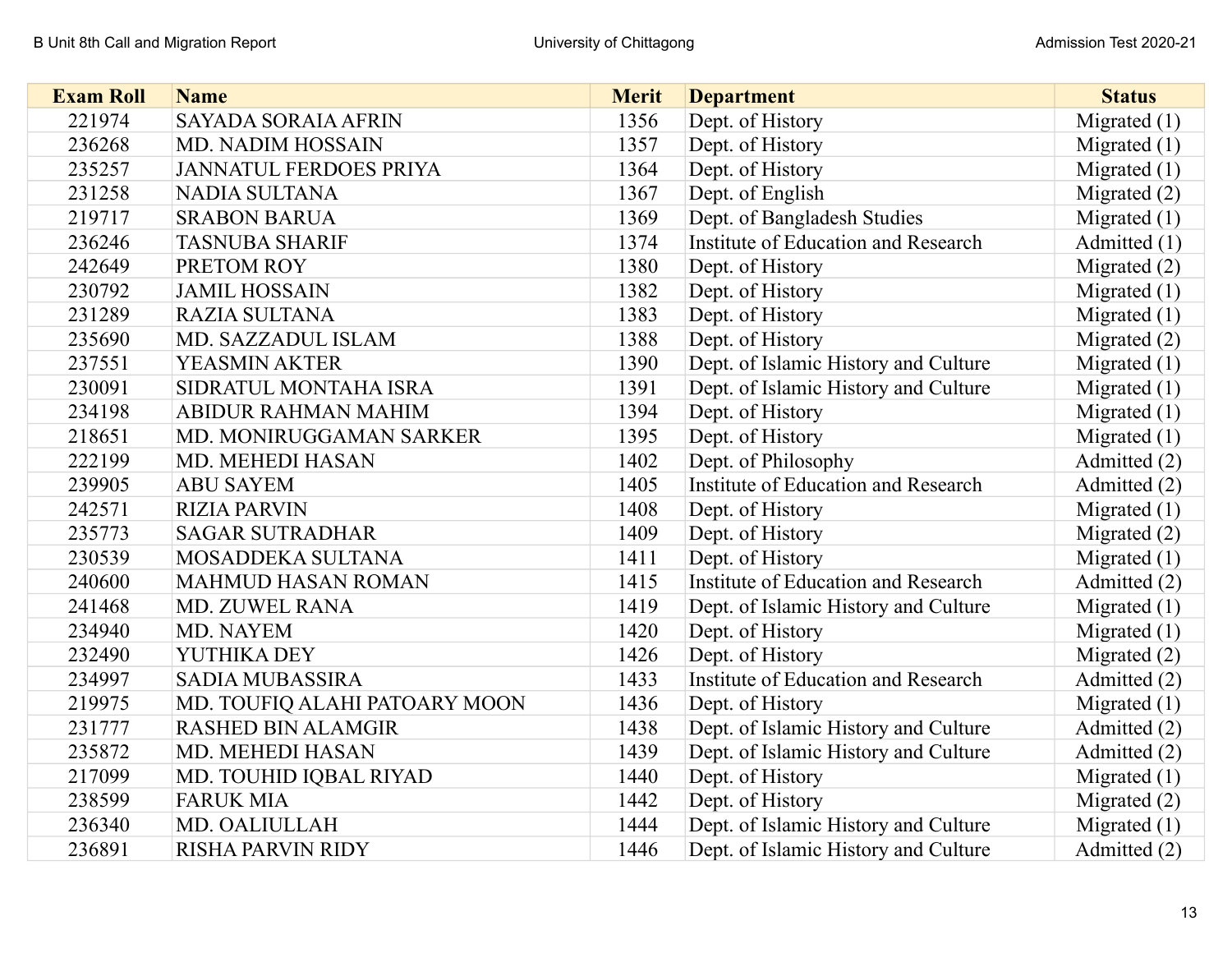| <b>Exam Roll</b> | <b>Name</b>                  | <b>Merit</b> | <b>Department</b>                    | <b>Status</b>  |
|------------------|------------------------------|--------------|--------------------------------------|----------------|
| 223597           | MD. LIMAN MIA                | 1449         | Dept. of Islamic History and Culture | Admitted (2)   |
| 200654           | NAZMIN SARKER SAIMA          | 1450         | Dept. of History                     | Migrated $(1)$ |
| 225613           | <b>SUMITRA ROY PUSPITA</b>   | 1453         | Dept. of Philosophy                  | Migrated $(1)$ |
| 232314           | MD. SHAKIBUL HASAN           | 1457         | Institute of Education and Research  | Admitted (2)   |
| 231637           | <b>MD. SAIDUL ISLAM</b>      | 1461         | Dept. of History                     | Migrated $(1)$ |
| 235068           | RUKHSANA KHATUN              | 1470         | Dept. of History                     | Migrated $(2)$ |
| 221523           | LIYENNA M KAUKAB             | 1473         | Dept. of Bangladesh Studies          | Migrated $(1)$ |
| 227040           | <b>SHOVA KHATUN</b>          | 1474         | Dept. of Islamic History and Culture | Admitted (2)   |
| 231310           | MD. SHAKIL MONDAL            | 1475         | Dept. of Islamic History and Culture | Admitted (2)   |
| 220574           | <b>MD. KHAYRUL ISLAM</b>     | 1480         | Dept. of Bangladesh Studies          | Migrated $(1)$ |
| 236022           | <b>MD. ATAUR RAHMAN</b>      | 1483         | Dept. of Islamic History and Culture | Migrated $(1)$ |
| 236856           | KASFIA BINTE MIRON.          | 1485         | Dept. of Philosophy                  | Admitted (2)   |
| 232351           | <b>MD. ABU HISAM</b>         | 1486         | Institute of Education and Research  | Migrated $(1)$ |
| 235820           | <b>SARAH SADIA MARIA</b>     | 1487         | Dept. of Philosophy                  | Admitted (2)   |
| 232792           | NILIMA BINTA SHAFIQUE        | 1488         | Dept. of Islamic History and Culture | Admitted (2)   |
| 229939           | <b>MD. AYNAL HAQUE</b>       | 1489         | Dept. of Bangladesh Studies          | Migrated $(1)$ |
| 233470           | <b>TASFIA TARANNUM RAISA</b> | 1493         | Dept. of Islamic History and Culture | Admitted (2)   |
| 229581           | <b>ANISUR KARIM</b>          | 1494         | Dept. of Philosophy                  | Admitted (2)   |
| 232047           | MD. ABDULLAH-AL-MAMUN SAJIB  | 1497         | Dept. of Bangladesh Studies          | Migrated $(1)$ |
| 227526           | MUHAMMAD SHAKIL MAHMUD       | 1500         | Dept. of Philosophy                  | Admitted (2)   |
| 240384           | <b>MEHEDI HASAN</b>          | 1504         | Dept. of Islamic History and Culture | Admitted (2)   |
| 242006           | <b>ROMAN MIA</b>             | 1506         | Dept. of Islamic History and Culture | Admitted (2)   |
| 200375           | <b>MD. SHAMIM AHMED</b>      | 1510         | Dept. of Philosophy                  | Admitted (2)   |
| 233767           | <b>MD. ROBIN SHEAK</b>       | 1511         | Dept. of Philosophy                  | Admitted (2)   |
| 204274           | SAYED MUHAMMAD ALA UDDIN     | 1514         | Dept. of Islamic Studies             | Admitted (1)   |
| 236841           | <b>SOMAYA KHANAM MONA</b>    | 1515         | Dept. of Islamic History and Culture | Migrated $(1)$ |
| 225114           | MUNSI SANYAT ALAM            | 1516         | Dept. of Islamic History and Culture | Admitted (2)   |
| 228322           | <b>MD SAKIB HASAN</b>        | 1518         | Dept. of Bangladesh Studies          | Migrated $(1)$ |
| 241050           | <b>TASNIM FARZANA KHAN</b>   | 1520         | Dept. of Islamic History and Culture | Admitted (2)   |
| 241524           | <b>MAMUNOR RASHID</b>        | 1521         | Dept. of Islamic History and Culture | Admitted (2)   |
| 228720           | <b>JOMA AKHTER</b>           | 1522         | Dept. of Islamic History and Culture | Migrated $(1)$ |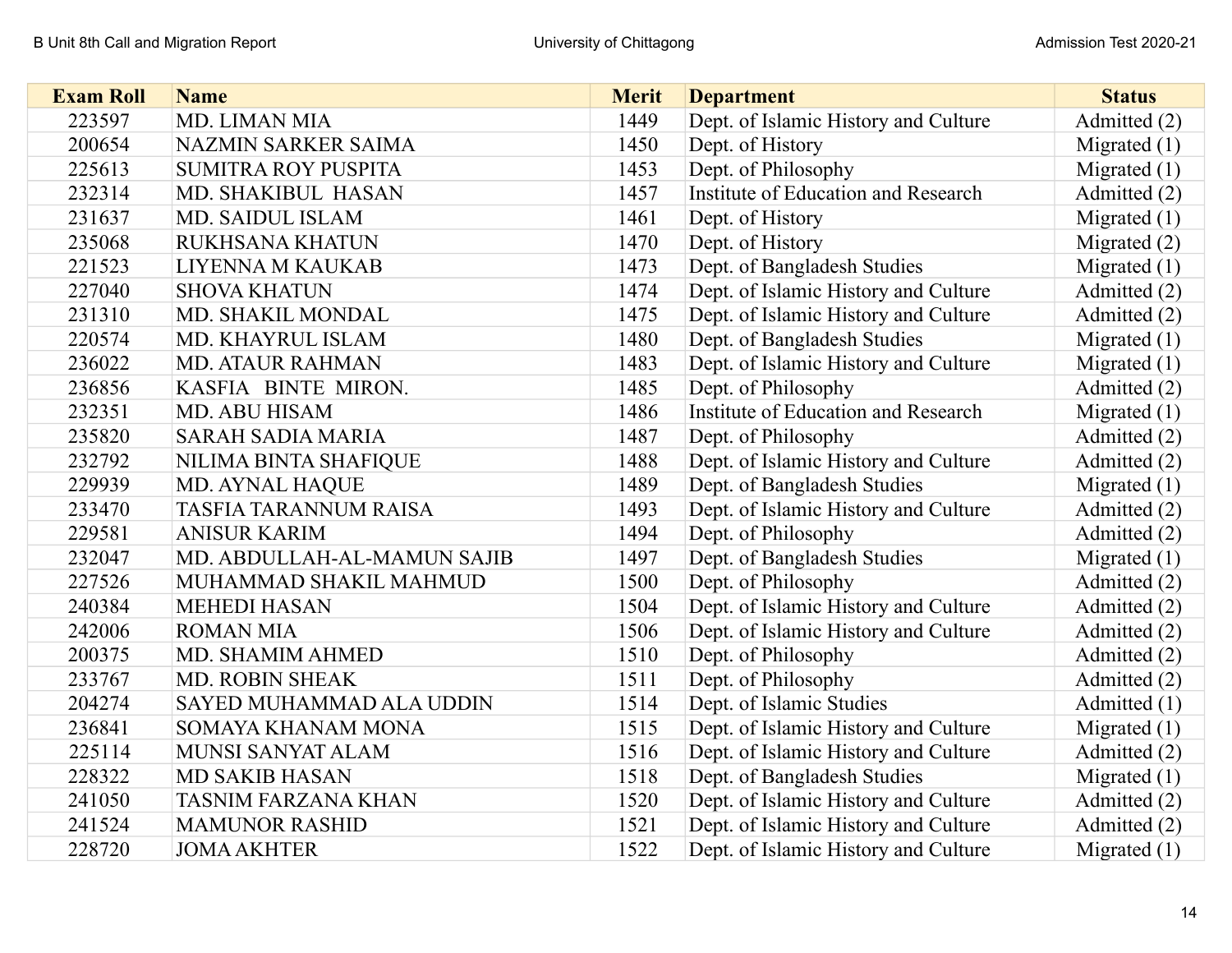| <b>Exam Roll</b> | <b>Name</b>                 | <b>Merit</b> | <b>Department</b>                    | <b>Status</b>  |
|------------------|-----------------------------|--------------|--------------------------------------|----------------|
| 225809           | MD. SOLAIMAN HAQUE          | 1524         | Dept. of Islamic History and Culture | Migrated $(1)$ |
| 220546           | <b>ZARIN TASNIM RAISA</b>   | 1525         | Institute of Modern Languages        | Migrated $(1)$ |
| 229871           | <b>SUMAITA ANJUM TONIKA</b> | 1528         | Institute of Modern Languages        | Admitted (2)   |
| 228173           | <b>SYEB AHMED SIYAM</b>     | 1540         | Dept. of Islamic History and Culture | Migrated $(1)$ |
| 232027           | <b>MD. NASIR UDDIN</b>      | 1541         | Dept. of Bangladesh Studies          | Migrated $(2)$ |
| 234773           | <b>ABIR HOWLADER</b>        | 1544         | Dept. of Philosophy                  | Migrated $(1)$ |
| 229092           | <b>LOVELY NATH</b>          | 1545         | Dept. of Bangladesh Studies          | Migrated $(2)$ |
| 236285           | <b>MD. SAGOR MIA</b>        | 1547         | Dept. of Bangladesh Studies          | Migrated $(1)$ |
| 230846           | <b>MASRUR SHAKIL SHIHAB</b> | 1548         | Dept. of Bangladesh Studies          | Migrated $(1)$ |
| 230733           | MD. SHOHANUR RAHMAN         | 1549         | Dept. of Bangladesh Studies          | Migrated $(1)$ |
| 228847           | <b>MAHMUDUL HASAN</b>       | 1550         | Dept. of Philosophy                  | Admitted (2)   |
| 240102           | KAZI SHAKAWAT HOSSEN SIAM   | 1551         | Dept. of Philosophy                  | Admitted (2)   |
| 237550           | <b>SADIA AFRIN PRANTI</b>   | 1555         | Dept. of Philosophy                  | Admitted (2)   |
| 231134           | <b>MST. AMINA BEGUM</b>     | 1557         | Dept. of Bangladesh Studies          | Migrated $(1)$ |
| 230179           | <b>TINNI RAY</b>            | 1560         | Dept. of Philosophy                  | Migrated $(1)$ |
| 215310           | MD. AJIJUL ISLAM            | 1562         | Dept. of Islamic History and Culture | Migrated $(1)$ |
| 237373           | <b>MD. ABDUL MOTALEB</b>    | 1567         | Dept. of Philosophy                  | Migrated $(1)$ |
| 209516           | MOHAMMAD SHAWAL HOSSEN      | 1570         | Dept. of Islamic Studies             | Admitted (1)   |
| 234614           | FATEMA TOJ JOHORA           | 1574         | Dept. of Islamic History and Culture | Migrated $(1)$ |
| 234162           | <b>SUZANA AFROZA JUI</b>    | 1575         | Institute of Education and Research  | Migrated $(1)$ |
| 221383           | MOHAMMED RASHEDUL ISLAM     | 1581         | Dept. of Philosophy                  | Admitted (2)   |
| 223031           | <b>ATIYA ANIKA</b>          | 1586         | Institute of Education and Research  | Migrated $(1)$ |
| 240959           | <b>HASIBUR RAHAMAN</b>      | 1598         | Institute of Education and Research  | Migrated $(1)$ |
| 235171           | <b>BISSHAJIT DHAR</b>       | 1601         | Dept. of Philosophy                  | Migrated $(1)$ |
| 220595           | <b>SUJON MIAH</b>           | 1604         | Dept. of Islamic History and Culture | Migrated $(1)$ |
| 234616           | <b>SADRUL AMIN</b>          | 1605         | Dept. of Islamic History and Culture | Migrated $(1)$ |
| 239254           | MD. ATIQUR RAHMAN TUSHAR    | 1609         | Institute of Education and Research  | Admitted (2)   |
| 226011           | ROBIUL ISLAM                | 1610         | Dept. of Islamic History and Culture | Migrated $(1)$ |
| 234798           | <b>ANTAR SHAFIULLA</b>      | 1611         | Dept. of Islamic History and Culture | Migrated $(1)$ |
| 228456           | NAJNIL HAKIM TAHMINA        | 1613         | Dept. of Islamic History and Culture | Migrated $(1)$ |
| 229883           | MD. MOTAHAR HOSSEN          | 1614         | Dept. of Islamic History and Culture | Migrated $(1)$ |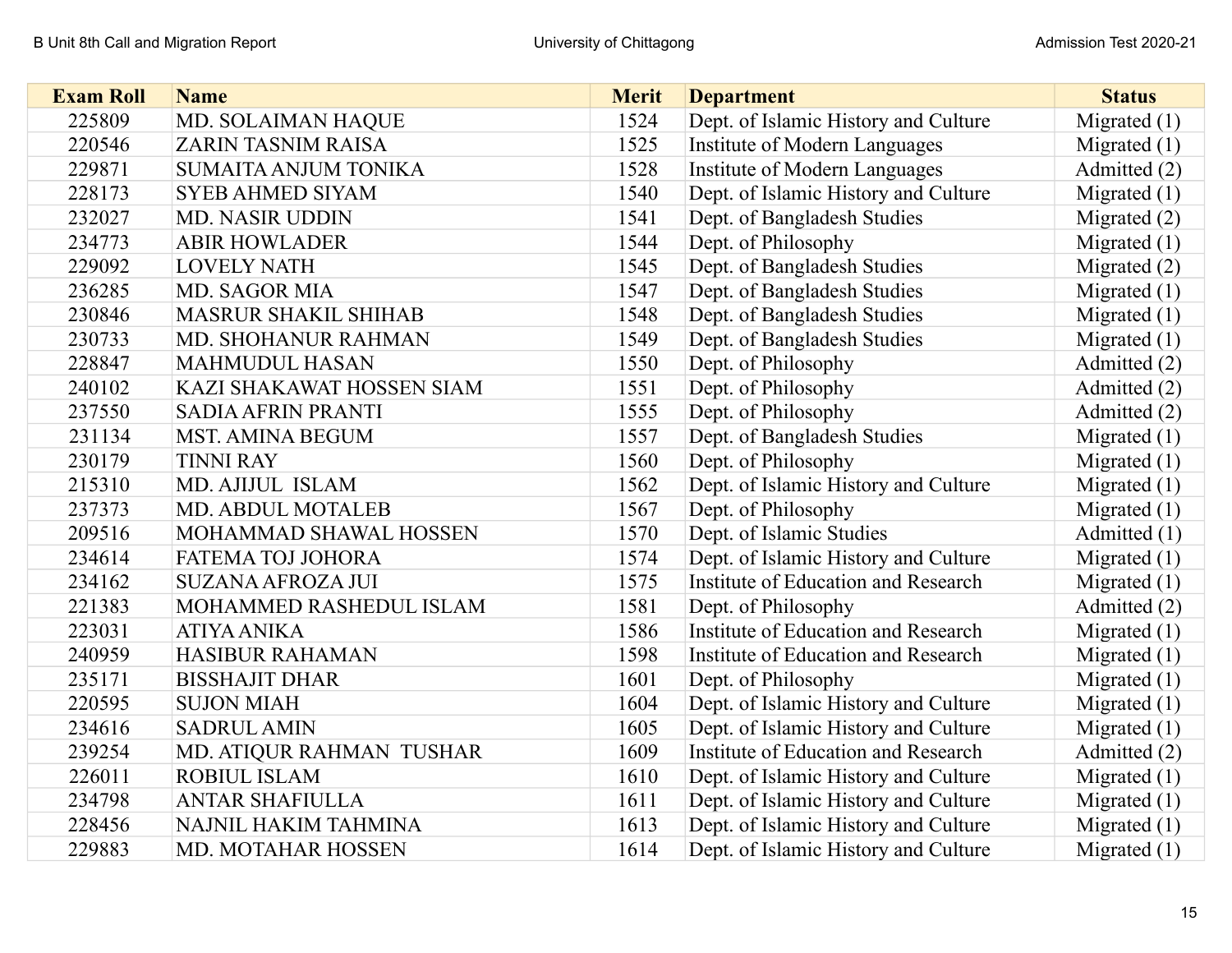| <b>Exam Roll</b> | <b>Name</b>                   | <b>Merit</b> | <b>Department</b>                    | <b>Status</b>  |
|------------------|-------------------------------|--------------|--------------------------------------|----------------|
| 217562           | <b>MD. ASRAF UDDIN</b>        | 1615         | Dept. of Bangladesh Studies          | Migrated (1)   |
| 241296           | <b>TAGORE AZAM IFFAT KHAN</b> | 1617         | Dept. of Philosophy                  | Migrated $(1)$ |
| 229828           | MD. JAHANGIR ALAM             | 1621         | Dept. of Islamic History and Culture | Migrated $(1)$ |
| 218503           | <b>MAJ BIN NASIR</b>          | 1624         | Dept. of Islamic History and Culture | Migrated $(1)$ |
| 232499           | <b>MD. SAKIB HAQUE</b>        | 1625         | Dept. of Islamic History and Culture | Migrated $(1)$ |
| 238124           | MD. ABDULLAH AL NOMAN         | 1626         | Dept. of Philosophy                  | Migrated $(1)$ |
| 214989           | <b>FARHANA SURAIYA EMU</b>    | 1631         | Dept. of Bangladesh Studies          | Migrated $(1)$ |
| 223888           | <b>MD.RAIHAN UDDIN</b>        | 1632         | Dept. of Philosophy                  | Migrated $(1)$ |
| 232378           | <b>SAMANJA TAJIM</b>          | 1635         | Institute of Modern Languages        | Admitted (2)   |
| 237639           | <b>JANNATUL MAWA ESHA</b>     | 1637         | Dept. of Islamic History and Culture | Migrated $(1)$ |
| 241790           | <b>MIM YEASMIN</b>            | 1640         | Dept. of Islamic History and Culture | Migrated $(1)$ |
| 235996           | <b>NAIMA AKTER SONIA</b>      | 1641         | Dept. of Islamic History and Culture | Migrated $(1)$ |
| 241492           | <b>MAHAMUD HOSSAN BHUIYAN</b> | 1642         | Dept. of Bangladesh Studies          | Migrated $(1)$ |
| 235003           | <b>SUNZIDA AKTHER MIM</b>     | 1644         | Dept. of Islamic Studies             | Migrated $(1)$ |
| 228037           | <b>ANIK MAHAMUD</b>           | 1645         | Dept. of Philosophy                  | Migrated $(1)$ |
| 226625           | MD. SOHAG                     | 1647         | Dept. of Bangladesh Studies          | Migrated $(1)$ |
| 234576           | <b>FAUZIA RITU</b>            | 1648         | Dept. of Bangladesh Studies          | Migrated $(1)$ |
| 239061           | MD MURSHIDUL BARI             | 1649         | Dept. of Islamic History and Culture | Migrated $(1)$ |
| 219426           | SIRAJUL ISLAM NIJHUM          | 1650         | Dept. of Philosophy                  | Migrated $(1)$ |
| 230455           | <b>AKILA AYUB</b>             | 1651         | Institute of Modern Languages        | Admitted (2)   |
| 233104           | <b>JANNATUL MAWA MEEM</b>     | 1662         | Dept. of Philosophy                  | Migrated $(1)$ |
| 237076           | <b>ANKUR BISWAS</b>           | 1667         | Dept. of Philosophy                  | Migrated $(1)$ |
| 237625           | <b>MONIR HOSSAIN</b>          | 1668         | Dept. of Islamic History and Culture | Migrated $(1)$ |
| 234418           | YEASIN TAREQ                  | 1669         | Dept. of Islamic History and Culture | Migrated $(1)$ |
| 227104           | <b>ISRAT JAHAN SEEMA</b>      | 1675         | Dept. of Islamic History and Culture | Migrated $(1)$ |
| 242331           | MD. RAFIKUL ISLAM             | 1677         | Dept. of Philosophy                  | Migrated $(1)$ |
| 221449           | MD. NAHIDUL ISLAM NAHID       | 1678         | Dept. of Islamic History and Culture | Migrated $(1)$ |
| 233256           | <b>BAHAR MIA</b>              | 1679         | Dept. of Bangladesh Studies          | Migrated $(1)$ |
| 227896           | ANAMIKA AKTER MITU            | 1680         | Dept. of Bangladesh Studies          | Migrated $(1)$ |
| 219951           | MUHAMMAD IMAM HOSSAIN         | 1683         | Dept. of Islamic Studies             | Admitted (1)   |
| 240498           | <b>MD. ABU TALHA SIAM</b>     | 1685         | Dept. of Islamic History and Culture | Migrated $(1)$ |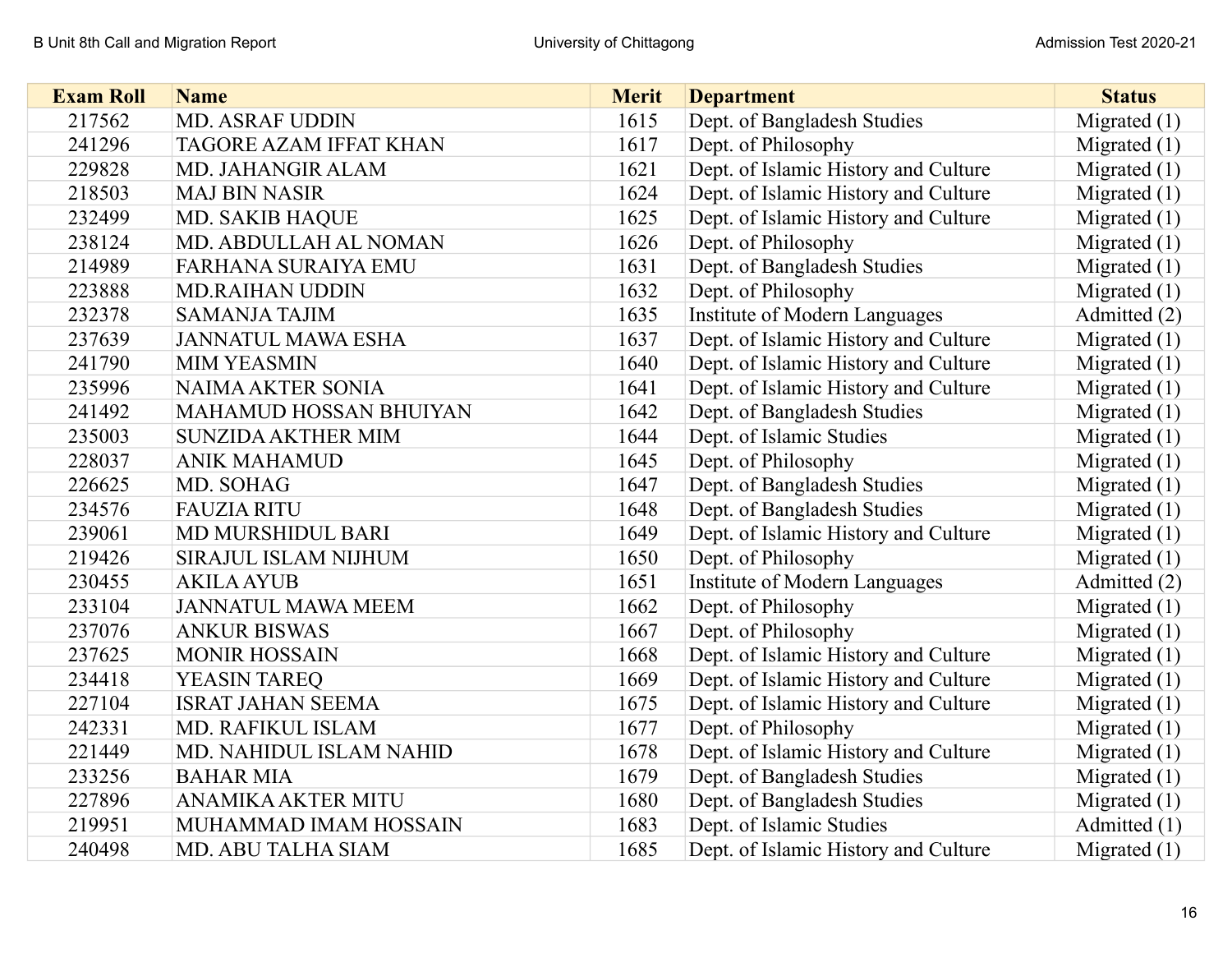| <b>Exam Roll</b> | <b>Name</b>                   | <b>Merit</b> | <b>Department</b>                    | <b>Status</b>  |
|------------------|-------------------------------|--------------|--------------------------------------|----------------|
| 223554           | <b>FYAD RAZIN</b>             | 1692         | Institute of Education and Research  | Migrated $(1)$ |
| 228657           | <b>SADDAM HOSSAIN</b>         | 1694         | Dept. of Islamic History and Culture | Migrated $(1)$ |
| 208493           | MOHAMMAD KAISAR HAMID         | 1699         | Dept. of Islamic History and Culture | Migrated $(1)$ |
| 233311           | MD. SHAKAWAT HOSSAIN          | 1714         | Dept. of Islamic History and Culture | Migrated $(1)$ |
| 225296           | <b>JOYA DHAR</b>              | 1715         | Dept. of Bangladesh Studies          | Migrated $(1)$ |
| 235020           | <b>MD. AFIF HASAN</b>         | 1717         | Dept. of Islamic History and Culture | Migrated $(1)$ |
| 240932           | <b>ASFAQUR RAHMAN</b>         | 1719         | Dept. of Islamic History and Culture | Migrated $(1)$ |
| 230949           | <b>SREE CHOUON KUMAR SAHA</b> | 1722         | Dept. of Bangladesh Studies          | Migrated $(2)$ |
| 241117           | <b>SOMON MIA</b>              | 1724         | Dept. of Islamic History and Culture | Migrated $(1)$ |
| 221878           | MD. MOJAHID HASAN             | 1726         | Dept. of Islamic History and Culture | Migrated $(1)$ |
| 226596           | <b>FAISAL MAHMUD SHRABON</b>  | 1728         | Dept. of Philosophy                  | Migrated $(1)$ |
| 226655           | MOHAMMAD SIFAT ULLAH          | 1730         | Dept. of Islamic History and Culture | Migrated $(1)$ |
| 242353           | MOHAMMAD KORSHED              | 1731         | Dept. of Islamic History and Culture | Migrated $(1)$ |
| 220422           | <b>HAMIM ABDULLAH NUR</b>     | 1732         | Dept. of Philosophy                  | Migrated $(1)$ |
| 242200           | MD. SALMAN HOSSAIN RATIN      | 1735         | Dept. of Bangladesh Studies          | Migrated $(1)$ |
| 235839           | <b>DEVDAS KUMAR</b>           | 1737         | Dept. of Bangladesh Studies          | Migrated $(1)$ |
| 236501           | <b>WAHID HASAN</b>            | 1739         | Dept. of Philosophy                  | Migrated $(1)$ |
| 219108           | <b>MONOWAR HOSSAIN</b>        | 1743         | Dept. of Islamic History and Culture | Migrated $(1)$ |
| 239941           | MD. JUBAED HOWLADER JITU      | 1744         | Dept. of Bangladesh Studies          | Migrated $(1)$ |
| 240166           | MD. RAKIBUL ISLAM NAHID       | 1745         | Dept. of Philosophy                  | Migrated $(1)$ |
| 235750           | <b>SUMAYA AKTER</b>           | 1746         | Institute of Education and Research  | Admitted (2)   |
| 212966           | <b>SANJIDA AFROSE ZARIN</b>   | 1749         | Institute of Education and Research  | Migrated $(1)$ |
| 206635           | <b>ALPONA AKTER SUMA</b>      | 1750         | Dept. of Islamic History and Culture | Migrated $(1)$ |
| 220431           | <b>AKRAM HOSEN ARMAN</b>      | 1753         | Dept. of Philosophy                  | Admitted (3)   |
| 225130           | <b>ZANNATUL MAWA</b>          | 1754         | Dept. of Islamic Studies             | Admitted (1)   |
| 228948           | <b>MD. RADUAN ISLAM KHAN</b>  | 1755         | Dept. of Islamic History and Culture | Migrated $(1)$ |
| 240504           | <b>TAHMID ALAM TAMIM</b>      | 1757         | Institute of Modern Languages        | Admitted (3)   |
| 238861           | SAYEDA ANILA TALUKDER TITHI   | 1759         | Dept. of Philosophy                  | Admitted (3)   |
| 215854           | <b>SHAHANARA BEGUM</b>        | 1763         | Dept. of Islamic History and Culture | Admitted (3)   |
| 239147           | <b>MD AZHARUDDIN EVAN</b>     | 1764         | Institute of Modern Languages        | Admitted (3)   |
| 216710           | MD. AL-SAHARIA                | 1767         | Institute of Modern Languages        | Admitted (3)   |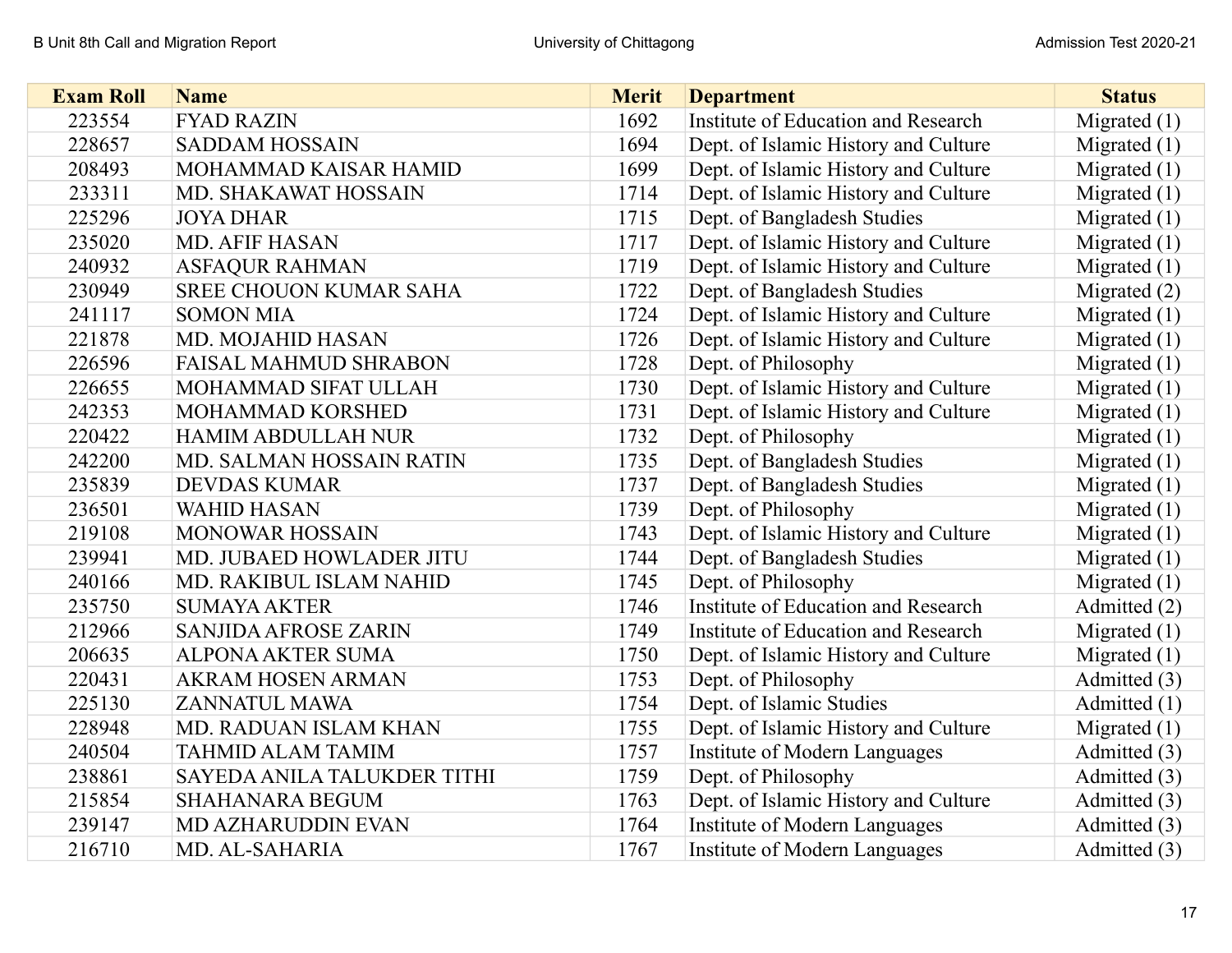| <b>Exam Roll</b> | <b>Name</b>                      | <b>Merit</b> | <b>Department</b>                    | <b>Status</b>  |
|------------------|----------------------------------|--------------|--------------------------------------|----------------|
| 217344           | <b>FAIZA AKTER</b>               | 1772         | Dept. of Islamic History and Culture | Admitted (3)   |
| 223942           | <b>JOBAYER CHOWDHURY PIYASH</b>  | 1773         | Dept. of Bangladesh Studies          | Admitted (3)   |
| 231231           | MOSTAFIZUR RAHMAN                | 1780         | Dept. of Bangladesh Studies          | Migrated $(1)$ |
| 219327           | <b>SAKHINA AKTER</b>             | 1783         | Dept. of Islamic History and Culture | Admitted (3)   |
| 217987           | <b>JANNATUL FERDOUS LUTFA</b>    | 1784         | Dept. of Philosophy                  | Admitted (3)   |
| 231984           | <b>SUMAIYEA TASNIM CHOWDHURY</b> | 1786         | Dept. of Bangladesh Studies          | Migrated $(1)$ |
| 242396           | <b>RIA KHANOM AMI</b>            | 1792         | Dept. of Islamic History and Culture | Admitted (3)   |
| 235495           | MAHABUBUL MOKADDESH AKASH        | 1795         | Dept. of Bangladesh Studies          | Admitted (3)   |
| 218526           | MD. MAHBUB ALAM SAGOR            | 1796         | Dept. of Philosophy                  | Admitted (3)   |
| 232585           | <b>MST. MAHAMUDA KHATUN</b>      | 1798         | Dept. of Bangladesh Studies          | Admitted (3)   |
| 216323           | <b>NUSRAT JAHAN</b>              | 1799         | Dept. of Islamic History and Culture | Admitted (3)   |
| 223398           | <b>AZIZUL HAQUE</b>              | 1800         | Dept. of Islamic History and Culture | Migrated $(1)$ |
| 225975           | <b>MEHEDI HASAN</b>              | 1801         | Dept. of Bangladesh Studies          | Migrated $(1)$ |
| 233455           | <b>BINOY SUTRADHAR</b>           | 1802         | Dept. of Philosophy                  | Migrated $(1)$ |
| 237476           | <b>MD. JARIFUL HASSAN</b>        | 1806         | Dept. of Islamic History and Culture | Admitted (3)   |
| 230283           | <b>TAIZUL ISLAM</b>              | 1807         | Dept. of Bangladesh Studies          | Migrated $(2)$ |
| 236239           | <b>DIBA CHAKRABORTY</b>          | 1808         | Dept. of Bangladesh Studies          | Migrated $(2)$ |
| 220829           | <b>MOHAMMAD IRFAN</b>            | 1809         | Dept. of Islamic History and Culture | Admitted (3)   |
| 224472           | <b>BADHAN CHANDRA SARKER</b>     | 1811         | Dept. of Philosophy                  | Migrated $(1)$ |
| 241256           | <b>AYOBUR RAHMAN</b>             | 1813         | Dept. of Islamic History and Culture | Admitted (3)   |
| 235771           | EATI RANI RAJBONGSHI             | 1814         | Dept. of Philosophy                  | Migrated $(1)$ |
| 235070           | MD. MAZHARUL ISLAM               | 1815         | Dept. of Islamic History and Culture | Admitted (3)   |
| 233882           | MD. ASADULLA BIN KALAM           | 1827         | Institute of Education and Research  | Admitted (3)   |
| 215901           | MUHAMMAD SYEDUL ISLAM            | 1830         | Dept. of Bangladesh Studies          | Migrated $(3)$ |
| 228784           | <b>MD. ABU NAYEEM TUSHAR</b>     | 1831         | Institute of Education and Research  | Admitted (3)   |
| 241847           | <b>MD. ROMAN RAHMAN</b>          | 1832         | Dept. of Bangladesh Studies          | Migrated $(1)$ |
| 231455           | <b>GULAM SABBIR</b>              | 1837         | Dept. of Philosophy                  | Admitted (3)   |
| 216865           | <b>MD. NAZRUL ISLAM</b>          | 1838         | Dept. of Islamic History and Culture | Admitted (3)   |
| 215052           | <b>ANTOR UDDIN HRIDOY</b>        | 1839         | Dept. of Philosophy                  | Admitted (3)   |
| 219299           | <b>BIKROM KUMER MONDAL</b>       | 1841         | Dept. of Bangladesh Studies          | Migrated $(2)$ |
| 242446           | MD. SHAHADAT HOSSEN              | 1843         | Dept. of Bangladesh Studies          | Migrated $(2)$ |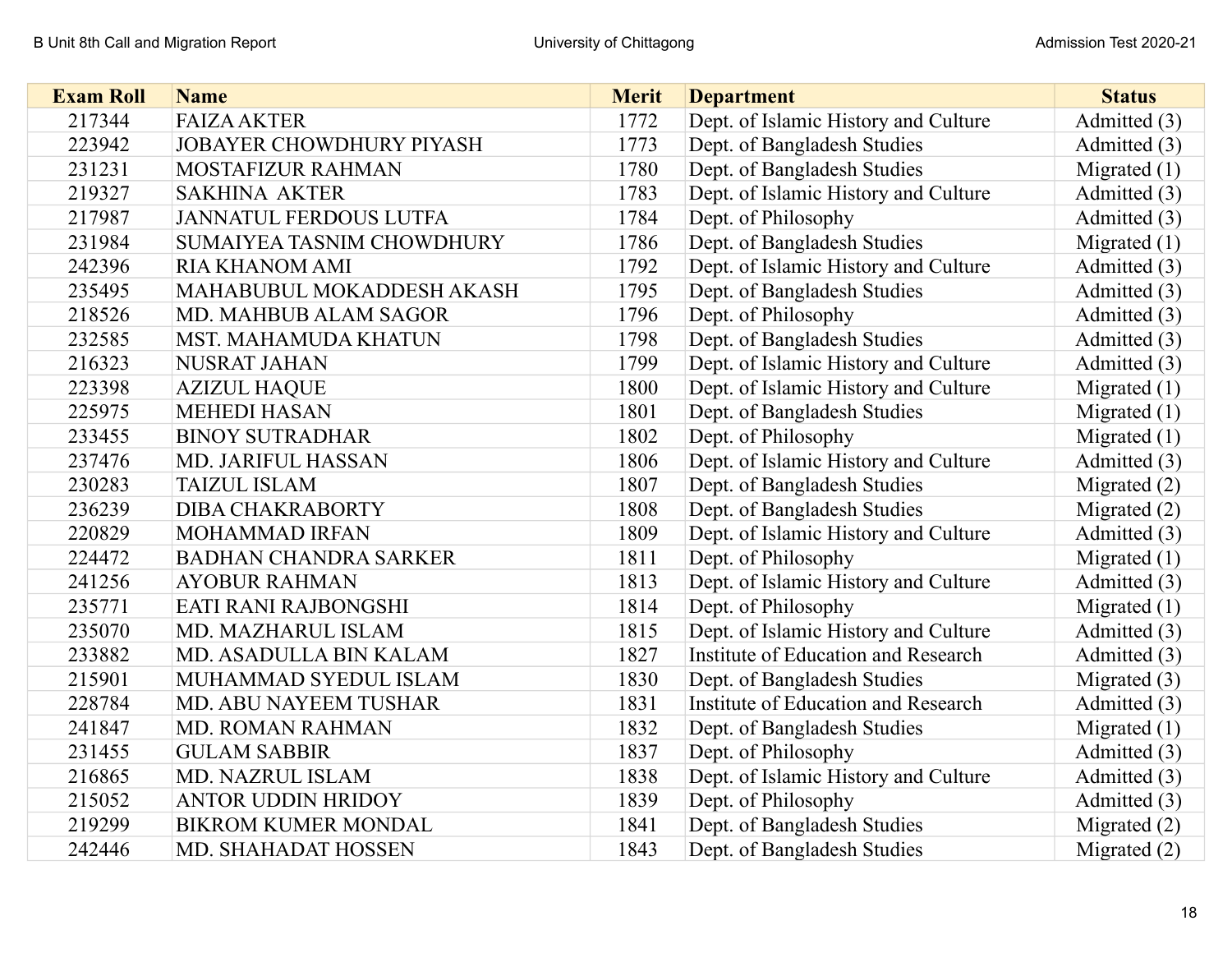| <b>Exam Roll</b> | <b>Name</b>                 | <b>Merit</b> | <b>Department</b>                    | <b>Status</b>  |
|------------------|-----------------------------|--------------|--------------------------------------|----------------|
| 216953           | <b>ABU OBIDA</b>            | 1845         | Dept. of Arabic                      | Admitted (1)   |
| 235931           | <b>MD. NAEEM HOSSAIN</b>    | 1846         | Dept. of Philosophy                  | Admitted (3)   |
| 208147           | <b>LUTFOR RAHMAN</b>        | 1847         | Dept. of Islamic History and Culture | Migrated $(2)$ |
| 237449           | <b>ASAD ULLAH</b>           | 1848         | Dept. of Islamic Studies             | Migrated $(1)$ |
| 226059           | <b>ANUPAM MONDAL</b>        | 1853         | Dept. of Sanskrit                    | Admitted (1)   |
| 228678           | <b>MD. DULAL MIA</b>        | 1862         | Dept. of Islamic History and Culture | Admitted (3)   |
| 237582           | MD. MAZHARUL ISLAM          | 1863         | Dept. of Islamic History and Culture | Admitted (3)   |
| 241913           | <b>SAIYEBA AKTER MIM</b>    | 1864         | Dept. of Islamic History and Culture | Admitted (3)   |
| 202097           | MD. MIRAZUL HASAN APON      | 1868         | Dept. of Islamic History and Culture | Migrated $(1)$ |
| 242310           | <b>ANTOR PAUL</b>           | 1869         | Dept. of Philosophy                  | Migrated $(1)$ |
| 202565           | <b>KHADIJA AKTER</b>        | 1872         | Dept. of Islamic Studies             | Migrated $(1)$ |
| 222436           | <b>TOWFIQA</b>              | 1876         | Dept. of Islamic History and Culture | Migrated (3)   |
| 222075           | <b>MIR SADI ISLAM</b>       | 1878         | Dept. of Philosophy                  | Admitted (3)   |
| 241185           | <b>NABILA ISLAM MIM</b>     | 1885         | Dept. of Bangladesh Studies          | Migrated $(2)$ |
| 217711           | MD. MAHMUDUR RAHMAN MUZAHID | 1886         | Dept. of Philosophy                  | Admitted (3)   |
| 223951           | S. M. SWEET AHMED           | 1891         | Dept. of Philosophy                  | Admitted (3)   |
| 216489           | <b>MD. APPLE MIA</b>        | 1893         | Dept. of Islamic History and Culture | Migrated $(1)$ |
| 229623           | <b>MEHEDI HASAN</b>         | 1894         | Dept. of Bangladesh Studies          | Migrated $(1)$ |
| 205570           | <b>MD. NIZAM UDDEN</b>      | 1896         | Dept. of Philosophy                  | Migrated $(2)$ |
| 220640           | <b>ARIF HOSSAIN</b>         | 1898         | Dept. of Islamic History and Culture | Migrated $(1)$ |
| 219353           | <b>ARIFUL ISLAM</b>         | 1900         | Institute of Modern Languages        | Admitted (3)   |
| 217943           | MOHAMMAD SALMAN ZAFOR       | 1903         | Dept. of Bangladesh Studies          | Migrated $(1)$ |
| 226715           | <b>MORIUM AKTER</b>         | 1905         | Dept. of Philosophy                  | Admitted (3)   |
| 222288           | <b>DELOWAR HOSEN</b>        | 1906         | Dept. of Islamic History and Culture | Migrated $(3)$ |
| 217915           | <b>SAEED HASSAN</b>         | 1907         | Dept. of Islamic History and Culture | Migrated $(3)$ |
| 232225           | <b>MD. AHOSAN HABIB</b>     | 1912         | Dept. of Philosophy                  | Admitted (3)   |
| 232665           | JANNATUL NUSRAT NIRA        | 1919         | Dept. of Islamic History and Culture | Migrated $(1)$ |
| 228962           | <b>MD. RAYHAN KABIR</b>     | 1920         | Dept. of Islamic History and Culture | Migrated $(3)$ |
| 232973           | <b>JOBAIR HOSSAIN</b>       | 1921         | Dept. of Islamic History and Culture | Migrated $(3)$ |
| 236064           | <b>RATON ROY</b>            | 1922         | Dept. of Philosophy                  | Migrated $(1)$ |
| 224270           | <b>JANNATUL FAHIMA RIYA</b> | 1925         | Dept. of Islamic History and Culture | Migrated $(2)$ |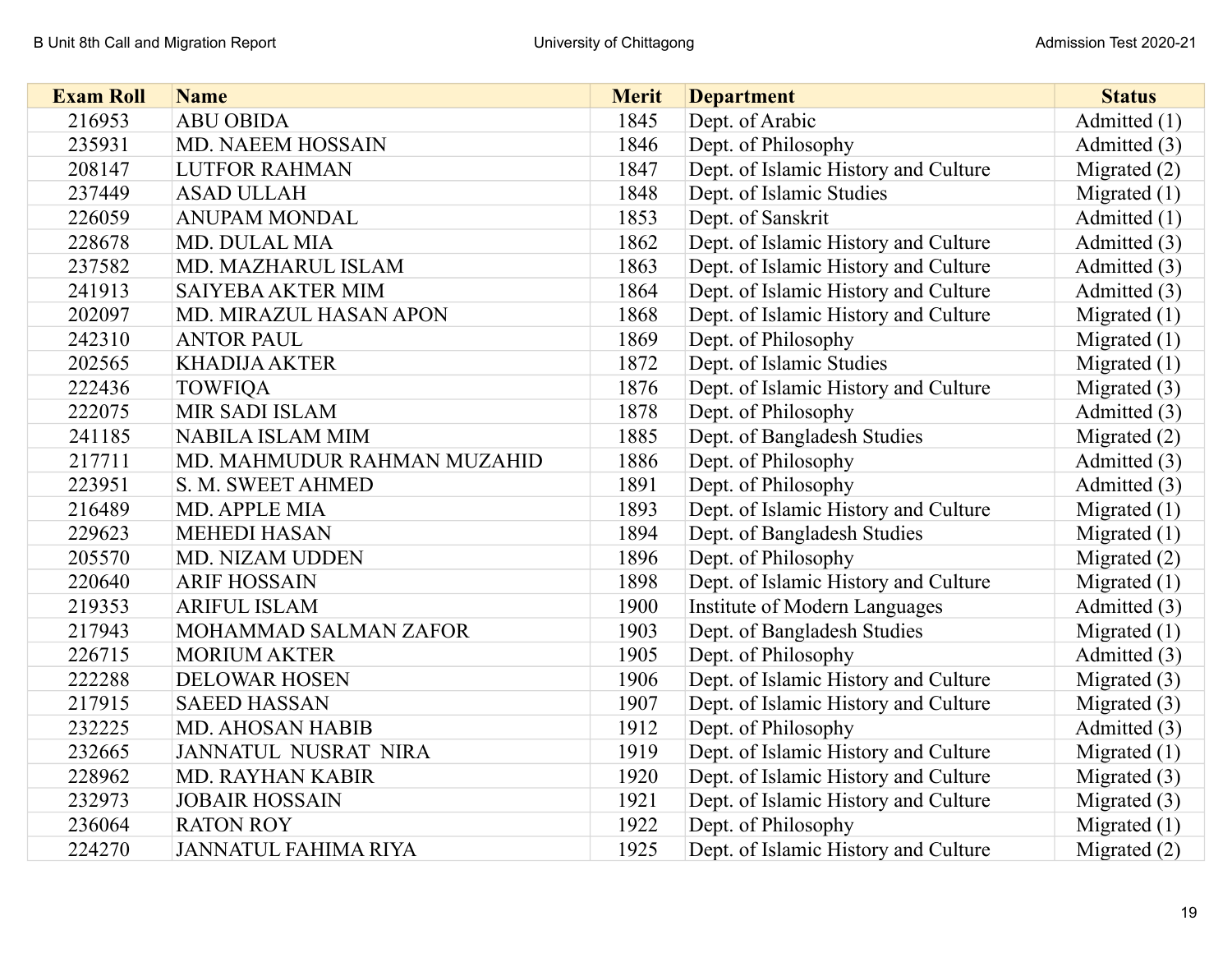| <b>Exam Roll</b> | <b>Name</b>                  | <b>Merit</b> | <b>Department</b>                    | <b>Status</b>  |
|------------------|------------------------------|--------------|--------------------------------------|----------------|
| 236835           | ANIK CHANDRA RAY             | 1931         | Institute of Modern Languages        | Migrated $(1)$ |
| 235554           | <b>MD. SHARAN SARKER</b>     | 1933         | Dept. of Philosophy                  | Admitted (3)   |
| 237644           | <b>ATIUR RAHMAN</b>          | 1936         | Dept. of Islamic History and Culture | Migrated $(1)$ |
| 215035           | <b>TASNUVA KARIM SARA</b>    | 1944         | Dept. of Islamic History and Culture | Migrated $(1)$ |
| 229206           | <b>NAZMUL HASAN</b>          | 1951         | Dept. of Philosophy                  | Migrated $(1)$ |
| 211207           | <b>MD. TARAK MANWER</b>      | 1956         | Dept. of Islamic History and Culture | Migrated $(3)$ |
| 228769           | <b>MOSTAKIM</b>              | 1957         | Dept. of Islamic History and Culture | Migrated $(1)$ |
| 211316           | <b>HRIDI MALLICK BARSHA</b>  | 1958         | Dept. of Philosophy                  | Migrated $(2)$ |
| 214474           | <b>MST. SADIA SHARMIN</b>    | 1959         | Dept. of Bangladesh Studies          | Migrated $(2)$ |
| 218646           | <b>MD. SOHEL RANA</b>        | 1961         | Institute of Modern Languages        | Admitted (3)   |
| 241190           | <b>MUSHARAF HOSEN FAISAL</b> | 1962         | Dept. of Philosophy                  | Migrated $(1)$ |
| 230747           | <b>MD. SOHANUR RAHMAN</b>    | 1963         | Dept. of Islamic History and Culture | Migrated $(2)$ |
| 225288           | <b>FOUZIA AKTER</b>          | 1972         | Institute of Modern Languages        | Admitted (3)   |
| 236226           | <b>MD. ABUJAR SANTO</b>      | 1973         | Institute of Education and Research  | Admitted (3)   |
| 218924           | MOHAMMED ANAWER ZAHID        | 1974         | Dept. of Islamic History and Culture | Migrated $(1)$ |
| 238931           | <b>MD. SARUAR HOSSEN</b>     | 1976         | Dept. of Islamic History and Culture | Migrated $(1)$ |
| 232861           | <b>SAIMUL HASAN RABBY</b>    | 1978         | Dept. of Bangladesh Studies          | Migrated $(2)$ |
| 230787           | <b>BIPUL CHANDRA PUAL</b>    | 1987         | Dept. of Philosophy                  | Migrated $(1)$ |
| 215836           | <b>MST. SAMIA ALAM</b>       | 1989         | Dept. of Islamic History and Culture | Migrated $(1)$ |
| 214958           | MUHAMMAD MIZANUR RAHMAN      | 2008         | Dept. of Islamic Studies             | Migrated $(1)$ |
| 238673           | <b>JOHIRUL ISLAM</b>         | 2009         | Dept. of Islamic History and Culture | Migrated $(2)$ |
| 235081           | <b>MD. SABBIR HOSSAIN</b>    | 2010         | Dept. of Philosophy                  | Migrated $(1)$ |
| 236109           | <b>MONIR HOSSEN</b>          | 2011         | Dept. of Islamic History and Culture | Migrated $(2)$ |
| 239285           | <b>SHAHIDUL KAISAR</b>       | 2012         | Dept. of Islamic History and Culture | Migrated $(2)$ |
| 217980           | <b>MD.RUBAYAT ADNAN</b>      | 2013         | Institute of Education and Research  | Admitted (2)   |
| 227589           | MD. SHAHORIARE TANVIR        | 2015         | Dept. of Philosophy                  | Migrated $(1)$ |
| 206849           | MD. RABBANI HOSSAIN          | 2016         | Dept. of Philosophy                  | Migrated $(1)$ |
| 220216           | <b>ZAHID</b>                 | 2018         | Dept. of Philosophy                  | Migrated $(2)$ |
| 219208           | <b>JERIN AKTER</b>           | 2020         | Dept. of Philosophy                  | Migrated $(1)$ |
| 217913           | <b>AFRIN SULTANA</b>         | 2021         | Dept. of Islamic History and Culture | Migrated $(2)$ |
| 212944           | <b>SUMIT MONDAL</b>          | 2022         | Institute of Modern Languages        | Migrated $(1)$ |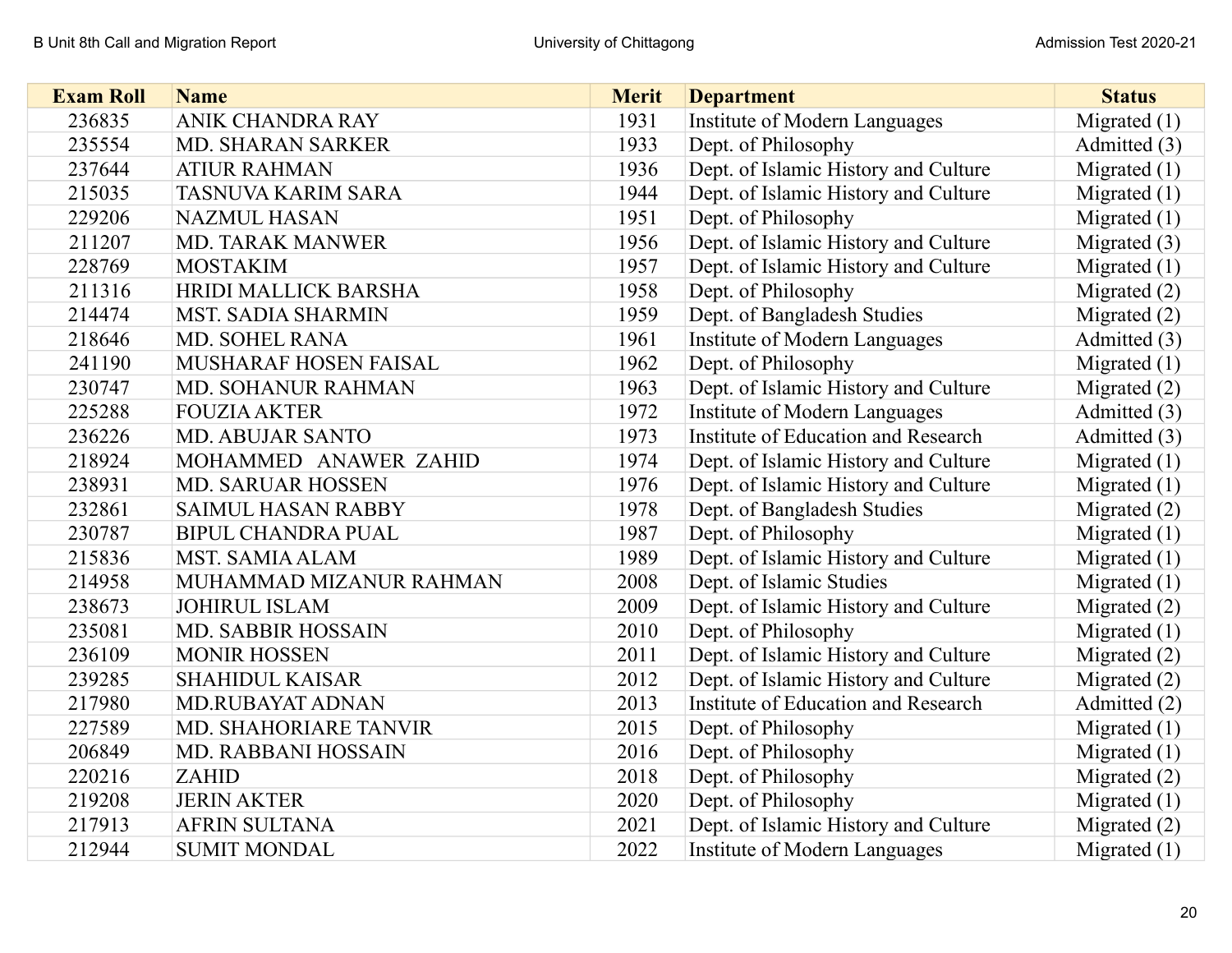| <b>Exam Roll</b> | <b>Name</b>                  | <b>Merit</b> | <b>Department</b>                    | <b>Status</b>  |
|------------------|------------------------------|--------------|--------------------------------------|----------------|
| 236986           | <b>MD. BIPLOB HOSSAIN</b>    | 2026         | Dept. of Bangladesh Studies          | Migrated (3)   |
| 232028           | <b>MD. TASRIP AHMED</b>      | 2027         | Dept. of Islamic History and Culture | Migrated $(2)$ |
| 221706           | NISHAT TASNIM MAIMUNA        | 2032         | Dept. of Philosophy                  | Migrated $(1)$ |
| 217886           | KAYAS ISLAM UZZOL            | 2034         | Dept. of Philosophy                  | Migrated $(1)$ |
| 218967           | <b>NEJAM UDDIN RIPON</b>     | 2036         | Dept. of Bangladesh Studies          | Migrated $(2)$ |
| 215664           | <b>FAHIMA FOYEZ</b>          | 2037         | Dept. of Bangladesh Studies          | Migrated $(2)$ |
| 222119           | MD. HABIBUR RAHMAN           | 2038         | Dept. of Philosophy                  | Migrated $(1)$ |
| 229963           | <b>MD. NAYEEM SARDAR</b>     | 2039         | Dept. of Bangladesh Studies          | Migrated $(2)$ |
| 237024           | <b>SHAHIN ISLAM</b>          | 2040         | Institute of Education and Research  | Migrated $(2)$ |
| 230407           | MD. JUNAYD AHAMMED UZZAL     | 2045         | Dept. of Bangladesh Studies          | Migrated $(2)$ |
| 240212           | MUMTAHINA JANNAT MAHIN       | 2047         | Dept. of Islamic History and Culture | Migrated $(2)$ |
| 229277           | <b>ABRARUL HOQUE</b>         | 2048         | Dept. of Philosophy                  | Migrated $(1)$ |
| 239624           | <b>NURUL ISLAM</b>           | 2050         | Dept. of Bangladesh Studies          | Migrated (2)   |
| 232263           | MD. SAJEDUL ISLAM            | 2051         | Dept. of Philosophy                  | Migrated $(1)$ |
| 207876           | MUHAMMAD BADRUL MOSTAFA      | 2060         | Dept. of Islamic History and Culture | Migrated $(2)$ |
| 230405           | <b>ANWAR ISLAM</b>           | 2067         | Dept. of Islamic Studies             | Migrated $(1)$ |
| 239314           | <b>KULSON KHATUN</b>         | 2074         | Institute of Education and Research  | Migrated $(1)$ |
| 242384           | <b>LUCKY AKTER</b>           | 2075         | Dept. of Philosophy                  | Migrated $(1)$ |
| 221902           | <b>MD. RAIHAN UDDIN</b>      | 2077         | Dept. of Philosophy                  | Migrated $(1)$ |
| 230770           | <b>JANNATUL MAWA</b>         | 2080         | Dept. of Philosophy                  | Migrated $(1)$ |
| 230945           | <b>MUNNA HOQUE</b>           | 2085         | Institute of Education and Research  | Migrated $(1)$ |
| 215520           | <b>MD.TANJIM AHMED</b>       | 2088         | Dept. of Philosophy                  | Migrated $(1)$ |
| 223785           | <b>HABIBUR RAHMAN TUHIN</b>  | 2089         | Dept. of Philosophy                  | Migrated $(1)$ |
| 235378           | <b>SUMI AKTER</b>            | 2090         | Dept. of Philosophy                  | Migrated $(1)$ |
| 219362           | <b>SHAMMEE AKTER SUROVI</b>  | 2091         | Dept. of Philosophy                  | Migrated $(1)$ |
| 201718           | FARHANA MOSTAFA.             | 2095         | Institute of Modern Languages        | Migrated $(1)$ |
| 242325           | <b>SAROWAR HOSSAIN RAYIN</b> | 2096         | Dept. of Philosophy                  | Migrated $(1)$ |
| 226411           | <b>TANZID AHMED REGVI</b>    | 2097         | Dept. of Islamic History and Culture | Migrated $(1)$ |
| 241019           | <b>SK. REHAD</b>             | 2100         | Dept. of Islamic History and Culture | Migrated $(1)$ |
| 223313           | MOHAMMAD MORSHEDUL ALAM      | 2101         | Dept. of Islamic Studies             | Migrated $(1)$ |
| 228717           | <b>SABINA YEASMIN HASI</b>   | 2102         | Dept. of Philosophy                  | Migrated $(1)$ |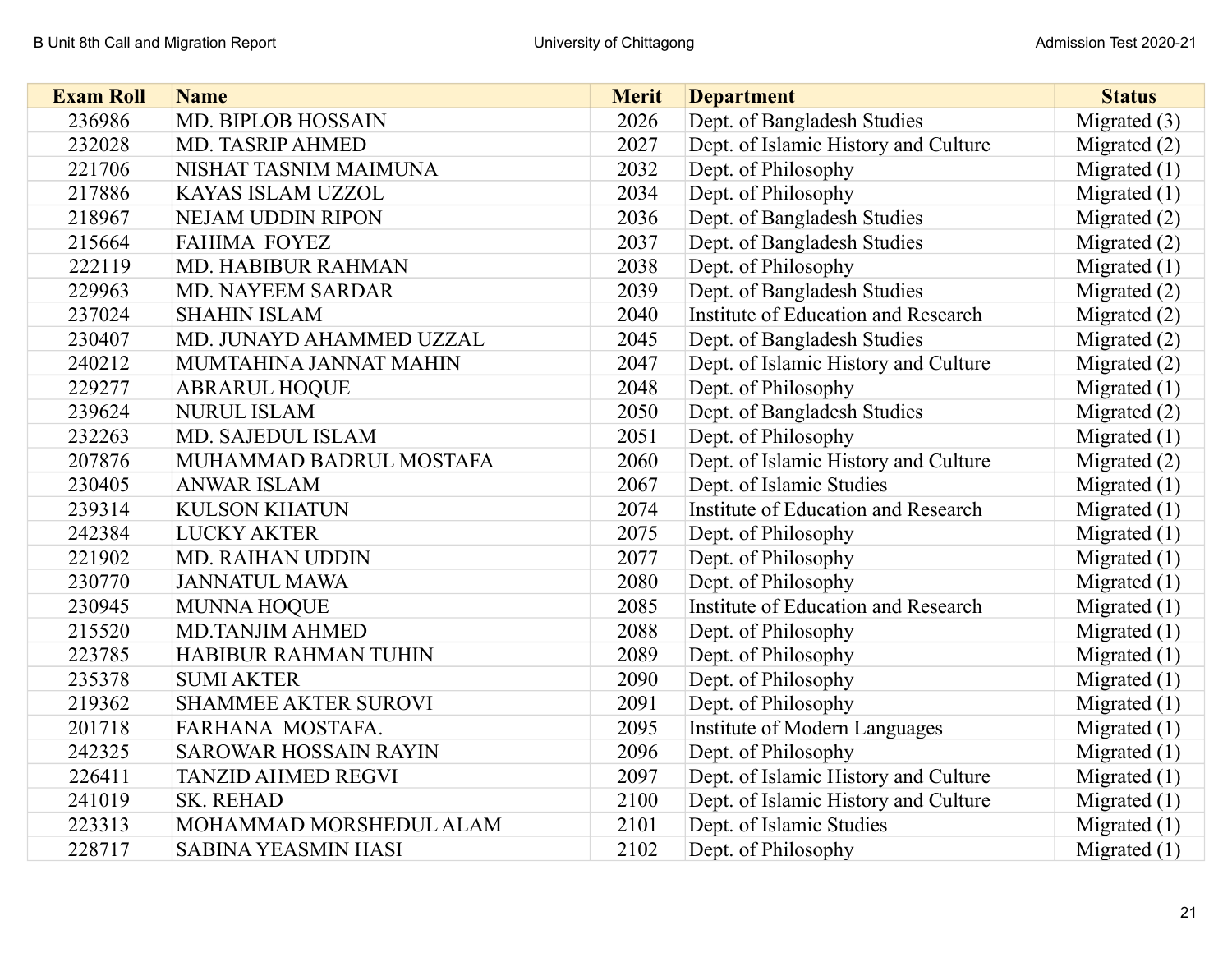| <b>Exam Roll</b> | <b>Name</b>                     | <b>Merit</b> | <b>Department</b>                    | <b>Status</b>  |
|------------------|---------------------------------|--------------|--------------------------------------|----------------|
| 226794           | <b>AHMAD SARWAR</b>             | 2103         | Dept. of Philosophy                  | Admitted (4)   |
| 205010           | <b>NAFISA NAZMI</b>             | 2111         | Dept. of Philosophy                  | Admitted (4)   |
| 216079           | <b>RIFATH ALL MOBIN</b>         | 2115         | Dept. of Philosophy                  | Admitted (4)   |
| 224045           | <b>SHAH NOOR SULTANA ANKUR</b>  | 2118         | Dept. of Philosophy                  | Admitted (4)   |
| 215130           | <b>LATIFUR KHABIR LAM</b>       | 2120         | Dept. of Philosophy                  | Admitted (4)   |
| 238554           | <b>NAJIFA TASFIYAH</b>          | 2122         | Dept. of Islamic Studies             | Migrated $(1)$ |
| 236886           | <b>AL-AMIN</b>                  | 2123         | Dept. of Islamic History and Culture | Migrated $(1)$ |
| 241049           | MUHAMMAD SARIFUJJAMAN           | 2124         | Dept. of Arabic                      | Admitted (1)   |
| 241786           | <b>TAHSIN AZMAYEEN</b>          | 2125         | Dept. of Philosophy                  | Admitted (4)   |
| 216305           | <b>SEIKH SAMSUL KAWNINE</b>     | 2127         | Dept. of Islamic History and Culture | Migrated $(1)$ |
| 239495           | <b>EIASIN KHAN</b>              | 2128         | Dept. of Islamic History and Culture | Migrated $(1)$ |
| 202747           | <b>MONEM SHAHARIAR SHOWN</b>    | 2131         | Dept. of Philosophy                  | Admitted (4)   |
| 233230           | <b>MD.HRIDOY HASAN</b>          | 2132         | Dept. of Philosophy                  | Admitted (4)   |
| 229094           | MUHAMMAD IRFAN UDDIN            | 2133         | Institute of Education and Research  | Admitted (4)   |
| 230346           | <b>JANNATUL TABASSUM</b>        | 2135         | Institute of Education and Research  | Admitted (4)   |
| 234172           | <b>ISRAT ANJUMI</b>             | 2136         | Dept. of Philosophy                  | Migrated $(1)$ |
| 230022           | <b>MOST. RAMISA RAIMA SHOSI</b> | 2137         | Dept. of Philosophy                  | Admitted (4)   |
| 239063           | MD. SHAMIM RAHMAN               | 2139         | Dept. of Islamic History and Culture | Migrated $(1)$ |
| 221032           | <b>AYSHA ISLAM</b>              | 2141         | Institute of Education and Research  | Admitted (4)   |
| 233589           | MOST. RUMANA ISLAM RISHA        | 2142         | Dept. of Philosophy                  | Admitted (4)   |
| 219276           | <b>GAZI MD. SAJID ISLAM</b>     | 2146         | Dept. of Philosophy                  | Admitted (4)   |
| 221840           | <b>MOSABBIR HOSSAIN</b>         | 2151         | Dept. of Philosophy                  | Admitted (4)   |
| 236920           | <b>NAZIFA IHSAS IQAR</b>        | 2157         | Institute of Modern Languages        | Admitted (4)   |
| 219803           | <b>MOHAMMAD NAZIM UDDIN</b>     | 2160         | Dept. of Islamic Studies             | Migrated $(1)$ |
| 224217           | <b>MD. ABUL KASHEM</b>          | 2162         | Dept. of Islamic Studies             | Migrated $(1)$ |
| 227922           | <b>NAJMUN NAHAR</b>             | 2165         | Dept. of Philosophy                  | Admitted (4)   |
| 218560           | MD. JAKARIYA HOSSAIN JOY        | 2166         | Dept. of Philosophy                  | Admitted (4)   |
| 230649           | <b>SHAFAYAT JAMIL</b>           | 2175         | Dept. of Philosophy                  | Migrated $(1)$ |
| 218724           | <b>MD. YEASIR ARAFAT</b>        | 2178         | Institute of Education and Research  | Admitted (4)   |
| 238194           | <b>HARUN OR RASHID</b>          | 2181         | Dept. of Philosophy                  | Migrated $(1)$ |
| 229929           | <b>BISHAL ROY</b>               | 2183         | Institute of Education and Research  | Migrated $(1)$ |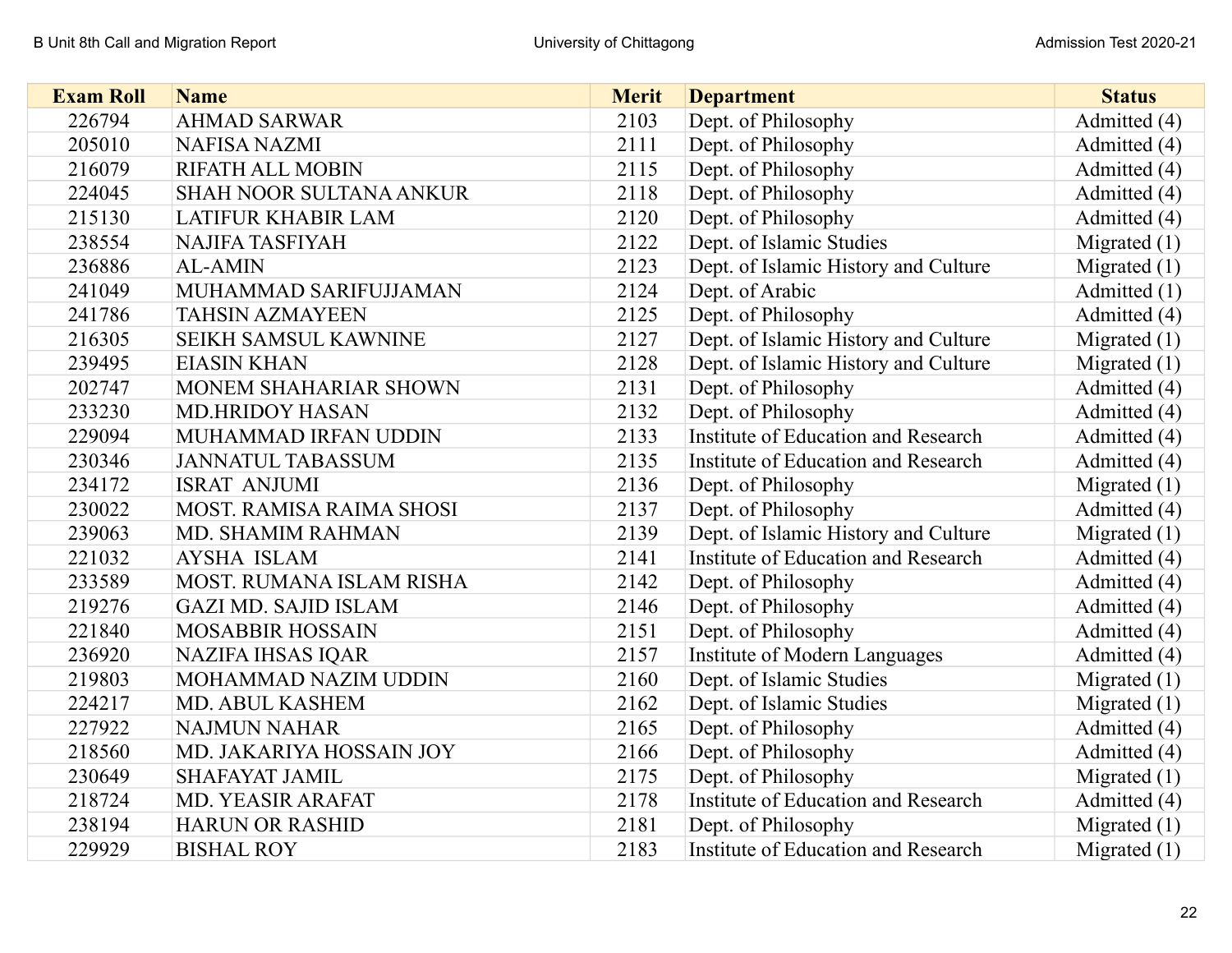| <b>Exam Roll</b> | <b>Name</b>                  | <b>Merit</b> | <b>Department</b>                    | <b>Status</b>  |
|------------------|------------------------------|--------------|--------------------------------------|----------------|
| 240545           | T. M. JANNATUL NAEEM         | 2186         | Dept. of Philosophy                  | Migrated $(1)$ |
| 242521           | MD. SHAHINUR ISLAM           | 2190         | Dept. of Philosophy                  | Migrated $(1)$ |
| 226608           | <b>ABDULLAH</b>              | 2195         | Dept. of Islamic Studies             | Migrated $(1)$ |
| 238965           | <b>MD. SUMON ISLAM</b>       | 2198         | Dept. of Islamic Studies             | Migrated $(1)$ |
| 242238           | <b>MST. JANNAT AKTER</b>     | 2199         | Institute of Education and Research  | Admitted (4)   |
| 230478           | <b>RIVNI JAHAN DISHA</b>     | 2202         | Institute of Modern Languages        | Admitted (4)   |
| 222636           | <b>MIR BAHUL MONOWAR</b>     | 2205         | Dept. of Philosophy                  | Migrated $(1)$ |
| 222186           | <b>KAZI ABU TALHA LABIB</b>  | 2206         | Dept. of Philosophy                  | Migrated $(1)$ |
| 233324           | <b>MOKARAMA AKTER</b>        | 2208         | Dept. of Islamic Studies             | Migrated $(1)$ |
| 238138           | <b>SALMA AKTER</b>           | 2210         | Dept. of Philosophy                  | Migrated $(1)$ |
| 242597           | <b>SHEKHAR BISWAS</b>        | 2212         | Dept. of Philosophy                  | Migrated $(1)$ |
| 236605           | MOHAMMED SHAFI ULLAH         | 2214         | Dept. of Islamic Studies             | Migrated $(1)$ |
| 234299           | MOSAMMAT ARUFA MAHERA NUHA   | 2215         | Dept. of Philosophy                  | Migrated $(1)$ |
| 233676           | <b>OBAIDUL ISLAM</b>         | 2220         | Dept. of Philosophy                  | Migrated $(1)$ |
| 239816           | AKIFAH RAHMAN ARPITA         | 2222         | Institute of Modern Languages        | Admitted (4)   |
| 231957           | <b>AMENA KHATUN</b>          | 2223         | Dept. of Islamic Studies             | Migrated $(1)$ |
| 241214           | <b>RAFIQ BIN SAYEIDEE</b>    | 2226         | Dept. of Philosophy                  | Migrated $(1)$ |
| 222263           | MD. FERONNOBY                | 2229         | Dept. of Islamic Studies             | Migrated $(1)$ |
| 224938           | MD.RAZAUL HASAN BHUIYAN ABIR | 2231         | Dept. of Philosophy                  | Migrated $(1)$ |
| 234987           | MD.SOLAIMAN                  | 2232         | Dept. of Philosophy                  | Migrated $(1)$ |
| 235625           | <b>NAZMUN NAHER NIPA</b>     | 2234         | Institute of Modern Languages        | Admitted (4)   |
| 239348           | <b>FARZANA</b>               | 2235         | Dept. of Philosophy                  | Migrated $(1)$ |
| 223311           | SIDRATUL MONTAHA OBONI       | 2242         | Institute of Modern Languages        | Admitted (4)   |
| 229725           | ABRAR FUAD BHUIYAN TASIN     | 2245         | Dept. of Philosophy                  | Migrated $(1)$ |
| 227359           | <b>IFAT JAHAN MITU</b>       | 2247         | <b>Institute of Modern Languages</b> | Admitted (4)   |
| 206763           | <b>MD. MOSTAFIJUR RAHMAN</b> | 2253         | Dept. of Philosophy                  | Migrated $(1)$ |
| 225741           | <b>FALGUNI BISWAS</b>        | 2257         | Dept. of Philosophy                  | Migrated $(1)$ |
| 239320           | <b>SADIA ISLAM NORIN</b>     | 2261         | Dept. of Philosophy                  | Migrated $(1)$ |
| 223057           | <b>MD.MIJANUR RAHOMAN</b>    | 2263         | Dept. of Philosophy                  | Migrated $(1)$ |
| 238752           | <b>JUTHI KHATUN</b>          | 2266         | Dept. of Philosophy                  | Migrated $(1)$ |
| 228760           | <b>AHAMMAD SALEH AZIZ</b>    | 2268         | Dept. of Islamic Studies             | Migrated $(1)$ |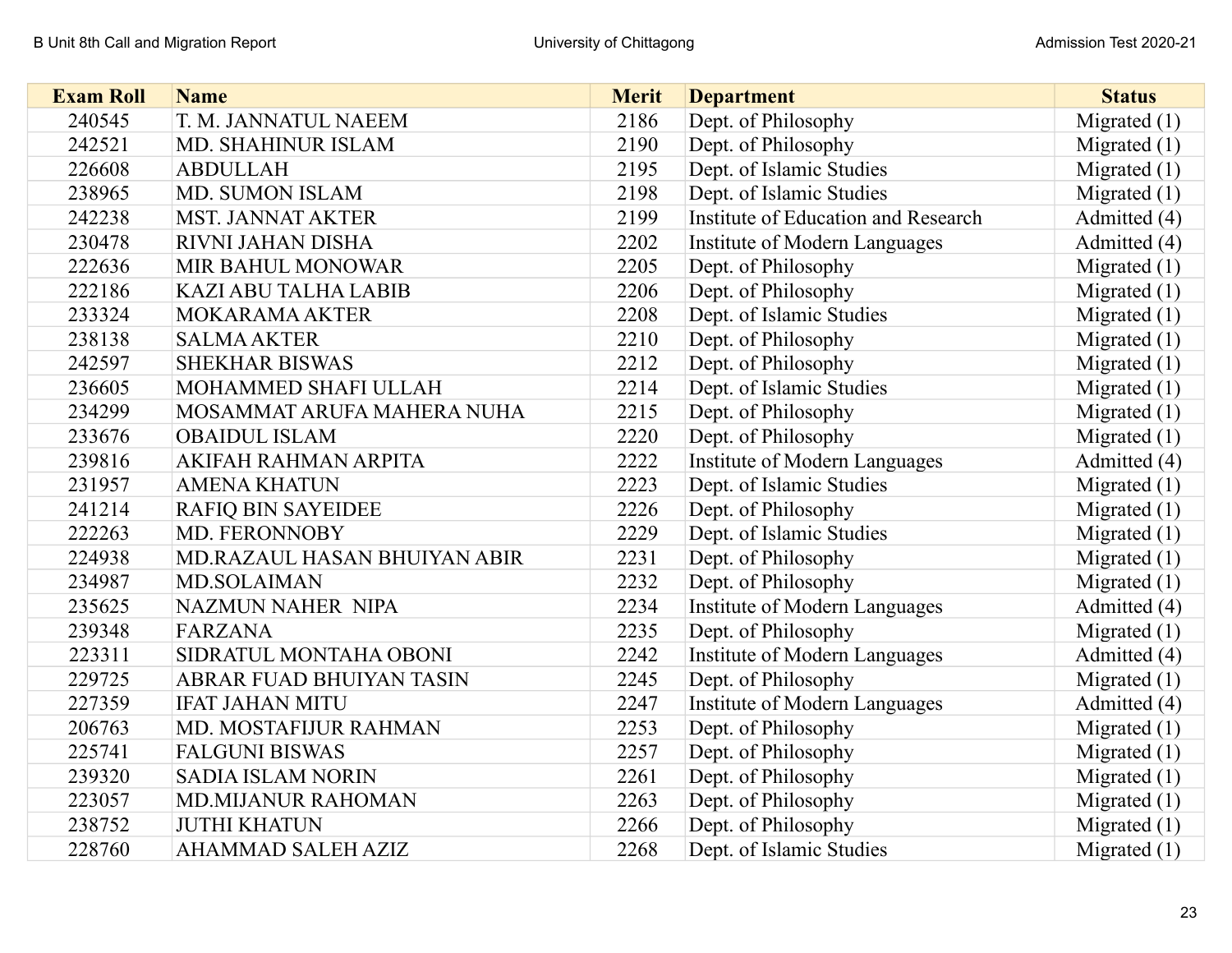| <b>Exam Roll</b> | <b>Name</b>                   | <b>Merit</b> | <b>Department</b>                      | <b>Status</b>  |
|------------------|-------------------------------|--------------|----------------------------------------|----------------|
| 236736           | <b>PAPPU DEY</b>              | 2272         | Institute of Education and Research    | Admitted (2)   |
| 233769           | <b>MANSURA HAQUE MUNIA</b>    | 2273         | Dept. of Philosophy                    | Migrated $(1)$ |
| 224731           | MD. ASEM                      | 2280         | Dept. of Philosophy                    | Migrated $(1)$ |
| 231895           | MD. MUNNA HOSSAIN             | 2286         | Dept. of Philosophy                    | Migrated $(1)$ |
| 240503           | <b>MD. KAVIR HOSSAIN</b>      | 2287         | Dept. of Islamic Studies               | Migrated $(1)$ |
| 221672           | MD. ARMAN HOSSAIN RABBI       | 2293         | Dept. of Philosophy                    | Migrated $(1)$ |
| 235878           | <b>KHAIRUZZAMAN APU</b>       | 2294         | Dept. of Arabic                        | Migrated $(1)$ |
| 231426           | SULTANA AL NAHIM PURNIMA      | 2296         | Institute of Education and Research    | Migrated $(1)$ |
| 234979           | <b>TAHRIMA AISHA</b>          | 2301         | Institute of Education and Research    | Migrated $(1)$ |
| 217625           | PURBASHA MRIDHA               | 2303         | Institute of Education and Research    | Migrated $(2)$ |
| 241535           | <b>MAIMANA AKTER TOHFA</b>    | 2304         | Institute of Education and Research    | Migrated $(1)$ |
| 241127           | <b>MONIRUL ISLAM</b>          | 2308         | Institute of Education and Research    | Migrated $(1)$ |
| 236714           | <b>TANIA AKTER MAHI</b>       | 2309         | Institute of Education and Research    | Migrated $(1)$ |
| 224683           | <b>DIPA BARUA</b>             | 2313         | Institute of Modern Languages          | Migrated $(1)$ |
| 237126           | <b>SHAHARIA JAHAN</b>         | 2318         | Institute of Modern Languages          | Migrated $(1)$ |
| 226201           | <b>KANIZ FATEMA</b>           | 2319         | Institute of Education and Research    | Admitted (3)   |
| 236839           | <b>MD. FAZLA RABBI</b>        | 2330         | Dept. of Persian Language & Literature | Migrated $(1)$ |
| 220235           | <b>MD.REDOANUL ISLAM IFTE</b> | 2337         | Dept. of Persian Language & Literature | Migrated $(1)$ |
| 239094           | <b>SUMAYA PARVIN</b>          | 2341         | Dept. of Persian Language & Literature | Migrated $(1)$ |
| 242264           | <b>BRISTY PUROHIT</b>         | 2342         | Institute of Education and Research    | Migrated $(1)$ |
| 219561           | <b>MD. MASUD RANA</b>         | 2352         | Institute of Modern Languages          | Migrated $(1)$ |
| 218848           | <b>ZAKIR HOSSAIN</b>          | 2356         | Institute of Modern Languages          | Migrated $(1)$ |
| 224050           | <b>TANJINA AKTER</b>          | 2358         | Institute of Education and Research    | Migrated $(1)$ |
| 225055           | MD. ANAM UDDIN                | 2362         | Dept. of Islamic Studies               | Migrated $(1)$ |
| 233935           | MD. ROKY MONDAL               | 2364         | Institute of Education and Research    | Migrated $(1)$ |
| 236730           | MD. ABDUL ALIM PRANG          | 2369         | Institute of Education and Research    | Migrated $(1)$ |
| 238551           | <b>ESA</b>                    | 2370         | Dept. of Islamic Studies               | Migrated $(1)$ |
| 221334           | TITON CHANADRA SARKER         | 2372         | Dept. of Sanskrit                      | Admitted (2)   |
| 232878           | MD. NABIL SAAD                | 2381         | Institute of Education and Research    | Migrated $(1)$ |
| 240160           | MOHAMMAD TAREQUE              | 2388         | Dept. of Islamic Studies               | Migrated $(1)$ |
| 235885           | MOHAMMAD DELOWAR HOSSAIN      | 2391         | Institute of Education and Research    | Migrated $(1)$ |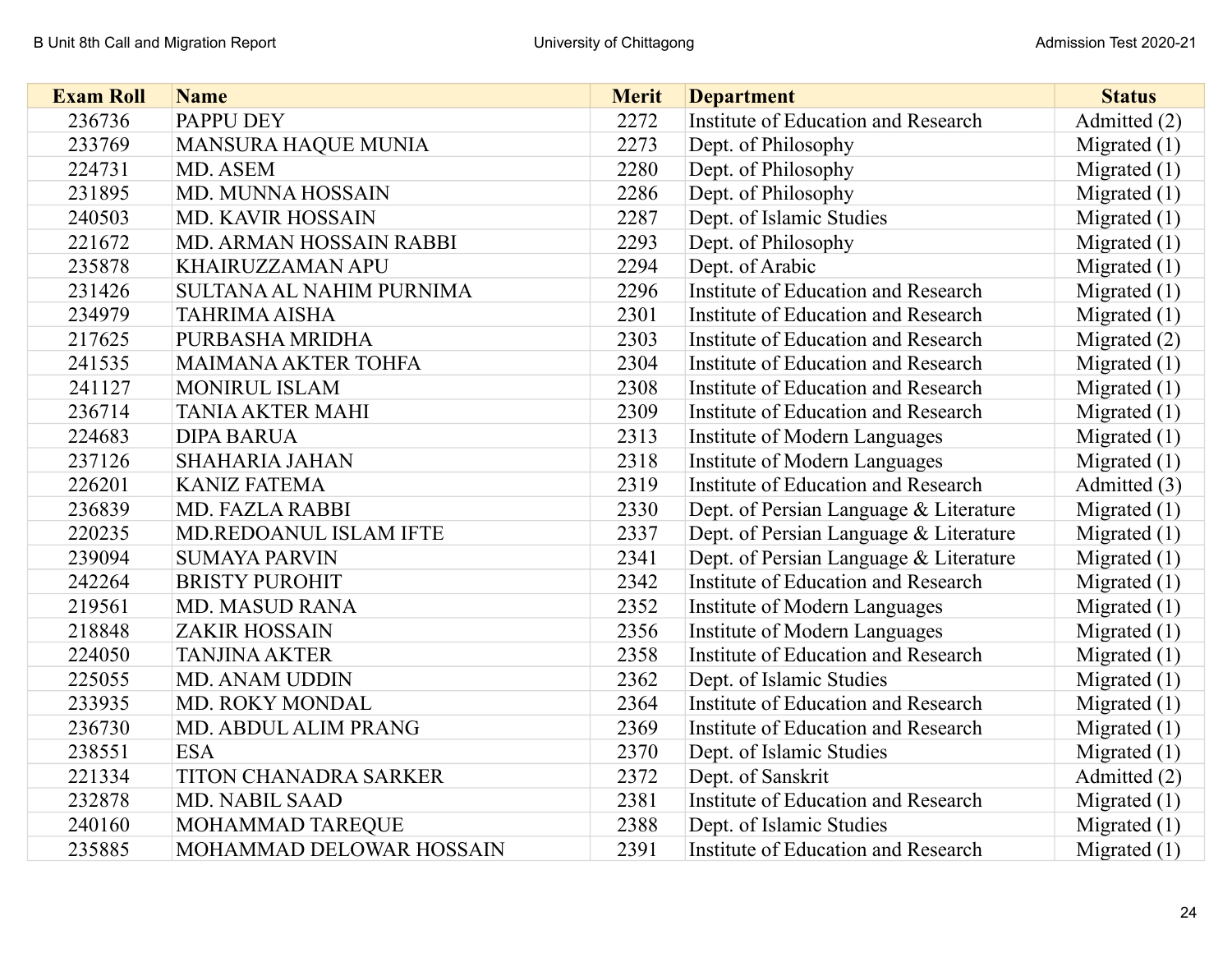| <b>Exam Roll</b> | <b>Name</b>                   | <b>Merit</b> | <b>Department</b>                      | <b>Status</b>  |
|------------------|-------------------------------|--------------|----------------------------------------|----------------|
| 237479           | MD. MAHMUDUL HASAN MAMUN      | 2392         | Institute of Education and Research    | Migrated $(1)$ |
| 240692           | <b>MONOUR HOSSEN RIFAT</b>    | 2393         | Institute of Education and Research    | Admitted (5)   |
| 232795           | MST. HABIBA SULTANA HAPPY     | 2394         | Institute of Education and Research    | Admitted (5)   |
| 224597           | <b>ABU DAUD GAZI</b>          | 2396         | Dept. of Islamic Studies               | Migrated $(1)$ |
| 241437           | KH. MOHABBAT ULLAH            | 2397         | Institute of Education and Research    | Admitted (5)   |
| 241898           | MD. CHAON ISLAM               | 2398         | Institute of Education and Research    | Admitted (5)   |
| 223422           | <b>TANIA AKTER</b>            | 2404         | Institute of Education and Research    | Admitted (5)   |
| 230609           | <b>NAFISA TARIN</b>           | 2406         | Institute of Education and Research    | Admitted (5)   |
| 242328           | <b>ROKSANA AKTER</b>          | 2408         | Institute of Education and Research    | Admitted (5)   |
| 230762           | <b>SHAMIUL ISLAM</b>          | 2409         | Dept. of Islamic Studies               | Migrated $(1)$ |
| 224205           | <b>SUMON CHOWDHURY</b>        | 2410         | Institute of Education and Research    | Migrated $(1)$ |
| 231429           | <b>FARUKUL ISLAM</b>          | 2411         | Institute of Education and Research    | Admitted (5)   |
| 208970           | ASH SAKUR BIN AHOMOD ADOR     | 2414         | Institute of Modern Languages          | Admitted (5)   |
| 204413           | <b>AMENA AKTER RITU</b>       | 2416         | Institute of Modern Languages          | Admitted (5)   |
| 232414           | <b>HIRAMON SARKAR</b>         | 2418         | Dept. of Sanskrit                      | Admitted (2)   |
| 211584           | MOHAMMAD SAEED ANWAR ASHEK    | 2420         | Dept. of Islamic Studies               | Migrated $(1)$ |
| 236478           | <b>MST. LACKY AKTER</b>       | 2422         | Institute of Education and Research    | Admitted (5)   |
| 220417           | SIDRATUL MUNTAHA SINTHI       | 2425         | Institute of Modern Languages          | Admitted (5)   |
| 221233           | M. U.M. ABDUL KADER           | 2427         | Dept. of Arabic                        | Admitted (1)   |
| 235583           | MD. JUWEL AHAMED              | 2428         | Institute of Education and Research    | Admitted (5)   |
| 232660           | MOSTAFIZUR RAHMAN             | 2430         | Dept. of Islamic Studies               | Migrated $(1)$ |
| 236864           | <b>ABDUL MOHIMEN NOOR</b>     | 2431         | Institute of Education and Research    | Admitted (3)   |
| 229108           | TAMANNA TABASSUM HRIDI        | 2432         | Institute of Education and Research    | Admitted (5)   |
| 237702           | <b>KASHEM MIAH</b>            | 2436         | Dept. of Persian Language & Literature | Admitted (5)   |
| 225692           | <b>AMENA AKTHER</b>           | 2441         | Dept. of Persian Language & Literature | Admitted (5)   |
| 226409           | <b>MST. RINAT TAHSIN RIAN</b> | 2453         | Institute of Modern Languages          | Admitted (5)   |
| 224242           | RAHANUMA TARANNUM             | 2460         | Institute of Modern Languages          | Admitted (5)   |
| 225405           | BONDHAN KUMAR MONDAL          | 2466         | Dept. of Sanskrit                      | Admitted (2)   |
| 239072           | MOHAMMAD MIZAN UDDIN          | 2467         | Dept. of Islamic Studies               | Migrated $(1)$ |
| 233351           | MST. SINHA SULTANA RUDOSHI    | 2471         | Institute of Modern Languages          | Admitted (5)   |
| 230329           | PURNIMA RANI DAS              | 2472         | Dept. of Sanskrit                      | Admitted (2)   |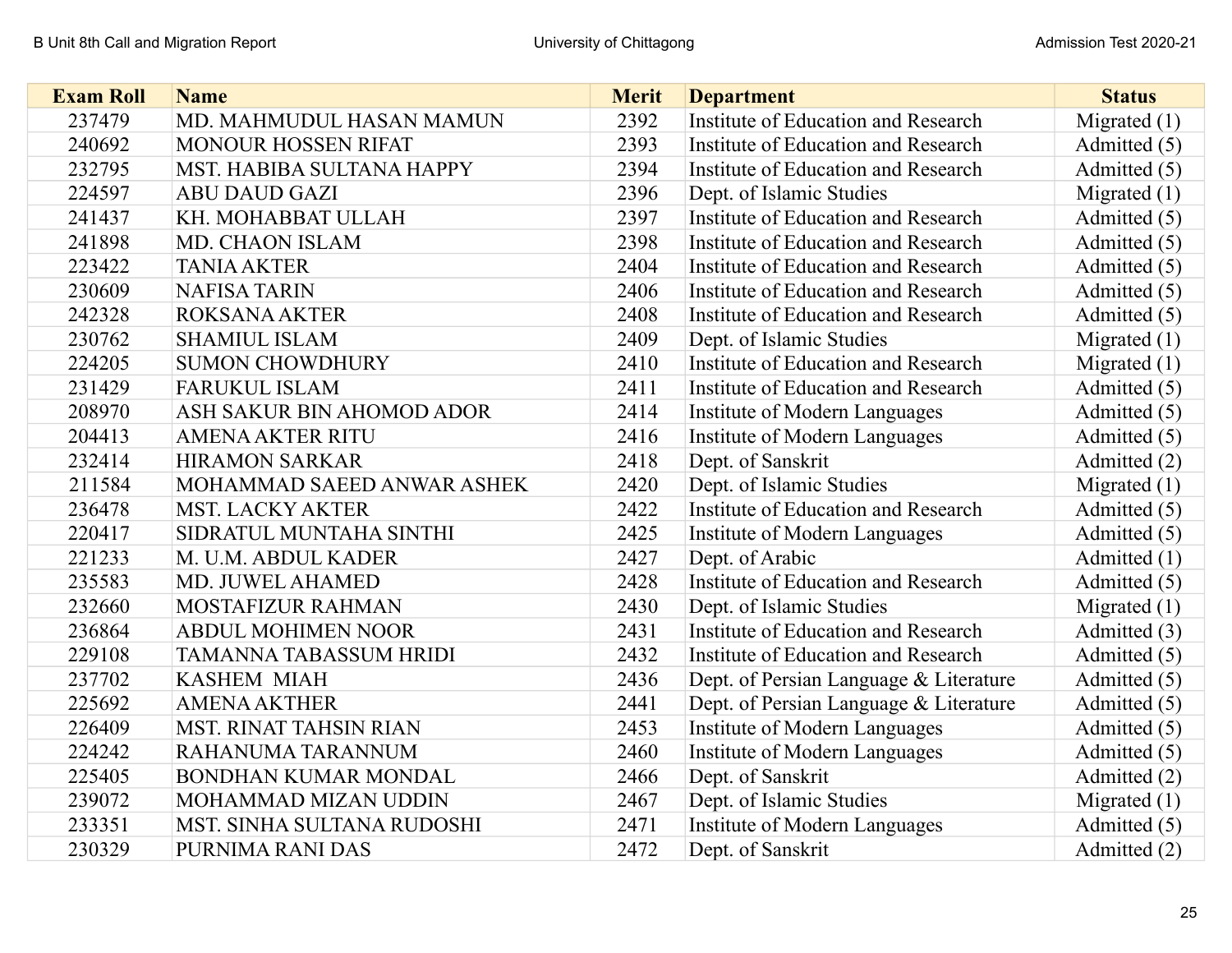| <b>Exam Roll</b> | <b>Name</b>                | <b>Merit</b> | <b>Department</b>                      | <b>Status</b>  |
|------------------|----------------------------|--------------|----------------------------------------|----------------|
| 236774           | ABUL HASNAT MD MOHIUDDIN   | 2474         | Dept. of Islamic Studies               | Migrated $(1)$ |
| 219661           | ARAFAT RAHMAN SHAIKAT.     | 2478         | Institute of Modern Languages          | Migrated $(1)$ |
| 231349           | <b>BELAL UDDIN</b>         | 2485         | Dept. of Persian Language & Literature | Admitted (5)   |
| 215550           | PRETOM CHAKRABORTI         | 2487         | Dept. of Sanskrit                      | Admitted (2)   |
| 232750           | RAYHAN AHMED CHOWDHURY     | 2488         | Dept. of Persian Language & Literature | Admitted (5)   |
| 235591           | <b>MD. SHAHADAT HOSSEN</b> | 2489         | Institute of Education and Research    | Migrated $(2)$ |
| 215180           | <b>ANTOR KUMAR</b>         | 2490         | Dept. of Sanskrit                      | Admitted (2)   |
| 222652           | <b>AKIB HASAN</b>          | 2492         | Institute of Modern Languages          | Migrated $(1)$ |
| 217417           | <b>TAHMID AHMED</b>        | 2494         | Institute of Modern Languages          | Migrated $(1)$ |
| 236292           | MD. MEHEDI HASAN           | 2496         | Dept. of Islamic Studies               | Migrated $(1)$ |
| 236511           | <b>MD. IMDADUL HASAN</b>   | 2501         | Dept. of Persian Language & Literature | Admitted (5)   |
| 241301           | MD. IBRAHIM                | 2502         | Dept. of Persian Language & Literature | Admitted (5)   |
| 238806           | SADMAN CHOWDHURY SHUVO     | 2514         | Institute of Education and Research    | Migrated $(1)$ |
| 221134           | <b>RASEL AKTER</b>         | 2515         | Institute of Modern Languages          | Migrated $(1)$ |
| 236486           | <b>NOOR HASAN MIM</b>      | 2517         | Dept. of Islamic Studies               | Migrated $(1)$ |
| 217189           | <b>MD. MAINUDDIN</b>       | 2520         | Institute of Education and Research    | Migrated $(2)$ |
| 242149           | <b>SUMAN ROY</b>           | 2521         | Dept. of Sanskrit                      | Admitted (2)   |
| 227711           | <b>SADIA UMMA HANY</b>     | 2527         | Institute of Education and Research    | Admitted (3)   |
| 228120           | <b>FAISAL ALAM</b>         | 2528         | Institute of Modern Languages          | Migrated $(1)$ |
| 229553           | <b>SALMA JAHAN</b>         | 2530         | Institute of Modern Languages          | Migrated $(1)$ |
| 222418           | MD. MAHBUB ALAM            | 2533         | Institute of Modern Languages          | Migrated $(1)$ |
| 216318           | <b>SHANJIDA AFRIN MONI</b> | 2534         | Institute of Modern Languages          | Migrated $(1)$ |
| 223207           | MD. TAREKUL ISLAM TAREK    | 2535         | Institute of Modern Languages          | Migrated $(1)$ |
| 223529           | MD.AL-HADI                 | 2537         | Dept. of Persian Language & Literature | Admitted (5)   |
| 229837           | <b>JOBYDA KHANAM</b>       | 2540         | Institute of Education and Research    | Migrated $(2)$ |
| 229913           | <b>MANOSHI SAHA</b>        | 2542         | Dept. of Sanskrit                      | Admitted (2)   |
| 227548           | <b>NOUSHIN ANJUM</b>       | 2545         | Institute of Education and Research    | Migrated $(1)$ |
| 224440           | MD. MAHEDI HASSAN          | 2549         | Institute of Education and Research    | Migrated $(1)$ |
| 221540           | <b>MD. ZAKIR HOSSAIN</b>   | 2550         | Institute of Education and Research    | Migrated $(1)$ |
| 241944           | <b>SHAMIMA AKTER SUCHI</b> | 2554         | Institute of Education and Research    | Migrated $(1)$ |
| 238712           | <b>MAMUN MOLLA</b>         | 2560         | Dept. of Arabic                        | Migrated $(1)$ |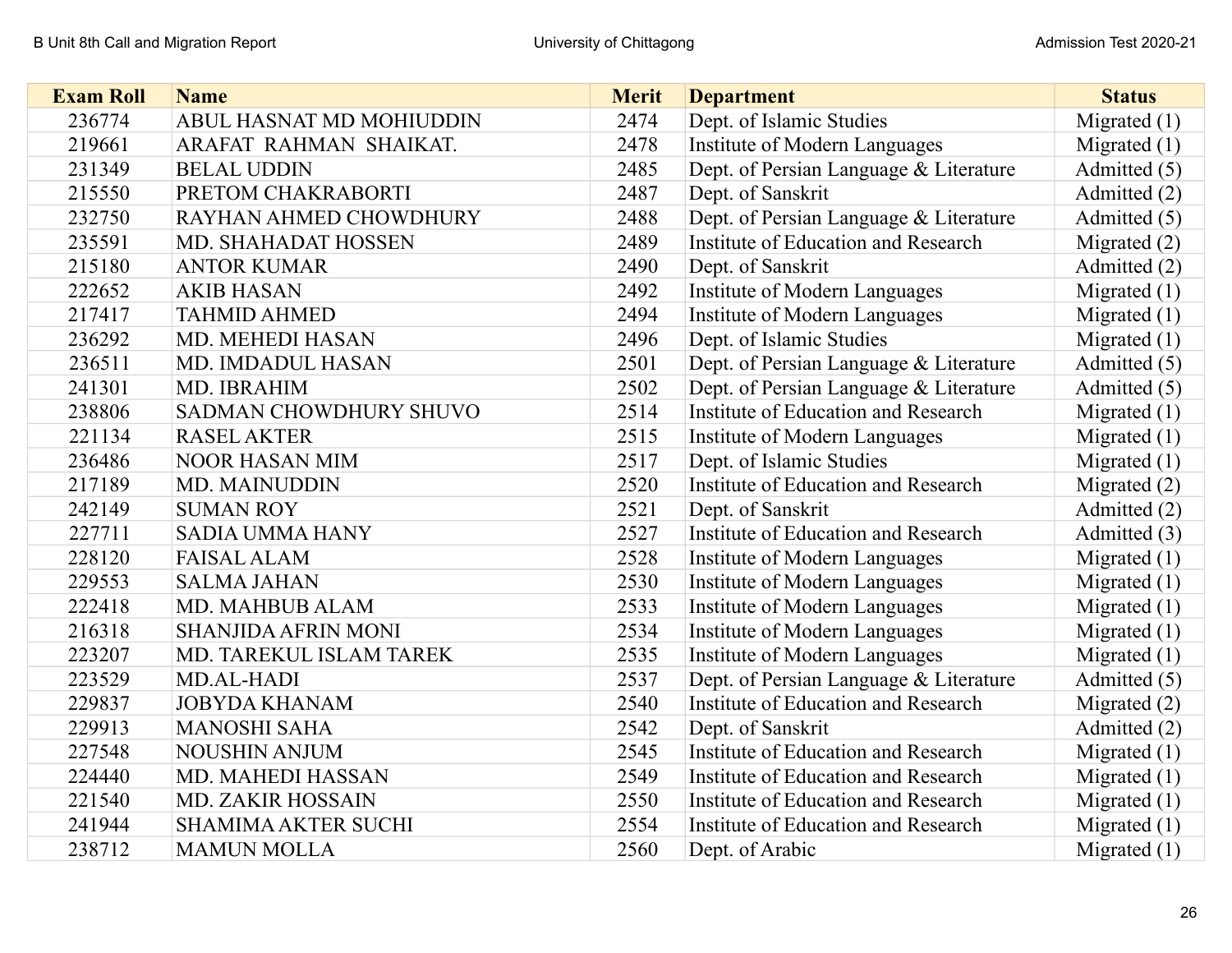| <b>Exam Roll</b> | <b>Name</b>                    | <b>Merit</b> | <b>Department</b>                      | <b>Status</b>  |
|------------------|--------------------------------|--------------|----------------------------------------|----------------|
| 217131           | MD. MINHAJUR RAHMAN MINER      | 2564         | Dept. of Islamic Studies               | Migrated $(1)$ |
| 236043           | <b>MIJANUR RAHAMAN</b>         | 2565         | Institute of Education and Research    | Migrated $(1)$ |
| 230717           | <b>MAHMUDUL HASAN</b>          | 2570         | Dept. of Persian Language & Literature | Migrated $(1)$ |
| 230902           | <b>TAMANNA AKTER</b>           | 2572         | Dept. of Islamic Studies               | Migrated $(1)$ |
| 239780           | <b>SYED SHAKIBUR RAHMAN</b>    | 2575         | Dept. of Persian Language & Literature | Migrated $(1)$ |
| 223420           | <b>ABU SYEED AKANDA</b>        | 2581         | Dept. of Persian Language & Literature | Migrated $(1)$ |
| 217553           | MUSTAFIZUR RAHMAN              | 2591         | Dept. of Persian Language & Literature | Migrated $(1)$ |
| 202699           | <b>MD. TAREK AZIZ</b>          | 2599         | Institute of Modern Languages          | Migrated $(2)$ |
| 228922           | <b>SADIA AKTER RUMPA</b>       | 2603         | Dept. of Persian Language & Literature | Migrated $(1)$ |
| 235689           | <b>NADIA AKTER EVA</b>         | 2607         | Institute of Education and Research    | Admitted (3)   |
| 229241           | MD. MOJAHIDUL ISLAM            | 2610         | Dept. of Persian Language & Literature | Migrated $(1)$ |
| 229326           | <b>RAFIQUL ISLAM</b>           | 2614         | Dept. of Persian Language & Literature | Migrated $(1)$ |
| 232280           | RAIHANA AKTER RUPA             | 2618         | Institute of Education and Research    | Migrated $(1)$ |
| 235128           | <b>AYESHA SIDDIQUEA</b>        | 2619         | Institute of Education and Research    | Migrated $(2)$ |
| 216800           | TOMA KHAN SNIGHDA              | 2638         | Dept. of Sanskrit                      | Admitted (6)   |
| 226062           | <b>MOST. SANJIDA SAODA</b>     | 2643         | Dept. of Persian Language & Literature | Admitted (6)   |
| 231160           | <b>MORIUM AKTER</b>            | 2659         | Dept. of Persian Language & Literature | Admitted (6)   |
| 237128           | <b>MD. FERDOWS WAHID HASIB</b> | 2665         | Dept. of Sanskrit                      | Migrated $(1)$ |
| 223015           | <b>JOBAYED HASAN SANI</b>      | 2672         | Dept. of Persian Language & Literature | Admitted (6)   |
| 212093           | <b>SHARLINA KHANAM ETO</b>     | 2675         | Dept. of Persian Language & Literature | Admitted (6)   |
| 229074           | <b>MIR SAADIAH</b>             | 2685         | Dept. of Persian Language & Literature | Admitted (6)   |
| 237089           | <b>MD. HASIN RAIHAN</b>        | 2686         | Dept. of Sanskrit                      | Migrated $(1)$ |
| 238855           | <b>JIAUL HOQUE NAIM</b>        | 2692         | Dept. of Islamic Studies               | Migrated $(1)$ |
| 222638           | <b>AMIT KUMAR DEBNATH</b>      | 2694         | Dept. of Sanskrit                      | Admitted (2)   |
| 228112           | MD. RIFAT                      | 2697         | Dept. of Persian Language & Literature | Migrated $(1)$ |
| 238307           | MD. NAZMUL HAQUE               | 2702         | Dept. of Sanskrit                      | Migrated $(1)$ |
| 241652           | <b>MOSTOFA HASAN. RONY</b>     | 2708         | Dept. of Persian Language & Literature | Migrated $(1)$ |
| 237147           | MIR SAIFUL ISLAM               | 2711         | Dept. of Persian Language & Literature | Migrated $(1)$ |
| 241095           | <b>AL-AMIN MIA</b>             | 2712         | Dept. of Sanskrit                      | Migrated $(1)$ |
| 236613           | <b>MOSA. RIMA KHATUN</b>       | 2716         | Dept. of Persian Language & Literature | Migrated $(1)$ |
| 236829           | <b>SYED MAHJABIN ZAMAN</b>     | 2717         | Dept. of Persian Language & Literature | Migrated $(1)$ |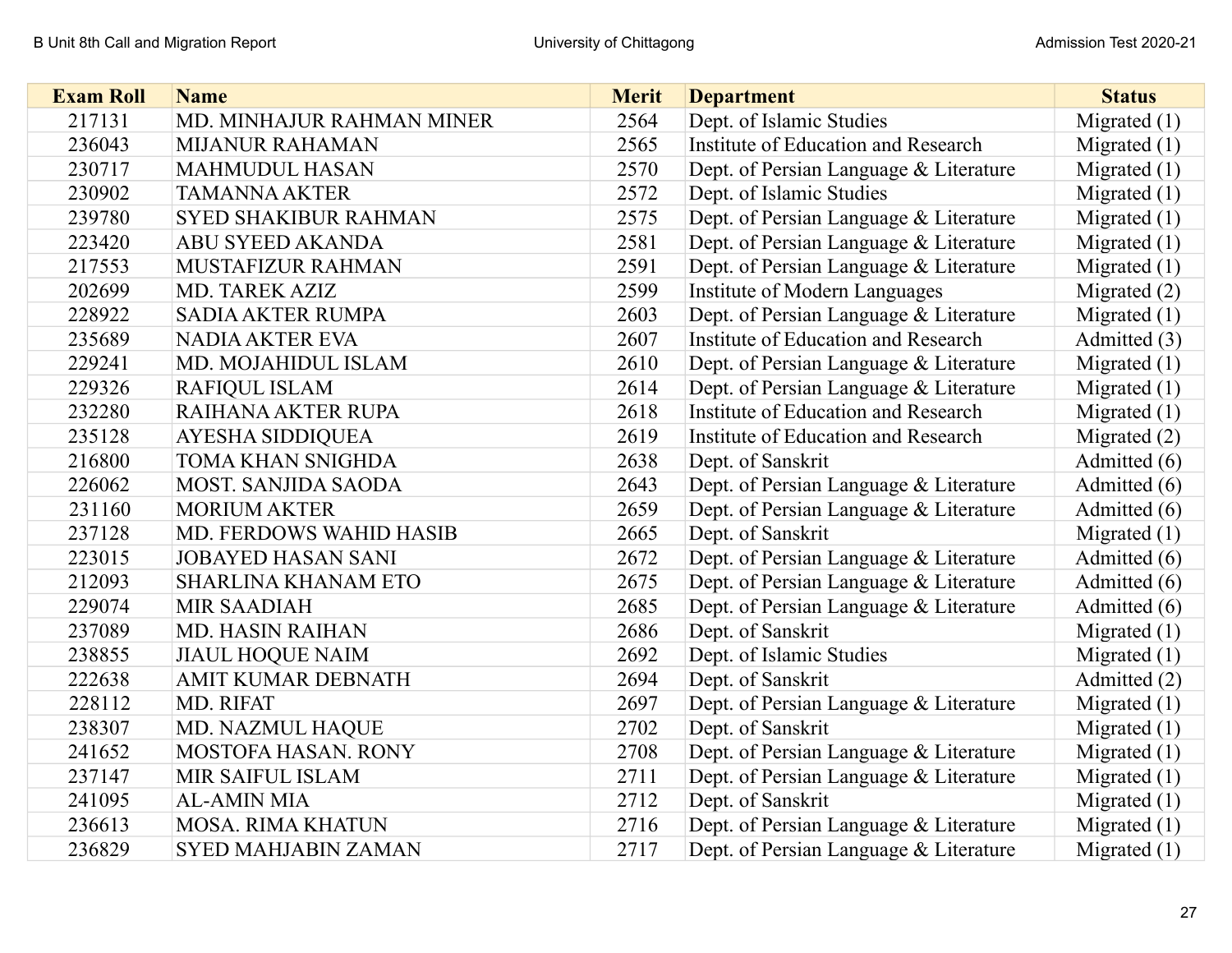| <b>Exam Roll</b> | <b>Name</b>                       | <b>Merit</b> | <b>Department</b>                      | <b>Status</b>  |
|------------------|-----------------------------------|--------------|----------------------------------------|----------------|
| 202636           | <b>SHAMSUL AREFIN</b>             | 2718         | Dept. of Persian Language & Literature | Migrated $(1)$ |
| 228122           | <b>MD. ABU TALEB</b>              | 2725         | Dept. of Pali                          | Admitted (6)   |
| 232710           | MD. KHURSHED ALAM                 | 2727         | Dept. of Pali                          | Admitted (6)   |
| 223544           | <b>JAMIL HASAN SHAWON</b>         | 2733         | Dept. of Persian Language & Literature | Migrated $(1)$ |
| 215670           | <b>MD. RABBI ISLAM</b>            | 2736         | Dept. of Islamic Studies               | Migrated $(1)$ |
| 228153           | <b>MD. AZIZUR RAHMAN</b>          | 2738         | Dept. of Islamic Studies               | Migrated $(1)$ |
| 238455           | <b>SHAHARIYA EMON</b>             | 2741         | Dept. of Persian Language & Literature | Migrated $(1)$ |
| 233560           | <b>MD. ATIKUR RAHMAN</b>          | 2742         | Dept. of Pali                          | Admitted (6)   |
| 234865           | <b>NUR JAHAN</b>                  | 2743         | Dept. of Islamic Studies               | Migrated $(1)$ |
| 219010           | <b>ISMAT ARA</b>                  | 2745         | Dept. of Persian Language & Literature | Migrated $(1)$ |
| 220618           | <b>MD. MAHBUBUR RAHMAN</b>        | 2753         | Dept. of Persian Language & Literature | Migrated $(1)$ |
| 241036           | UMMA HABIBA RASNA                 | 2754         | Dept. of Persian Language & Literature | Migrated $(1)$ |
| 234539           | <b>SAMIA TAFANNUM</b>             | 2755         | Dept. of Persian Language & Literature | Admitted (7)   |
| 232590           | <b>MD. BELAL HOSSAIN</b>          | 2757         | Dept. of Persian Language & Literature | Admitted (7)   |
| 237675           | <b>BIPLOB SARKAR</b>              | 2761         | Dept. of Sanskrit                      | Admitted (2)   |
| 236108           | <b>MOST. MUNNY KHATUN</b>         | 2772         | Dept. of Persian Language & Literature | Admitted (7)   |
| 220348           | <b>SIRAZUM MONIRA</b>             | 2774         | Dept. of Islamic Studies               | Admitted (2)   |
| 239339           | <b>MD. ABUL KHAYER</b>            | 2784         | Dept. of Islamic Studies               | Admitted (2)   |
| 226338           | MD. NAZMUL HASAN                  | 2786         | Dept. of Pali                          | Admitted (7)   |
| 216501           | <b>TASNUVA TASNEEM</b>            | 2790         | Dept. of Pali                          | Admitted (7)   |
| 219868           | <b>ABU HANIFA</b>                 | 2801         | Dept. of Pali                          | Admitted (7)   |
| 217499           | KAZI MOHAMMAD SIRAJUM MUNIR ESHRA | 2803         | Dept. of Islamic Studies               | Admitted (2)   |
| 205940           | <b>MANIK CHANDRO SHILL</b>        | 2805         | Dept. of Sanskrit                      | Admitted (2)   |
| 234605           | <b>BITU DAS</b>                   | 2809         | Dept. of Sanskrit                      | Admitted (2)   |
| 223949           | <b>MUTASIM BILLAH SAD</b>         | 2814         | Dept. of Islamic Studies               | Admitted (2)   |
| 218569           | <b>DIDER AHMMED SOJIB</b>         | 2815         | Dept. of Pali                          | Admitted (7)   |
| 226397           | MOHAMMAD RIYAD HASAN              | 2817         | Dept. of Islamic Studies               | Admitted (2)   |
| 241244           | <b>SABNOOR AKTHER</b>             | 2831         | Dept. of Pali                          | Admitted (7)   |
| 225881           | MD. TAISIRUL ISLAM                | 2842         | Dept. of Islamic Studies               | Admitted (2)   |
| 213359           | <b>EIAMIN HASAN</b>               | 2856         | Dept. of Pali                          | Admitted (7)   |
| 237127           | <b>RIMO DEY</b>                   | 2857         | Dept. of Sanskrit                      | Admitted (2)   |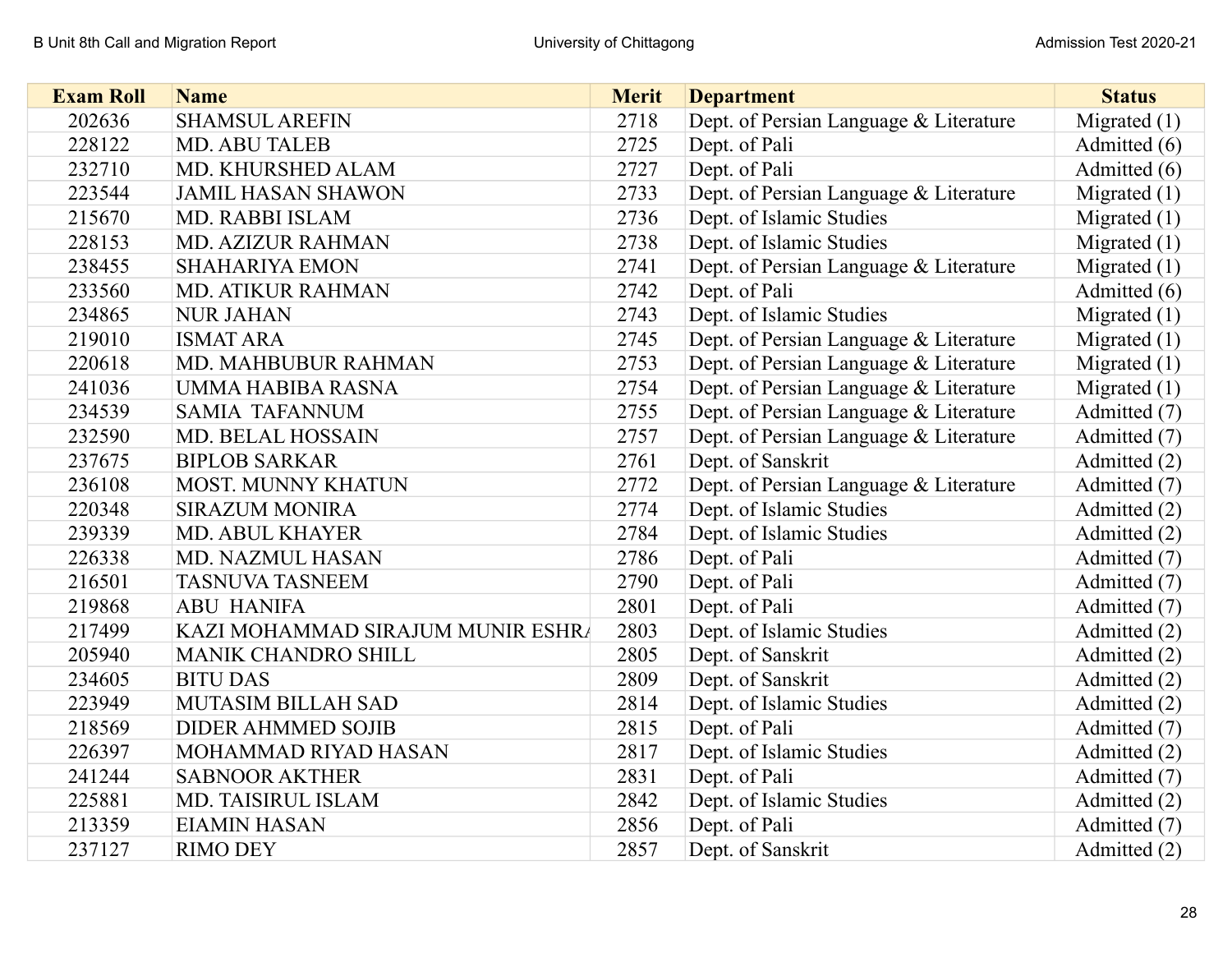| <b>Exam Roll</b> | <b>Name</b>                    | <b>Merit</b> | <b>Department</b>                      | <b>Status</b>  |
|------------------|--------------------------------|--------------|----------------------------------------|----------------|
| 233132           | MD. ABU AL ANSARI              | 2860         | Dept. of Pali                          | Admitted (7)   |
| 218523           | <b>RANJAN KUMER</b>            | 2863         | Dept. of Sanskrit                      | Admitted (2)   |
| 212856           | MOKHLESUR RAHAMAN              | 2864         | Dept. of Pali                          | Admitted (7)   |
| 210888           | MD. RAHMAT ULLAH               | 2865         | Dept. of Persian Language & Literature | Called $(8)$   |
| 237746           | <b>MD SOUROV HASAN</b>         | 2868         | Dept. of Persian Language & Literature | Called $(8)$   |
| 206878           | <b>MEHEDI HASAN</b>            | 2869         | Dept. of Persian Language & Literature | Called $(8)$   |
| 218458           | <b>ZIDNI BEGUM</b>             | 2871         | Dept. of Pali                          | Called $(8)$   |
| 236435           | <b>RASHIDUL ISLAM</b>          | 2874         | Dept. of Pali                          | Called $(8)$   |
| 216895           | <b>RUMI RANI DAS</b>           | 2875         | Institute of Education and Research    | Migrated $(1)$ |
| 225704           | MD. EMON ALI                   | 2876         | Dept. of Islamic Studies               | Admitted (2)   |
| 226546           | MD. ASHRAFUL ISLAM             | 2877         | Dept. of Persian Language & Literature | Called $(8)$   |
| 212195           | MUKRIMA JANNAT SHEFA           | 2878         | Dept. of Persian Language & Literature | Called $(8)$   |
| 242035           | MD. MOSTAFIJUR RAHMAN          | 2880         | Dept. of Persian Language & Literature | Called $(8)$   |
| 220698           | <b>MD. ALAMIN BADHAN</b>       | 2881         | Dept. of Persian Language & Literature | Called $(8)$   |
| 240108           | <b>MAHER NIGER SULTANA</b>     | 2888         | Dept. of Pali                          | Called $(8)$   |
| 237424           | <b>MOST. SHIFA KHATUN</b>      | 2891         | Dept. of Persian Language & Literature | Called $(8)$   |
| 235087           | MD. SAMIUL ALIM SIHAB          | 2893         | Dept. of Persian Language & Literature | Called $(8)$   |
| 218747           | <b>ABU HURAIRA</b>             | 2894         | Dept. of Islamic Studies               | Admitted (2)   |
| 240798           | <b>AMENA AKTER</b>             | 2900         | Dept. of Persian Language & Literature | Called $(8)$   |
| 231764           | <b>MD. MONIR HOSSAIN</b>       | 2901         | Dept. of Persian Language & Literature | Called $(8)$   |
| 239621           | <b>MST. ZEMI AKTHER</b>        | 2904         | Dept. of Persian Language & Literature | Called $(8)$   |
| 236097           | <b>SHEIKH SADEKA BINTE ROB</b> | 2907         | Dept. of Pali                          | Called $(8)$   |
| 230300           | <b>SAPON MIA</b>               | 2908         | Dept. of Persian Language & Literature | Called $(8)$   |
| 229923           | <b>MAHMUD HASAN</b>            | 2910         | Dept. of Pali                          | Called $(8)$   |
| 227694           | <b>MD OMAR FARUK</b>           | 2916         | Dept. of Persian Language & Literature | Called $(8)$   |
| 241258           | <b>SABRINA AKTHER</b>          | 2917         | Dept. of Pali                          | Called $(8)$   |
| 220588           | MD. KOBIR ALI                  | 2920         | Dept. of Islamic Studies               | Admitted (2)   |
| 206553           | <b>SAIKAT BARUA</b>            | 2924         | Dept. of Pali                          | Admitted (1)   |
| 225612           | <b>AYESHA AKTER</b>            | 2927         | Dept. of Pali                          | Called $(8)$   |
| 212939           | <b>ABD AFU</b>                 | 2929         | Dept. of Pali                          | Called $(8)$   |
| 220404           | <b>ISRAT JAHAN APURBA</b>      | 2933         | Dept. of Pali                          | Called $(8)$   |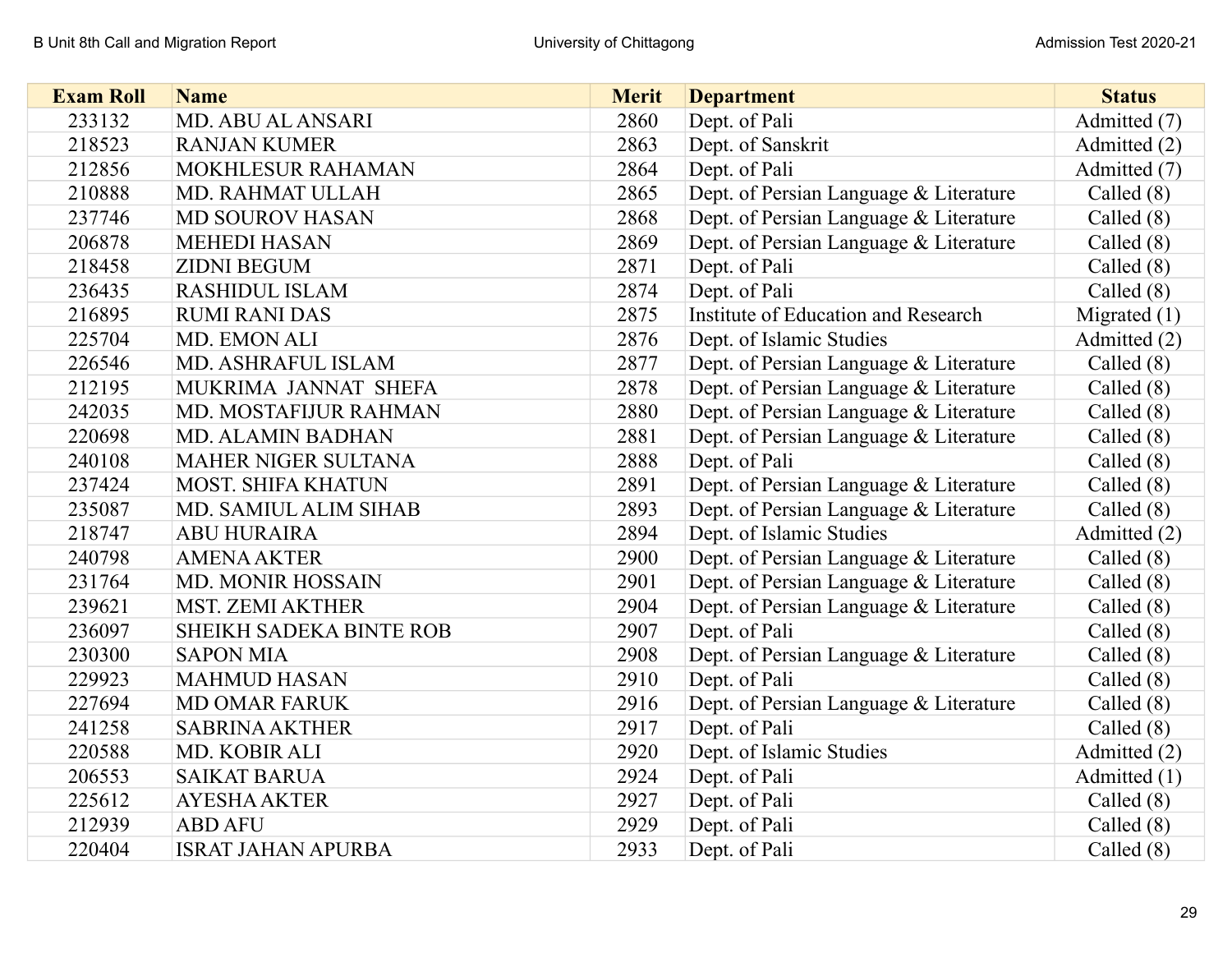| <b>Exam Roll</b> | <b>Name</b>                   | <b>Merit</b> | <b>Department</b>                   | <b>Status</b> |
|------------------|-------------------------------|--------------|-------------------------------------|---------------|
| 221409           | MD. MAZHARUL ISLAM            | 2935         | Dept. of Pali                       | Called $(8)$  |
| 223415           | <b>SHORIF HOSEN</b>           | 2936         | Dept. of Pali                       | Called $(8)$  |
| 220747           | <b>MD. SHORIF MIA</b>         | 2937         | Dept. of Pali                       | Called $(8)$  |
| 229364           | <b>MD. SHAMIUR RAHMAN</b>     | 2940         | Dept. of Pali                       | Called $(8)$  |
| 240134           | <b>MAIMONA ISLAM NAZIA</b>    | 2944         | Dept. of Pali                       | Called $(8)$  |
| 238946           | <b>ABIR AHMED</b>             | 2945         | Dept. of Arabic                     | Admitted (2)  |
| 220888           | <b>NAHID ISLAM DULON</b>      | 2949         | Dept. of Pali                       | Called $(8)$  |
| 218079           | <b>ABDULLAH AL NOMAN</b>      | 2952         | Dept. of Islamic Studies            | Admitted (2)  |
| 230786           | MD. SHAH JALAL SHARIF         | 2956         | Dept. of Pali                       | Called $(8)$  |
| 215910           | <b>TASFIQUR RAHMAN SIKDER</b> | 2957         | Dept. of Pali                       | Called $(8)$  |
| 229905           | <b>MD SHAWON HOSSEN</b>       | 2959         | Dept. of Pali                       | Called $(8)$  |
| 231121           | PRANOY BAL                    | 2960         | Institute of Education and Research | Admitted (3)  |
| 237696           | MD. SHAMSUZZOHA               | 2961         | Dept. of Pali                       | Called $(8)$  |
| 223767           | NESHAT ZAHAN URMY             | 2963         | Dept. of Pali                       | Called $(8)$  |
| 201088           | <b>FATIHA KABIR</b>           | 2964         | Dept. of Pali                       | Called $(8)$  |
| 227263           | <b>JOYONTO BARMAN</b>         | 2966         | Dept. of Sanskrit                   | Admitted (3)  |
| 237827           | <b>SAMARA KHANOM</b>          | 2969         | Dept. of Pali                       | Called $(8)$  |
| 217934           | MORSHEDA KHANAM               | 2971         | Dept. of Islamic Studies            | Admitted (2)  |
| 224592           | <b>MD. HASIB</b>              | 2972         | Dept. of Pali                       | Called $(8)$  |
| 204700           | <b>ASHA AKTER</b>             | 2973         | Dept. of Pali                       | Called $(8)$  |
| 237592           | <b>FATEMA AKTER</b>           | 2974         | Dept. of Pali                       | Called $(8)$  |
| 219548           | <b>MD. NAHID HASAN</b>        | 2975         | Dept. of Pali                       | Called $(8)$  |
| 221975           | MUBASSARA MUNTASIR            | 2981         | Institute of Education and Research | Admitted (3)  |
| 217277           | <b>NAZMUL ISLAM</b>           | 2983         | Dept. of Islamic Studies            | Admitted (2)  |
| 206383           | REDOUN ISLAM ROKY             | 2987         | Dept. of Pali                       | Called $(8)$  |
| 212246           | MD. MILON HOSSAIN SARKAR      | 2988         | Dept. of Pali                       | Called $(8)$  |
| 230314           | <b>MD. SAKIB HASAN</b>        | 2990         | Dept. of Pali                       | Called $(8)$  |
| 229000           | <b>MD. MAHFUZUR RAHMAN</b>    | 2991         | Dept. of Pali                       | Called $(8)$  |
| 234326           | <b>MINHAJ AKTER</b>           | 2995         | Dept. of Pali                       | Called $(8)$  |
| 234858           | <b>MD. SAIF UDDIN</b>         | 2997         | Dept. of Islamic Studies            | Admitted (2)  |
| 240188           | <b>URME BARUA</b>             | 3000         | Dept. of Pali                       | Admitted (1)  |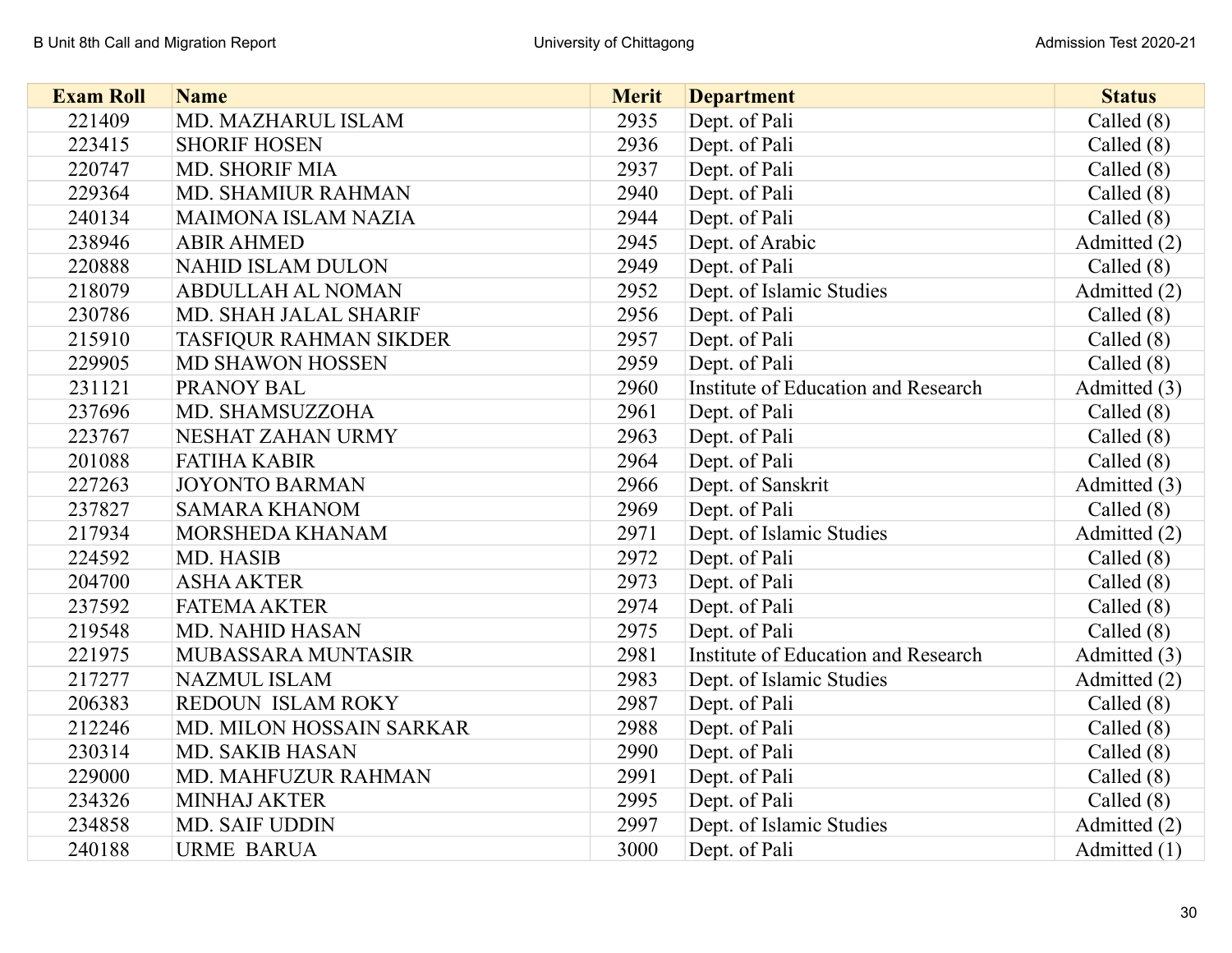| <b>Exam Roll</b> | <b>Name</b>                   | <b>Merit</b> | <b>Department</b>                   | <b>Status</b>  |
|------------------|-------------------------------|--------------|-------------------------------------|----------------|
| 232745           | FATEMA TUJJOHORA              | 3001         | Dept. of Pali                       | Called $(8)$   |
| 220453           | <b>MD.SOUIB HASAN</b>         | 3005         | Dept. of Pali                       | Called $(8)$   |
| 236055           | <b>ABDUL AHAD RAJU</b>        | 3007         | Dept. of Pali                       | Called $(8)$   |
| 236771           | MD. MUSHFIQUR ISLAM SEFAT     | 3013         | Dept. of Pali                       | Called $(8)$   |
| 207455           | <b>SHAHANAJ RITU</b>          | 3017         | Dept. of Pali                       | Called $(8)$   |
| 206331           | MD. AL AMIN HAQUE ROHAN       | 3018         | Dept. of Pali                       | Called $(8)$   |
| 226693           | <b>ARPITA RANI PAUL</b>       | 3022         | Dept. of Sanskrit                   | Admitted (3)   |
| 218148           | <b>TASLIMA OBID SONIA</b>     | 3023         | Dept. of Pali                       | Called $(8)$   |
| 234860           | <b>RAJOYN AHMED RUDDRO</b>    | 3024         | Dept. of Pali                       | Called $(8)$   |
| 226991           | NAJMUL HAQUE NAYEEM           | 3027         | Dept. of Pali                       | Called $(8)$   |
| 232396           | A. H. M. MOBASSHER ALI        | 3032         | Dept. of Pali                       | Called $(8)$   |
| 240219           | SOHRAH TASNIA KHAN            | 3034         | Dept. of Pali                       | Called $(8)$   |
| 239105           | MST. MOHARANI AKHTER          | 3036         | Dept. of Pali                       | Called $(8)$   |
| 221115           | <b>MD. RAKIB HOSSAIN</b>      | 3037         | Dept. of Pali                       | Called $(8)$   |
| 215109           | MD. YOUSUF ALI                | 3038         | Dept. of Pali                       | Called $(8)$   |
| 237911           | MD. SHAKHAOAT HOSSAIN ASIF    | 3039         | Dept. of Pali                       | Called $(8)$   |
| 227460           | <b>ASMA AKTER LIPI</b>        | 3043         | Institute of Education and Research | Admitted (4)   |
| 218077           | <b>MD. ANOWER ULLAH</b>       | 3045         | Dept. of Pali                       | Called $(8)$   |
| 223878           | MD. ALI AKRAM                 | 3046         | Dept. of Islamic Studies            | Admitted (2)   |
| 218147           | <b>HASIBUR RAHAMAN</b>        | 3047         | Dept. of Pali                       | Called $(8)$   |
| 205801           | <b>RAKIBUL ISLAM</b>          | 3048         | Dept. of Pali                       | Called $(8)$   |
| 240977           | <b>ANAMUL HAQUE SOHEL</b>     | 3049         | Dept. of Pali                       | Called $(8)$   |
| 219423           | <b>SHANTA RANI SHREEPONNA</b> | 3050         | Dept. of Sanskrit                   | Admitted (3)   |
| 228791           | <b>KAKOLY MOHAJAN</b>         | 3071         | Institute of Education and Research | Migrated $(1)$ |
| 228110           | <b>AKHI RANI ROY</b>          | 3084         | Dept. of Sanskrit                   | Admitted (3)   |
| 242503           | MOHAMMAD ABDUL KYUM           | 3089         | Dept. of Islamic Studies            | Admitted (2)   |
| 225076           | <b>MAHMUDUL HASAN ZOBAYER</b> | 3111         | Dept. of Islamic Studies            | Admitted (2)   |
| 242111           | RIPAN CHANDRA SEN TAPU        | 3115         | Dept. of Sanskrit                   | Admitted (3)   |
| 225763           | <b>RAQIBUL ISLAM</b>          | 3119         | Dept. of Islamic Studies            | Migrated $(1)$ |
| 236685           | <b>MD. JABER HOSSEN</b>       | 3121         | Dept. of Arabic                     | Admitted (2)   |
| 217422           | MOHAMMAD KAWSAR MARWAN        | 3126         | Dept. of Islamic Studies            | Migrated $(1)$ |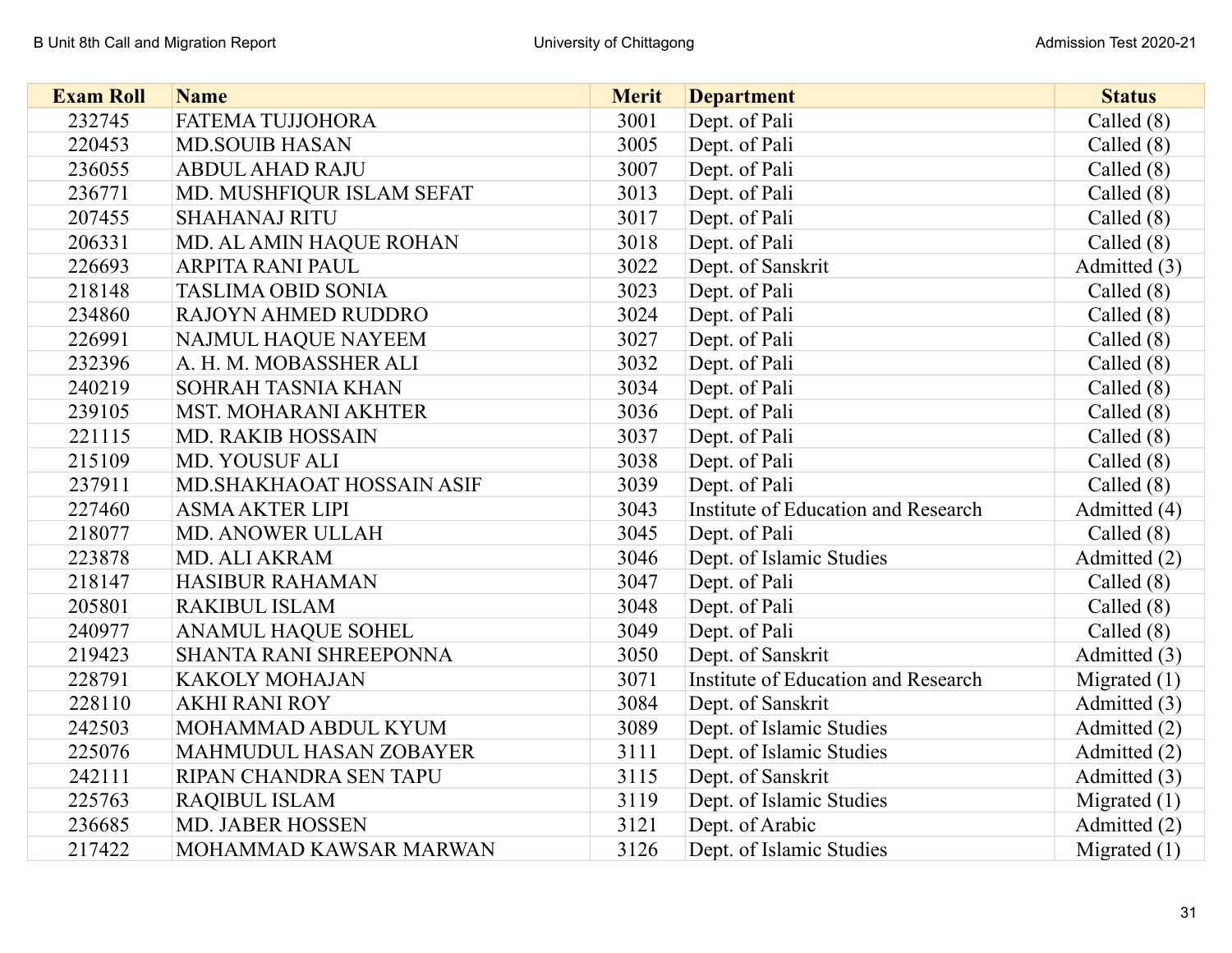| <b>Exam Roll</b> | <b>Name</b>                   | <b>Merit</b> | <b>Department</b>                   | <b>Status</b>  |
|------------------|-------------------------------|--------------|-------------------------------------|----------------|
| 225471           | <b>JAKIA KHATUN</b>           | 3133         | Dept. of Islamic Studies            | Migrated $(1)$ |
| 229207           | <b>MAHFUJA AKTAR</b>          | 3134         | Dept. of Islamic Studies            | Migrated $(1)$ |
| 240252           | <b>SATHI RANI</b>             | 3145         | Dept. of Sanskrit                   | Admitted (3)   |
| 221961           | MD. MOFIZUR RAHMAN            | 3163         | Dept. of Arabic                     | Admitted (2)   |
| 218682           | <b>MD. ABDUL HALIM</b>        | 3164         | Dept. of Islamic Studies            | Migrated $(1)$ |
| 236380           | <b>KANAK ROY</b>              | 3203         | Dept. of Sanskrit                   | Admitted (3)   |
| 201415           | MOHAIMINUL ANWER              | 3226         | Dept. of Islamic Studies            | Migrated $(1)$ |
| 239570           | <b>KANIKA DAS</b>             | 3231         | Dept. of Sanskrit                   | Admitted (3)   |
| 237366           | HIMEL CHANDRA BARMAN          | 3256         | Dept. of Sanskrit                   | Admitted (3)   |
| 239090           | MOHAMMAD SALAH UDDIN          | 3280         | Dept. of Islamic Studies            | Migrated $(1)$ |
| 213098           | <b>ARMAN HOSSAIN</b>          | 3296         | Dept. of Islamic Studies            | Migrated $(1)$ |
| 238942           | <b>MD. ABU SAYED</b>          | 3299         | Dept. of Islamic Studies            | Migrated $(1)$ |
| 216278           | <b>MD. RAKIB HOSSAIN</b>      | 3307         | Dept. of Islamic Studies            | Migrated $(1)$ |
| 223058           | <b>SAYED ABDULLAH</b>         | 3308         | Dept. of Islamic Studies            | Migrated $(1)$ |
| 234803           | MOHAMMAD ULLAH                | 3315         | Dept. of Islamic Studies            | Migrated $(1)$ |
| 240046           | <b>NOOR MOHAMMAD SHARIF</b>   | 3317         | Dept. of Islamic Studies            | Migrated $(1)$ |
| 220949           | <b>MD. ABDUL GAFFAR</b>       | 3319         | Dept. of Islamic Studies            | Migrated $(1)$ |
| 240352           | <b>DIPTE RANI RAY</b>         | 3322         | Dept. of Sanskrit                   | Admitted (3)   |
| 239906           | <b>MD. TANJIM HASAN</b>       | 3326         | Dept. of Islamic Studies            | Migrated $(1)$ |
| 217011           | <b>JANNATUL FERDOUS PROMI</b> | 3327         | Institute of Education and Research | Admitted (4)   |
| 242163           | <b>MD. ABU BAKAR SIDDIK</b>   | 3338         | Dept. of Islamic Studies            | Migrated $(1)$ |
| 230839           | ABDULLAH AL ASHRAFUL ISLAM    | 3345         | Dept. of Islamic Studies            | Migrated $(1)$ |
| 226753           | MOHAMMAD REDUANUL HOQUE       | 3383         | Dept. of Islamic Studies            | Migrated $(1)$ |
| 214339           | <b>MD. SABUJ SARDER</b>       | 3398         | Dept. of Sanskrit                   | Admitted (3)   |
| 219969           | <b>TAHSINA RAHMAN</b>         | 3409         | Institute of Education and Research | Admitted (4)   |
| 222823           | <b>TASFIA SULTANA</b>         | 3454         | Institute of Education and Research | Admitted (4)   |
| 223646           | <b>ISRAT SULTANA RIPA</b>     | 3457         | Dept. of Islamic Studies            | Migrated $(1)$ |
| 221388           | ANKITA BHATTACHARJEE          | 3465         | Dept. of Sanskrit                   | Admitted (3)   |
| 225940           | <b>CASPEYA YEASMIN</b>        | 3495         | Institute of Education and Research | Admitted (4)   |
| 230647           | MD. NURAY ALAM SIDDIK         | 3499         | Dept. of Islamic Studies            | Migrated $(1)$ |
| 235766           | <b>ISMAIL HOSSEN</b>          | 3503         | Dept. of Islamic Studies            | Migrated $(1)$ |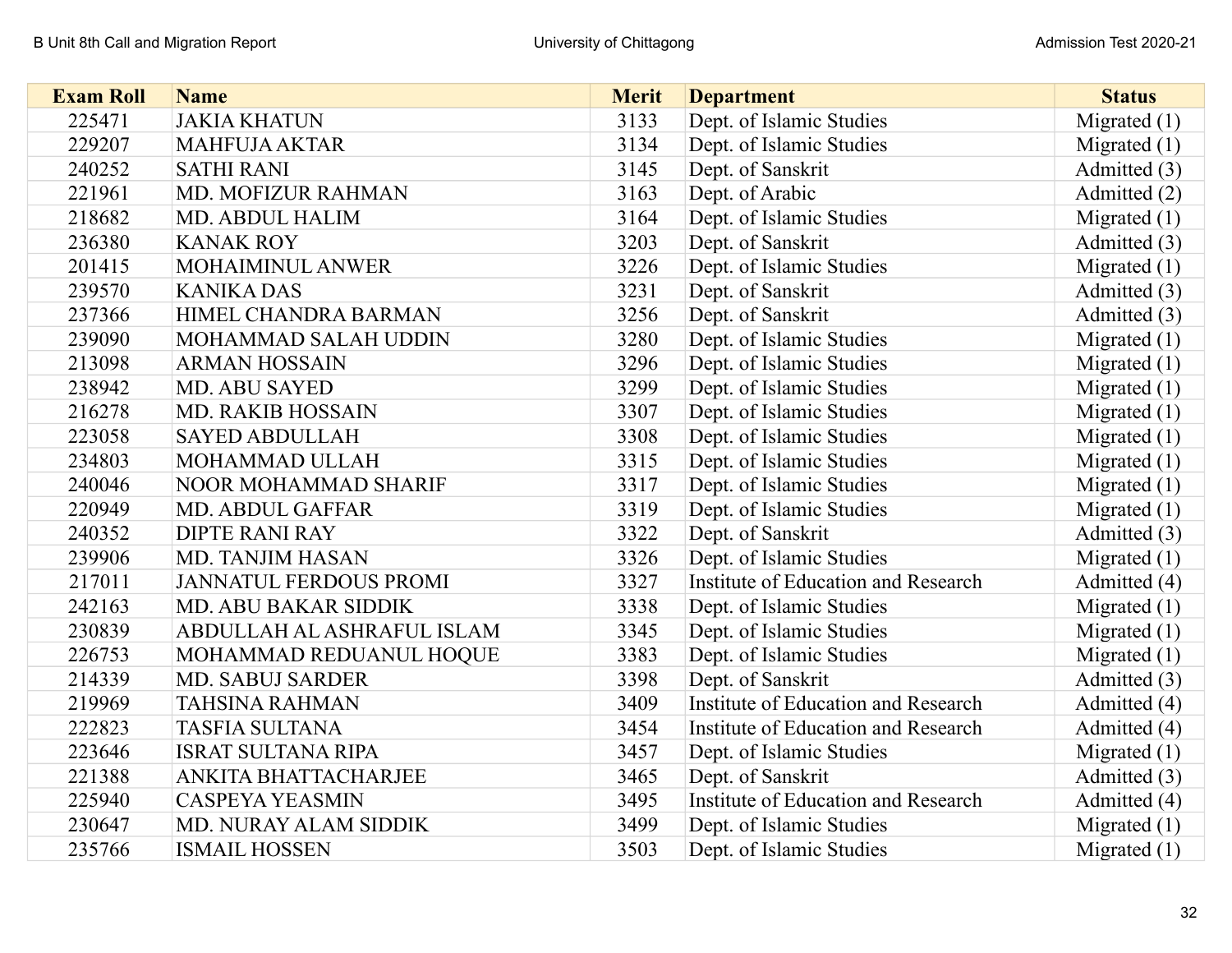| <b>Exam Roll</b> | <b>Name</b>                  | <b>Merit</b> | <b>Department</b>                   | <b>Status</b>  |
|------------------|------------------------------|--------------|-------------------------------------|----------------|
| 236187           | <b>FARUQUE HOSSAIN</b>       | 3505         | Dept. of Islamic Studies            | Migrated $(1)$ |
| 224361           | <b>SUJON ROY</b>             | 3507         | Dept. of Sanskrit                   | Admitted (3)   |
| 228453           | <b>MD. RIYAD UDDIN</b>       | 3524         | Dept. of Islamic Studies            | Migrated $(1)$ |
| 200716           | <b>MD. SAKIB MAHMUD</b>      | 3538         | Dept. of Arabic                     | Admitted (2)   |
| 223323           | <b>ABDUR RAHMAN JIHAN</b>    | 3541         | Institute of Education and Research | Admitted (4)   |
| 237758           | <b>NAZMUL HODA</b>           | 3552         | Dept. of Islamic Studies            | Migrated $(1)$ |
| 226392           | MD. ABDULLAH AL MAMUN        | 3559         | Dept. of Islamic Studies            | Migrated $(1)$ |
| 238796           | NOMAN AN ASIF MONCI          | 3593         | Dept. of Arabic                     | Admitted (2)   |
| 207453           | <b>ALAMGIR KOBIR</b>         | 3609         | Dept. of Islamic Studies            | Migrated $(1)$ |
| 228132           | YEAKUB HOSSAIN               | 3636         | Dept. of Islamic Studies            | Migrated $(1)$ |
| 241928           | <b>API PAUL</b>              | 3672         | Dept. of Sanskrit                   | Admitted (3)   |
| 238366           | MD. ZIHADI HASAN             | 3682         | Dept. of Islamic Studies            | Migrated $(1)$ |
| 216655           | <b>MOHAMMAD KISAR</b>        | 3706         | Dept. of Islamic Studies            | Migrated $(1)$ |
| 228503           | <b>ROBIUL HOSSAIN</b>        | 3716         | Dept. of Islamic Studies            | Migrated $(1)$ |
| 224074           | MOHAMMAD ANISULLAH           | 3718         | Institute of Education and Research | Admitted (5)   |
| 223545           | MIFTAHUL JANNAT RINVE        | 3734         | Institute of Education and Research | Admitted (5)   |
| 231407           | M. SAJIDUL ISLAM             | 3756         | Dept. of Islamic Studies            | Migrated $(1)$ |
| 240917           | <b>MAHMODA AKTER</b>         | 3769         | Dept. of Islamic Studies            | Migrated $(1)$ |
| 225292           | SADHON CHANDRA MONDAL        | 3772         | Dept. of Sanskrit                   | Admitted (4)   |
| 241237           | <b>TASNIMUL JANNAT</b>       | 3777         | Dept. of Islamic Studies            | Migrated $(1)$ |
| 219156           | <b>AHMAD NUR</b>             | 3785         | Dept. of Islamic Studies            | Migrated $(1)$ |
| 226312           | MD. NOMAN IBN SABIT          | 3794         | Dept. of Islamic Studies            | Migrated $(1)$ |
| 223124           | <b>ATIKUR RAHMAN</b>         | 3798         | Dept. of Islamic Studies            | Migrated $(1)$ |
| 240371           | <b>TRESHA GUHA</b>           | 3800         | Dept. of Sanskrit                   | Admitted (4)   |
| 222050           | <b>ABDUL KAYUM</b>           | 3807         | Dept. of Islamic Studies            | Migrated $(1)$ |
| 216643           | <b>HADIUL ISLAM</b>          | 3814         | Dept. of Islamic Studies            | Migrated $(1)$ |
| 218180           | <b>MAHARUN AKTER FALGONY</b> | 3850         | Institute of Education and Research | Admitted (5)   |
| 241991           | RAJKUMAR KAYAL               | 3856         | Dept. of Sanskrit                   | Admitted (4)   |
| 232025           | <b>NOYON CHANDRA GOUP</b>    | 3862         | Dept. of Sanskrit                   | Admitted (4)   |
| 241622           | MST. JANNATUL FERDOUSI JEMI  | 3868         | Institute of Education and Research | Admitted (5)   |
| 237358           | <b>SYEDA MIFTAHUL JANNAT</b> | 3879         | Institute of Education and Research | Admitted (5)   |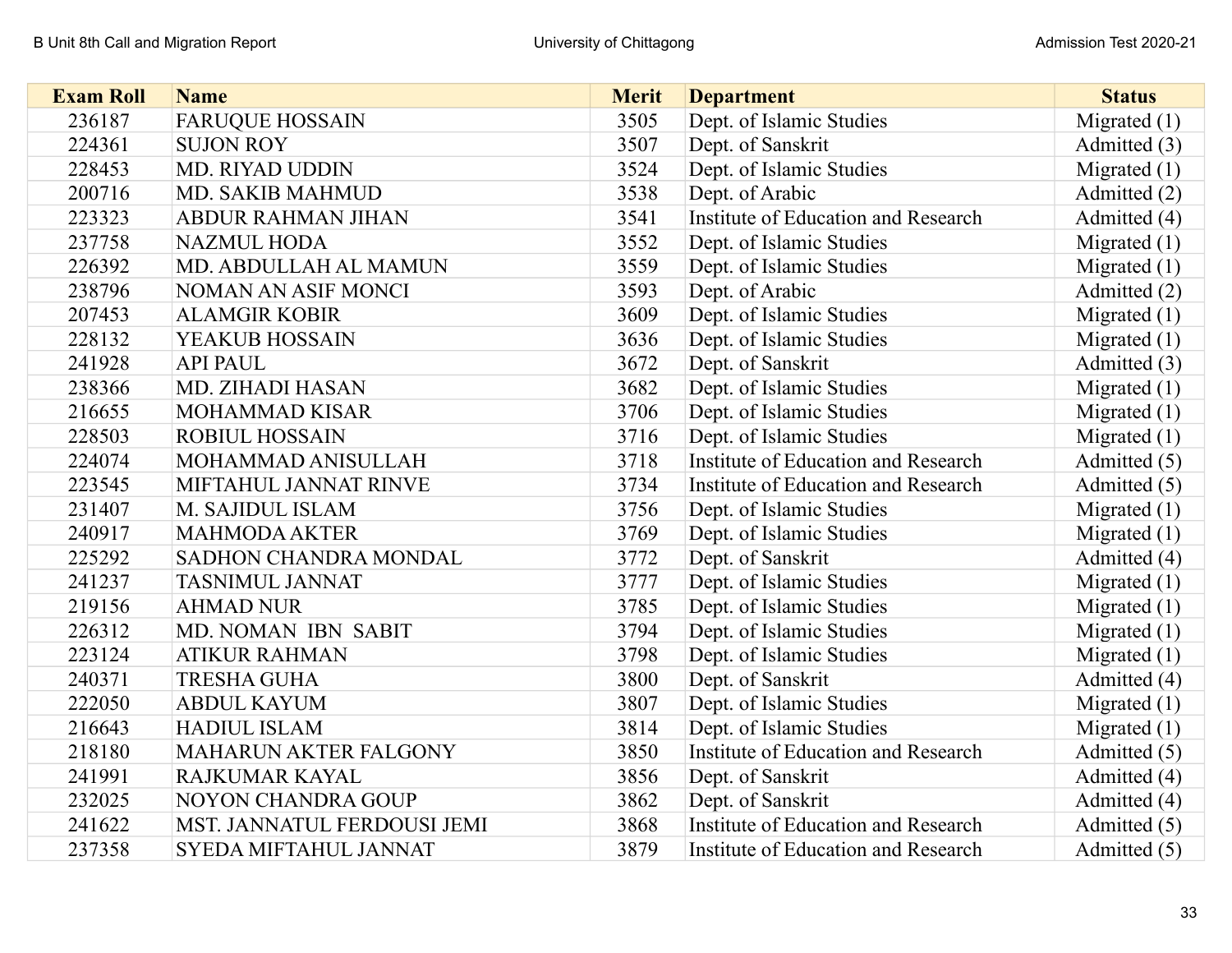| <b>Exam Roll</b> | <b>Name</b>                  | <b>Merit</b> | <b>Department</b>                   | <b>Status</b>  |
|------------------|------------------------------|--------------|-------------------------------------|----------------|
| 209580           | ABDUR RAHIM AL MAMUN         | 3892         | Dept. of Arabic                     | Admitted (2)   |
| 230692           | MOHAMMAD NASIR UDDIN         | 3902         | Dept. of Islamic Studies            | Migrated $(1)$ |
| 239714           | <b>BADHON CHANDRA SARKER</b> | 3937         | Dept. of Sanskrit                   | Admitted (4)   |
| 233918           | SOUMITRA KUMER NAG           | 3938         | Dept. of Sanskrit                   | Admitted (4)   |
| 216859           | <b>MILY DEY</b>              | 3940         | Institute of Education and Research | Migrated $(1)$ |
| 239940           | <b>SURANJIT ADHIKARI</b>     | 3945         | Dept. of Sanskrit                   | Admitted (4)   |
| 219269           | <b>SWAPNA AKTHER</b>         | 3949         | Institute of Education and Research | Admitted (6)   |
| 225882           | <b>SHAHADAT ULLAH</b>        | 3952         | Dept. of Islamic Studies            | Migrated $(1)$ |
| 242342           | <b>MD. NAJMUT TARIF</b>      | 3954         | Dept. of Arabic                     | Admitted (2)   |
| 217963           | <b>HABIBUR RAHMAN</b>        | 3955         | Dept. of Islamic Studies            | Migrated $(1)$ |
| 235909           | <b>ROBIUL ISLAM</b>          | 3964         | Dept. of Islamic Studies            | Migrated $(1)$ |
| 217139           | <b>MD. RAKIB HOSEN</b>       | 3971         | Dept. of Islamic Studies            | Migrated (1)   |
| 240086           | <b>FAHAMIDA HASAN EMA</b>    | 3976         | Dept. of Islamic Studies            | Migrated $(1)$ |
| 238774           | <b>SABRINA SHARMIN</b>       | 3977         | Institute of Education and Research | Admitted (6)   |
| 202810           | <b>FAZLA ALAM MAHI</b>       | 3986         | Institute of Education and Research | Admitted (6)   |
| 220384           | <b>MD. ARIFUL ISLAM</b>      | 3993         | Dept. of Arabic                     | Admitted (2)   |
| 235617           | <b>MD. NAYEM HASSAN</b>      | 4011         | Dept. of Islamic Studies            | Migrated $(1)$ |
| 224465           | <b>MD. ABDUL WAHID</b>       | 4019         | Dept. of Islamic Studies            | Migrated $(1)$ |
| 208421           | <b>MAHMUDUL HASAN</b>        | 4023         | Dept. of Islamic Studies            | Migrated $(1)$ |
| 241140           | <b>JAKARIA</b>               | 4029         | Dept. of Islamic Studies            | Migrated $(1)$ |
| 236788           | <b>JISHU ROY</b>             | 4030         | Dept. of Sanskrit                   | Admitted (5)   |
| 204623           | <b>MATIUR MAHMUD FARHAD</b>  | 4031         | Dept. of Islamic Studies            | Migrated $(1)$ |
| 216641           | MOHAMMAD MIZANUR RAHMAN      | 4053         | Dept. of Islamic Studies            | Migrated $(1)$ |
| 238315           | MOHAMMAD TAUHIDUL ISLAM      | 4055         | Dept. of Islamic Studies            | Migrated $(1)$ |
| 208722           | <b>RAITA TABASSUM</b>        | 4099         | Institute of Education and Research | Admitted (6)   |
| 220918           | <b>MD. RUHUL AMIN</b>        | 4132         | Dept. of Islamic Studies            | Migrated $(1)$ |
| 213617           | MD. SHAFIQUL ISLAM           | 4150         | Dept. of Islamic Studies            | Migrated $(1)$ |
| 231363           | MD. SUMON                    | 4161         | Dept. of Islamic Studies            | Migrated $(1)$ |
| 240455           | RAHNOMA TABASSUM             | 4171         | Dept. of Arabic                     | Admitted (2)   |
| 221350           | MD. MOSTAFIZUR RAHMAN        | 4177         | Dept. of Islamic Studies            | Migrated $(1)$ |
| 233107           | <b>KHALEDA NASRIN RITA</b>   | 4180         | Institute of Education and Research | Admitted (6)   |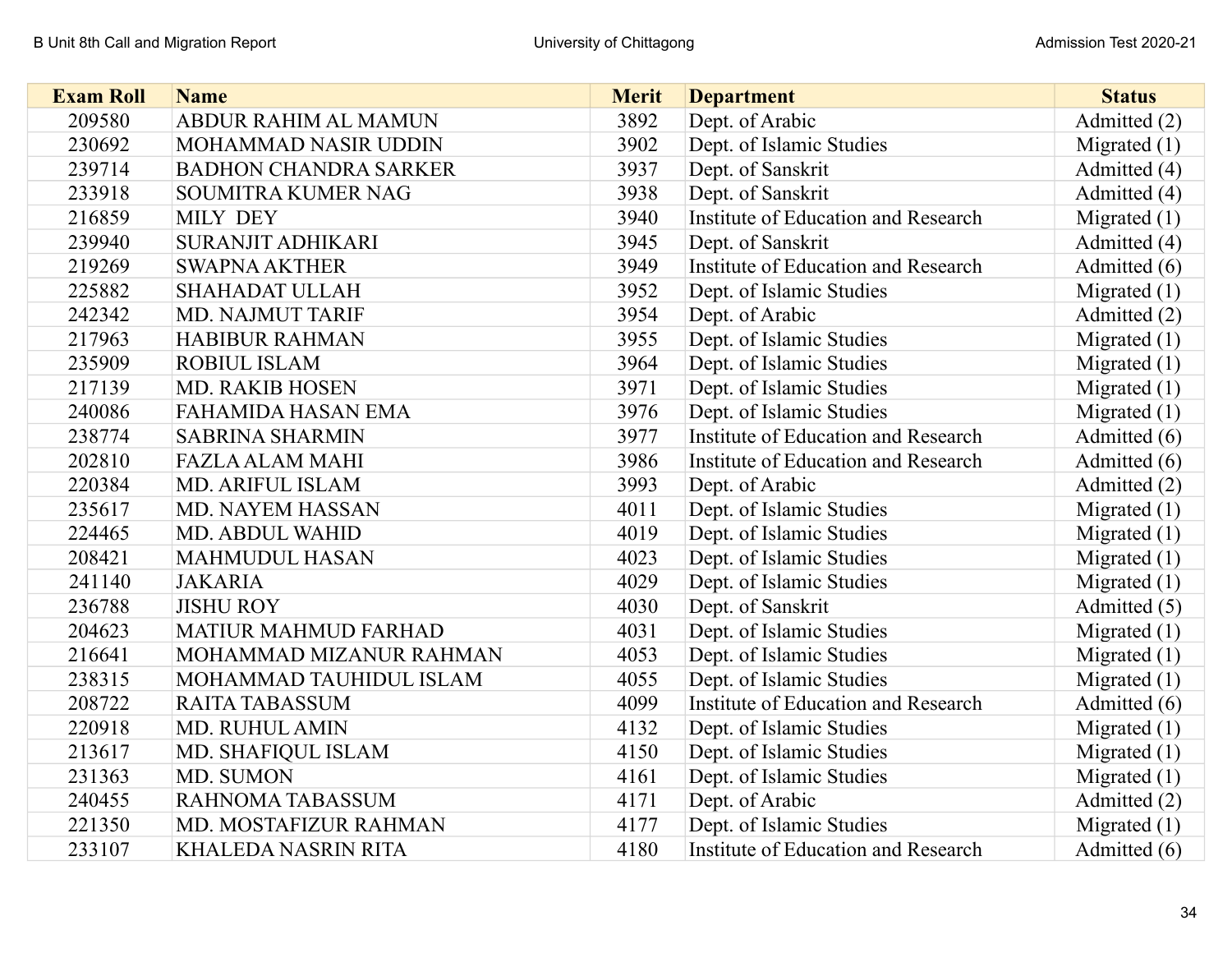| <b>Exam Roll</b> | <b>Name</b>                  | <b>Merit</b> | <b>Department</b>                   | <b>Status</b>  |
|------------------|------------------------------|--------------|-------------------------------------|----------------|
| 218060           | <b>JAMADIUL AOWAL</b>        | 4185         | Dept. of Islamic Studies            | Migrated $(1)$ |
| 221811           | <b>KAMORUN NESA</b>          | 4200         | Dept. of Islamic Studies            | Migrated $(1)$ |
| 225782           | MD. JUBAYAR JAHAN            | 4209         | Dept. of Islamic Studies            | Migrated $(1)$ |
| 215725           | MUHAMMAD TAWHIDUL ISLAM      | 4217         | Dept. of Islamic Studies            | Migrated $(1)$ |
| 222912           | MD. KHALID SAYFULLAH RAIHAN  | 4222         | Dept. of Arabic                     | Admitted (2)   |
| 225381           | <b>MD. NEZAM UDDIN</b>       | 4231         | Dept. of Arabic                     | Admitted (2)   |
| 234763           | <b>MD. MASUD RANA</b>        | 4239         | Dept. of Islamic Studies            | Migrated $(1)$ |
| 225690           | MOHAMMAD TAZWARE MOSTAFA TAZ | 4241         | Institute of Education and Research | Admitted (7)   |
| 238719           | <b>MAHMUDUL HASAN SARWAR</b> | 4242         | Dept. of Arabic                     | Admitted (2)   |
| 215405           | <b>ABONTEE SARKAR TIRTHO</b> | 4248         | Dept. of Sanskrit                   | Admitted (5)   |
| 222175           | <b>KUMARY PINGKY RANI</b>    | 4249         | Dept. of Sanskrit                   | Admitted (5)   |
| 215314           | PRASENJIT CHAKRABORTY        | 4272         | Dept. of Sanskrit                   | Admitted (5)   |
| 234771           | <b>SAGOR</b>                 | 4279         | Dept. of Islamic Studies            | Migrated $(1)$ |
| 235397           | <b>SUNJEDA AFROSS</b>        | 4282         | Dept. of Arabic                     | Admitted (3)   |
| 228075           | PRASANJIT DEB                | 4285         | Dept. of Sanskrit                   | Admitted (5)   |
| 228253           | <b>ANUPURBA SARKAR</b>       | 4287         | Dept. of Sanskrit                   | Admitted (5)   |
| 234438           | <b>MD. ARMAN HOSEN</b>       | 4292         | Dept. of Arabic                     | Admitted (3)   |
| 203158           | <b>JANNATUL JOYNAB</b>       | 4302         | Institute of Education and Research | Admitted (7)   |
| 221766           | <b>TAMANNA SULTANA</b>       | 4309         | Dept. of Arabic                     | Admitted (3)   |
| 229281           | <b>SAIDUR RAHMAN</b>         | 4315         | Dept. of Arabic                     | Admitted (3)   |
| 230199           | MD. NAIM ISLAM               | 4336         | Dept. of Arabic                     | Admitted (3)   |
| 216484           | <b>AFZAL HOSEN</b>           | 4351         | Dept. of Arabic                     | Admitted (3)   |
| 231655           | MD. AHAD                     | 4357         | Dept. of Arabic                     | Admitted (3)   |
| 236411           | POBITRA CHANDRA DAS          | 4359         | Dept. of Sanskrit                   | Admitted (6)   |
| 229914           | <b>MD. MERAJUL ISLAM</b>     | 4371         | Dept. of Arabic                     | Admitted (3)   |
| 220034           | <b>SADIA JAHAN</b>           | 4372         | Dept. of Arabic                     | Admitted (3)   |
| 220302           | <b>AMIT HASAN</b>            | 4378         | Institute of Education and Research | Admitted (7)   |
| 216967           | PRIANKA RUDRO                | 4388         | Dept. of Sanskrit                   | Admitted (6)   |
| 224773           | <b>HABIBUL BASAR SALMAN</b>  | 4392         | Dept. of Arabic                     | Admitted (3)   |
| 226172           | MD. HAFIZUL ISLAM            | 4404         | Dept. of Arabic                     | Admitted (3)   |
| 239835           | NAYON KRISHNO SAHA           | 4412         | Dept. of Sanskrit                   | Admitted (6)   |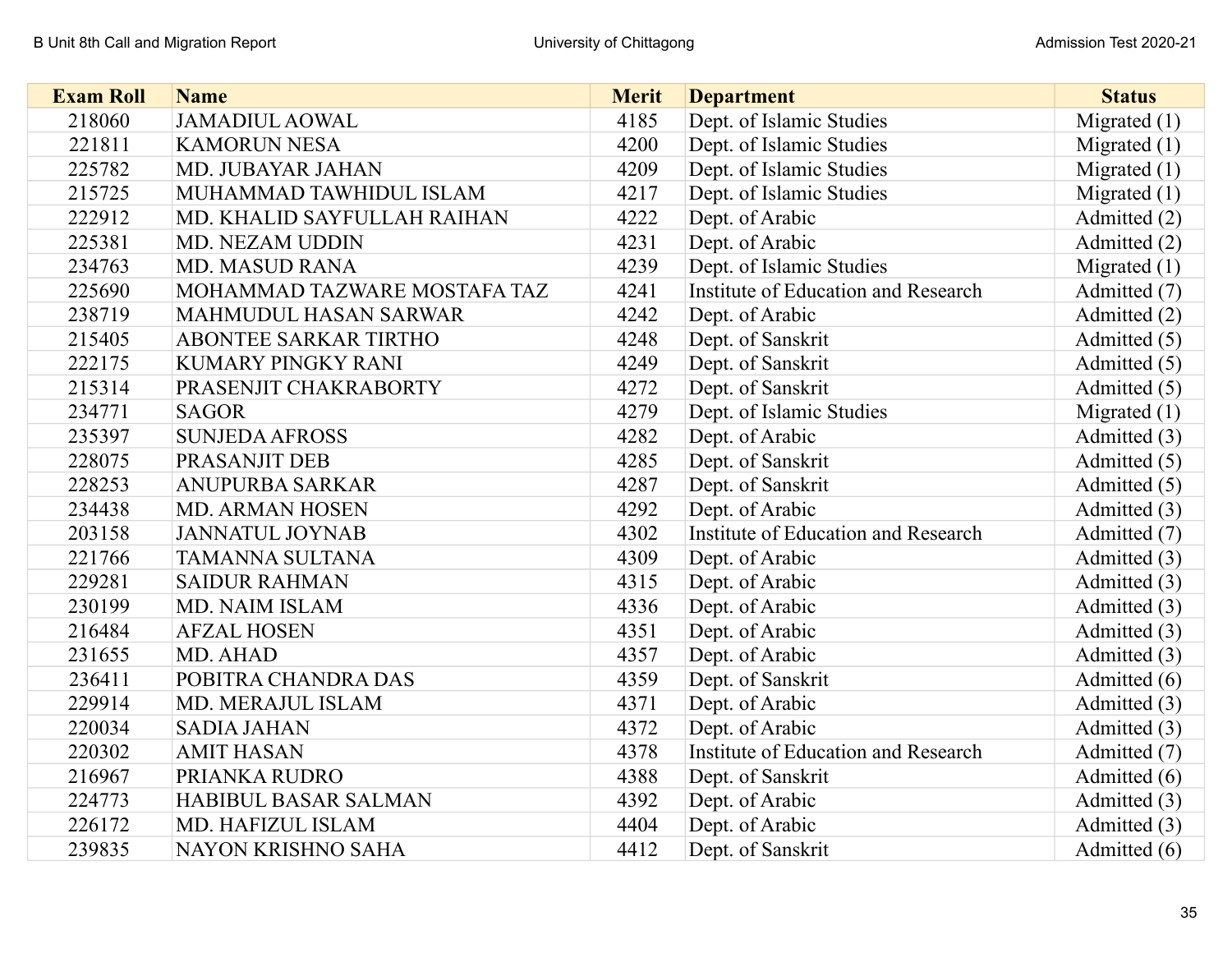| <b>Exam Roll</b> | <b>Name</b>              | <b>Merit</b> | <b>Department</b>                   | <b>Status</b> |
|------------------|--------------------------|--------------|-------------------------------------|---------------|
| 222956           | MYSHARA HOSSAIN          | 4415         | Institute of Education and Research | Called $(8)$  |
| 239418           | <b>TAHMINA HOQUE</b>     | 4423         | Institute of Education and Research | Called $(8)$  |
| 231862           | <b>NABINA RAHMAN</b>     | 4436         | Institute of Education and Research | Called $(8)$  |
| 231230           | <b>MD. LUTFUR RAHMAN</b> | 4449         | Dept. of Arabic                     | Admitted (3)  |
| 217239           | <b>TAJMERI AKHTER</b>    | 4452         | Dept. of Arabic                     | Admitted (3)  |
| 234310           | <b>MD. TOMIZ UDDIN</b>   | 4453         | Institute of Education and Research | Called $(8)$  |
| 233201           | MD. ABDULLAH             | 4464         | Dept. of Arabic                     | Admitted (3)  |
| 240334           | <b>MAHIMA MASUD</b>      | 4465         | Institute of Education and Research | Called $(8)$  |
| 239470           | AKASH CHANDRA SARKER     | 4494         | Dept. of Sanskrit                   | Admitted (6)  |
| 227504           | <b>HEMON BHUIYAN</b>     | 4500         | Institute of Education and Research | Called $(8)$  |
| 220300           | <b>NILOY ROY</b>         | 4506         | Dept. of Sanskrit                   | Admitted (6)  |
| 219169           | <b>BITHI BARUA</b>       | 4511         | Dept. of Pali                       | Admitted (1)  |
| 235340           | <b>HRIDE SARKER</b>      | 4517         | Dept. of Sanskrit                   | Admitted (6)  |
| 201992           | <b>NASIR UDDIN</b>       | 4523         | Dept. of Arabic                     | Admitted (3)  |
| 226218           | <b>FALGOON BANIK</b>     | 4539         | Dept. of Sanskrit                   | Admitted (6)  |
| 222414           | <b>BORSHA RANI KUNDU</b> | 4560         | Dept. of Sanskrit                   | Admitted (6)  |
| 227491           | <b>CHANCAL RAO</b>       | 4578         | Dept. of Sanskrit                   | Admitted (7)  |
| 205792           | MD. EKRAMUL HOQUE        | 4586         | Dept. of Arabic                     | Admitted (3)  |
| 219242           | <b>AZIZUL HAQUE</b>      | 4587         | Dept. of Arabic                     | Admitted (3)  |
| 241948           | <b>NISHA DAS</b>         | 4590         | Dept. of Sanskrit                   | Admitted (7)  |
| 230474           | <b>SHAHEDUL ISLAM</b>    | 4599         | Dept. of Arabic                     | Admitted (3)  |
| 238511           | <b>UTSHO GHOSH</b>       | 4608         | Dept. of Sanskrit                   | Admitted (7)  |
| 213204           | <b>KAFAYET ULLAH</b>     | 4640         | Dept. of Arabic                     | Admitted (3)  |
| 215837           | MOHAMMAD MOSTAFA         | 4660         | Dept. of Arabic                     | Admitted (3)  |
| 215236           | <b>JANNATUN NAIMA</b>    | 4666         | Dept. of Arabic                     | Admitted (3)  |
| 220356           | SAH MD. BAREK ULLAH      | 4671         | Dept. of Arabic                     | Admitted (3)  |
| 202655           | MOHAMMED SHAKER HOSSEN   | 4672         | Dept. of Arabic                     | Admitted (3)  |
| 231977           | <b>EMAN BOSU</b>         | 4688         | Dept. of Sanskrit                   | Admitted (7)  |
| 216244           | POPY RANI BHOWMIK        | 4695         | Dept. of Sanskrit                   | Admitted (7)  |
| 238158           | PRATTAY BARUA            | 4711         | Dept. of Pali                       | Admitted (1)  |
| 200400           | MOHAMMAD WALEED AIMAN    | 4741         | Dept. of Arabic                     | Admitted (3)  |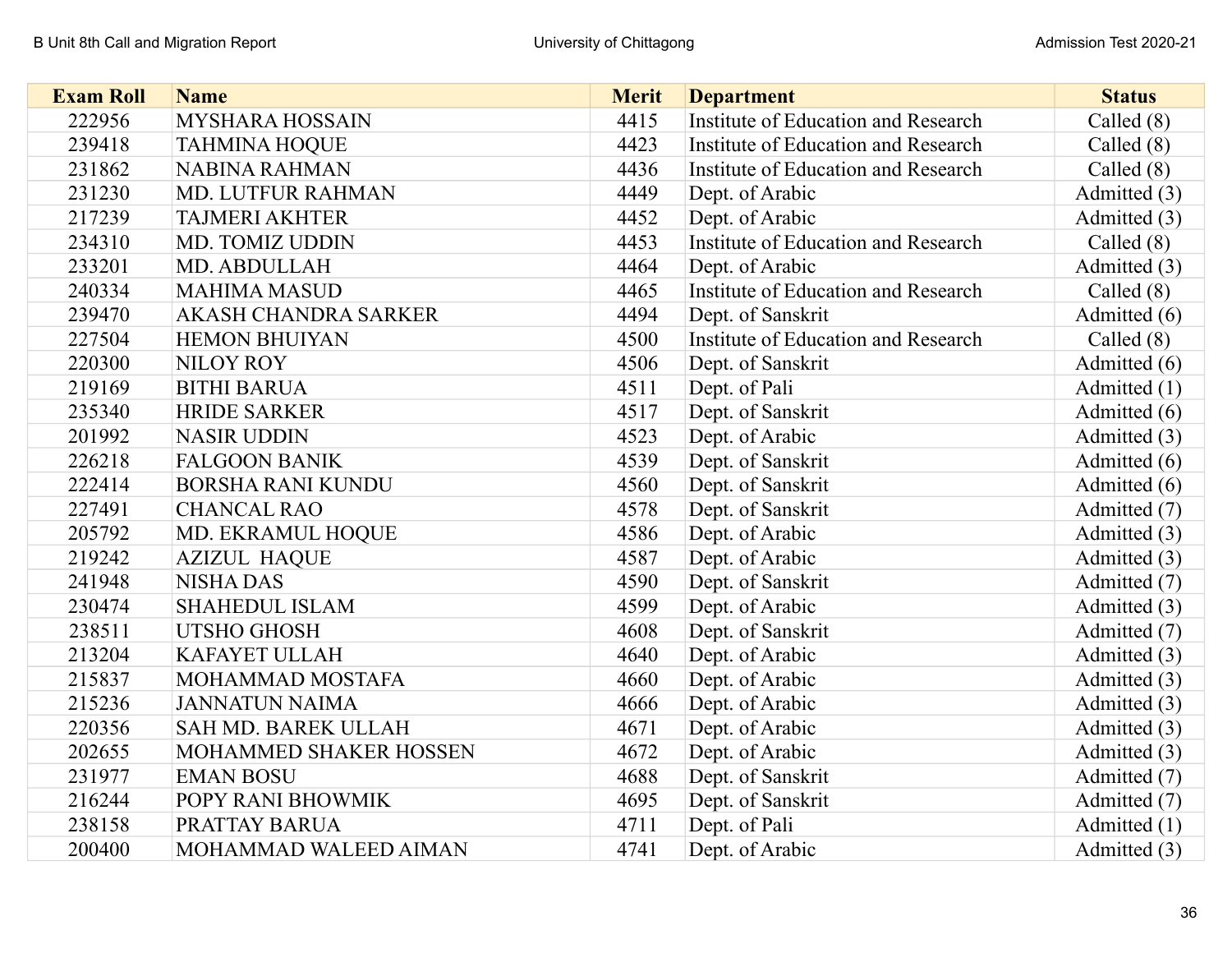| <b>Exam Roll</b> | <b>Name</b>                | <b>Merit</b> | <b>Department</b> | <b>Status</b> |
|------------------|----------------------------|--------------|-------------------|---------------|
| 213681           | MD. JAHID HOSSAIN          | 4745         | Dept. of Arabic   | Admitted (3)  |
| 200860           | MOHAMMAD ABDULLAH AL-MARUF | 4747         | Dept. of Arabic   | Admitted (3)  |
| 231852           | <b>UMME HABIBAH MIM</b>    | 4819         | Dept. of Arabic   | Admitted (3)  |
| 216771           | MOHAMMAD NAYEM UDDIN       | 4825         | Dept. of Arabic   | Admitted (3)  |
| 234943           | <b>MAHMUDUL HASAN</b>      | 4827         | Dept. of Arabic   | Admitted (3)  |
| 223802           | <b>TANOY SARKER</b>        | 4874         | Dept. of Sanskrit | Called $(8)$  |
| 212744           | MOHAMMAD JAWAD AFNAN       | 4878         | Dept. of Arabic   | Admitted (3)  |
| 240649           | <b>HEDAYET BIN RIAD</b>    | 4883         | Dept. of Arabic   | Admitted (3)  |
| 238555           | YASIN PATWARY ROBIN        | 4907         | Dept. of Arabic   | Admitted (3)  |
| 216583           | <b>NOOPUR BOSE</b>         | 4909         | Dept. of Sanskrit | Called $(8)$  |
| 216744           | MUHAMMAD SAIDUL HAQUE      | 4967         | Dept. of Arabic   | Admitted (3)  |
| 236830           | <b>ANTU GHOSH</b>          | 5018         | Dept. of Sanskrit | Called $(8)$  |
| 226236           | MIFTAHUL JANNAT            | 5022         | Dept. of Arabic   | Admitted (3)  |
| 229406           | <b>MONTULSI RAY</b>        | 5027         | Dept. of Sanskrit | Called $(8)$  |
| 213348           | <b>MD. ASRAF UDDIN</b>     | 5036         | Dept. of Arabic   | Admitted (3)  |
| 231251           | MUHAMMAD MUBINUL HOQUE     | 5043         | Dept. of Arabic   | Admitted (3)  |
| 211590           | <b>SOURAV GHOSH</b>        | 5083         | Dept. of Sanskrit | Called $(8)$  |
| 223815           | <b>AL-AMIN</b>             | 5099         | Dept. of Arabic   | Admitted (3)  |
| 202352           | <b>ARPON SARKAR</b>        | 5105         | Dept. of Sanskrit | Called $(8)$  |
| 219778           | <b>AMI PAUL</b>            | 5131         | Dept. of Sanskrit | Called $(8)$  |
| 239831           | <b>AHSAN HABIB</b>         | 5133         | Dept. of Arabic   | Admitted (3)  |
| 218666           | <b>SAJIB SARKER</b>        | 5134         | Dept. of Sanskrit | Called $(8)$  |
| 228248           | <b>ABIR SAHA</b>           | 5137         | Dept. of Sanskrit | Called (8)    |
| 214667           | <b>SOURAV DAV NATH</b>     | 5139         | Dept. of Sanskrit | Called $(8)$  |
| 218321           | MD. ABU NAYEM JIHAD        | 5157         | Dept. of Arabic   | Admitted (3)  |
| 214342           | MD. RAFIQUL ISLAM          | 5207         | Dept. of Arabic   | Admitted (3)  |
| 204609           | <b>NURUN NAHAR BEGUM</b>   | 5213         | Dept. of Arabic   | Admitted (3)  |
| 223847           | <b>SOHANUR RHAMAN</b>      | 5255         | Dept. of Arabic   | Admitted (3)  |
| 220712           | <b>SAIKAT BARUA UTSHA</b>  | 5263         | Dept. of Pali     | Admitted (1)  |
| 229081           | <b>RASED UL ISLAM</b>      | 5269         | Dept. of Arabic   | Admitted (3)  |
| 217232           | ATIK MD. ABU NAYEEM        | 5291         | Dept. of Arabic   | Admitted (3)  |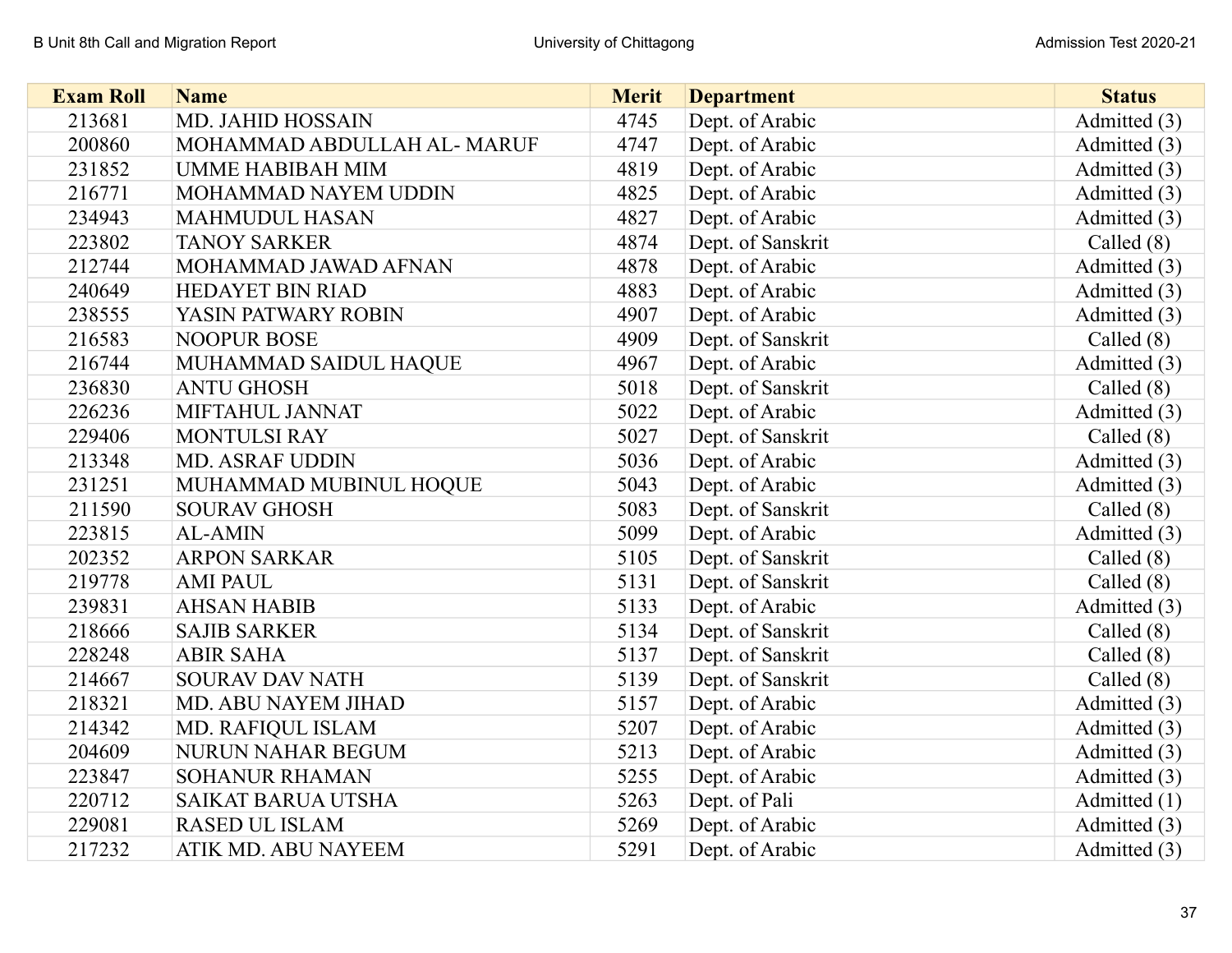| <b>Exam Roll</b> | <b>Name</b>                     | <b>Merit</b> | <b>Department</b> | <b>Status</b> |
|------------------|---------------------------------|--------------|-------------------|---------------|
| 219694           | RIFA TAMANNA KAKOL              | 5294         | Dept. of Arabic   | Admitted (3)  |
| 242278           | MOHAMMAD MONIR UDDIN HASAN KHAN | 5325         | Dept. of Arabic   | Admitted (4)  |
| 227946           | <b>AKLIMA KHATUN</b>            | 5335         | Dept. of Arabic   | Admitted (4)  |
| 230458           | <b>MD. DELOWAR HOSSAIN</b>      | 5343         | Dept. of Arabic   | Admitted (4)  |
| 240104           | S. M. SAIDUL HASAN              | 5392         | Dept. of Arabic   | Admitted (4)  |
| 227153           | NAZMUL HASAN RANA               | 5414         | Dept. of Arabic   | Admitted (4)  |
| 237853           | MUHAMMAD JUNAID AL KAFI         | 5426         | Dept. of Arabic   | Admitted (4)  |
| 225742           | MUSTAFIZUR RAHMAN               | 5452         | Dept. of Arabic   | Admitted (4)  |
| 224766           | MD. SHARIFUL ISLAM              | 5458         | Dept. of Arabic   | Admitted (4)  |
| 237106           | <b>MD. TANVIR HOSSAIN</b>       | 5476         | Dept. of Arabic   | Admitted (4)  |
| 226376           | <b>SAMIN NAHAR</b>              | 5578         | Dept. of Arabic   | Admitted (4)  |
| 237278           | <b>ISRAT JAHAN</b>              | 5588         | Dept. of Arabic   | Admitted (4)  |
| 223115           | MUHAMMAD ABDUL MOIN KHAN        | 5601         | Dept. of Arabic   | Admitted (4)  |
| 237983           | MOHAMMAD ABRARUL HOQUE          | 5613         | Dept. of Arabic   | Admitted (4)  |
| 232822           | <b>SAIMON HASAN</b>             | 5615         | Dept. of Arabic   | Admitted (4)  |
| 222412           | <b>SYEDA MAISATUN NAHAR</b>     | 5617         | Dept. of Arabic   | Admitted (4)  |
| 224118           | <b>MD. SABBIR HOSSAIN</b>       | 5629         | Dept. of Arabic   | Admitted (4)  |
| 220372           | MD. ABU TALHA JUBAIR            | 5633         | Dept. of Arabic   | Admitted (4)  |
| 242102           | <b>AKIB AL HASAN</b>            | 5682         | Dept. of Arabic   | Admitted (4)  |
| 226885           | MUHAMMAD HELAL UDDIN            | 5709         | Dept. of Arabic   | Admitted (4)  |
| 240970           | <b>MD. MARUF BILLAH</b>         | 5715         | Dept. of Arabic   | Admitted (4)  |
| 203996           | <b>SAMANTA BARUA</b>            | 5716         | Dept. of Pali     | Admitted (1)  |
| 238483           | MD. MOSTAFIJUR RAHMAN           | 5717         | Dept. of Arabic   | Admitted (4)  |
| 238889           | <b>TANJIL ISLAM</b>             | 5723         | Dept. of Arabic   | Admitted (4)  |
| 214793           | PRAPA BARUA                     | 5801         | Dept. of Pali     | Admitted (1)  |
| 226297           | <b>CHANDRIMA BARUA</b>          | 5847         | Dept. of Pali     | Admitted (1)  |
| 239017           | MD. HASIBUL HOSSAIN             | 5862         | Dept. of Arabic   | Admitted (5)  |
| 206604           | MD. NAZMUL HAQUE                | 5884         | Dept. of Arabic   | Admitted (5)  |
| 239266           | MOHAMMED ABDULLAH AL KAFI       | 5901         | Dept. of Arabic   | Admitted (5)  |
| 236216           | <b>ABU BAKAR SIDDIK</b>         | 5914         | Dept. of Arabic   | Admitted (5)  |
| 235876           | <b>MUSTOFA KAMAL</b>            | 5943         | Dept. of Arabic   | Admitted (5)  |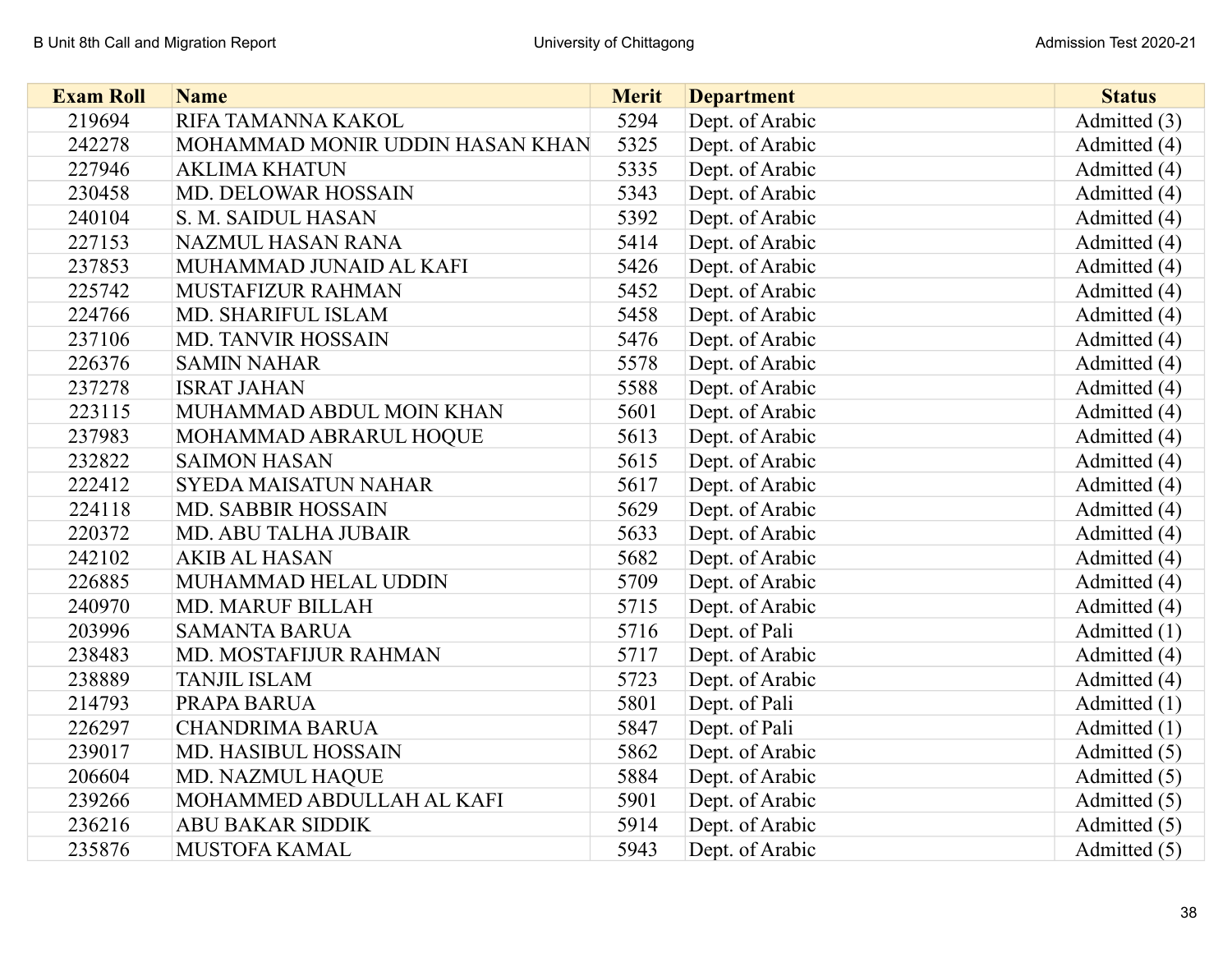| <b>Exam Roll</b> | <b>Name</b>               | <b>Merit</b> | <b>Department</b> | <b>Status</b>  |
|------------------|---------------------------|--------------|-------------------|----------------|
| 221795           | MD. GIES UDDIN            | 5974         | Dept. of Arabic   | Admitted (5)   |
| 229201           | <b>UMME HABIBA</b>        | 5981         | Dept. of Arabic   | Admitted (5)   |
| 239653           | <b>MD. RAFIQUL</b>        | 5991         | Dept. of Arabic   | Admitted (5)   |
| 219272           | <b>ABDULLAH ALJIHAN</b>   | 6001         | Dept. of Arabic   | Admitted (5)   |
| 232803           | NUSRAT JAHAN RIFAT        | 6002         | Dept. of Arabic   | Admitted (5)   |
| 238027           | MD. RABBI                 | 6003         | Dept. of Arabic   | Admitted (5)   |
| 222297           | MOHAMMAD ROBIUL HASAN     | 6004         | Dept. of Arabic   | Admitted (5)   |
| 242082           | MD. READUL AREFIN         | 6017         | Dept. of Arabic   | Admitted (5)   |
| 237642           | MD. MEHEDI HASAN MASUM    | 6018         | Dept. of Arabic   | Admitted (5)   |
| 216396           | MD. EBRAHIM HOSSAIN       | 6063         | Dept. of Arabic   | Admitted (5)   |
| 229054           | <b>MD. NAHID MIA</b>      | 6069         | Dept. of Arabic   | Admitted (5)   |
| 240744           | MD. SADEKUR RAHMAN        | 6078         | Dept. of Arabic   | Admitted (5)   |
| 228932           | MOHAMMAD RIDOANUL HOQUE   | 6108         | Dept. of Arabic   | Admitted (5)   |
| 218422           | MOHAMMAD SAIFUL KHAN      | 6110         | Dept. of Arabic   | Admitted (5)   |
| 211158           | MUHAMMAD AMAN UDDIN       | 6115         | Dept. of Arabic   | Admitted (6)   |
| 226141           | <b>MD. TANVIR HASSAN</b>  | 6116         | Dept. of Arabic   | Admitted (6)   |
| 218833           | <b>MIRAZ</b>              | 6132         | Dept. of Arabic   | Admitted (6)   |
| 233899           | <b>MAINUL ISLAM</b>       | 6134         | Dept. of Arabic   | Admitted (6)   |
| 227064           | MOHAMMAD KHALED           | 6164         | Dept. of Arabic   | Admitted (6)   |
| 238142           | <b>SHAHID MIAH</b>        | 6181         | Dept. of Arabic   | Admitted (6)   |
| 217859           | <b>MD. SUMON MIAH</b>     | 6210         | Dept. of Arabic   | Admitted (6)   |
| 233852           | <b>MD. ANAS ULLAH</b>     | 6211         | Dept. of Arabic   | Admitted (6)   |
| 221648           | MD. RAYHANUL HAQUE        | 6259         | Dept. of Arabic   | Admitted (6)   |
| 220141           | KHANDAKER TAHMID ABDULLAH | 6276         | Dept. of Arabic   | Admitted (7)   |
| 240912           | <b>SHAMIMA KHATUN</b>     | 6314         | Dept. of Arabic   | Admitted (7)   |
| 238386           | <b>ABDUL LATIF</b>        | 6317         | Dept. of Arabic   | Admitted (7)   |
| 233663           | <b>MD. MAMUN MIA</b>      | 6318         | Dept. of Arabic   | Admitted (7)   |
| 200749           | MD. YASIN ARFATH          | 6331         | Dept. of Arabic   | Admitted (7)   |
| 242186           | <b>SUJATA BARUA</b>       | 6470         | Dept. of Pali     | Admitted $(1)$ |
| 234152           | <b>DOLON BARUA</b>        | 6725         | Dept. of Pali     | Admitted (1)   |
| 231172           | KAINUMONG TONGCHONGYA     | 6902         | Dept. of Pali     | Admitted (1)   |